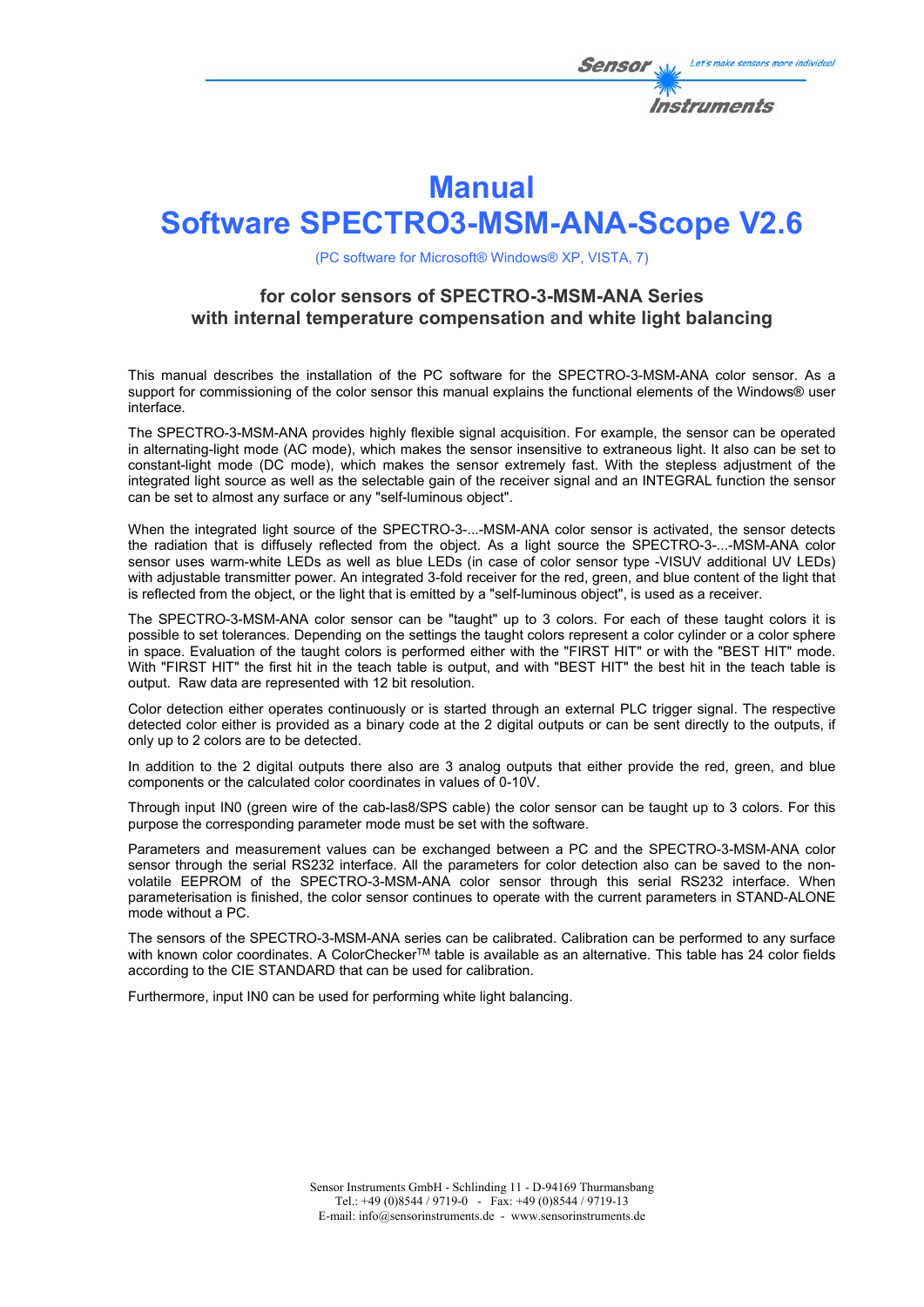

#### **Contents**  $\mathbf 0$

|                |                       |                                                                           | Page |
|----------------|-----------------------|---------------------------------------------------------------------------|------|
| $\mathbf{1}$ . |                       |                                                                           |      |
| 2.             |                       |                                                                           |      |
|                | 2.1                   |                                                                           |      |
|                | 2.2                   | Tab PARA1, button SEND, GET, GO, STOP (parameterization, data exchange) 7 |      |
|                | 2.3                   |                                                                           |      |
|                | 2.4                   |                                                                           |      |
|                | 2.5                   |                                                                           |      |
|                | 2.6                   |                                                                           |      |
|                | 2.7<br>2.7.1<br>2.7.2 |                                                                           |      |
|                | 2.8                   |                                                                           |      |
| 3.             |                       |                                                                           |      |
| 4.             |                       |                                                                           |      |
| 5.             |                       |                                                                           |      |
| 6.             |                       |                                                                           |      |

| <b>Shortcuts:</b> |                 |
|-------------------|-----------------|
| SFND              | F9              |
| <b>GFT</b>        | F10             |
| GO                | F11             |
| <b>STOP</b>       | F <sub>12</sub> |

 $\overline{1}$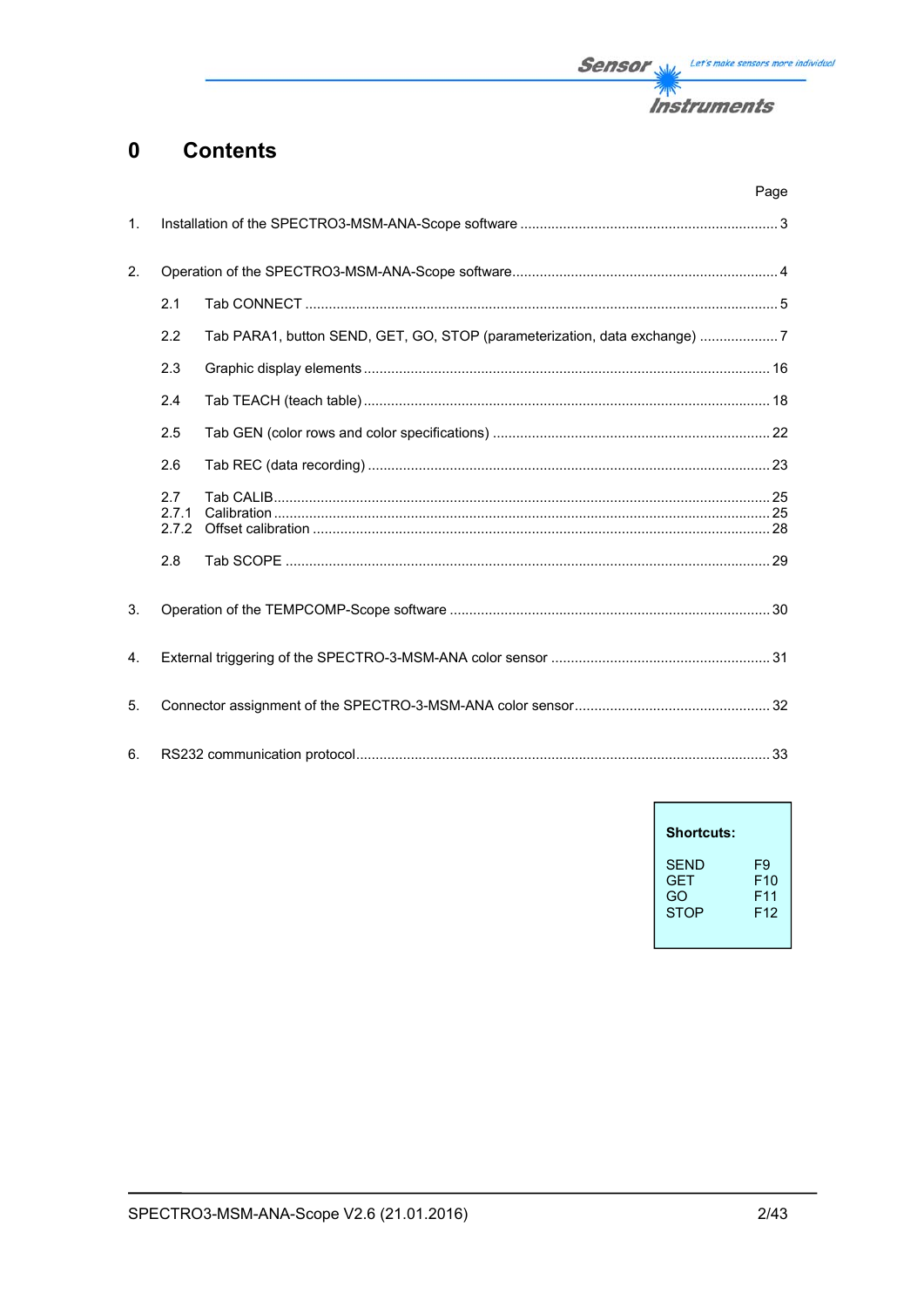

# **1. Installation of the SPECTRO3-MSM-ANA-Scope software**

The following requirements must be fulfilled for successful installation of the SPECTRO3-MSM-ANA-Scope software:

- Microsoft® Windows® XP, VISTA, 7
- IBM PC AT or compatible
- VGA graphics
- Microsoft-compatible mouse
- CD-ROM drive
- Serial RS232 interface at the PC or USB slot
- Cable **cab-las4/PC** for the RS232 interface or **cab-4/USB** for USB slot

The SPECTRO3-MSM-ANA-Scope software can only be installed under Windows. Windows must therefore be started first, if it is not yet running.

Please install the software as described below:

| $\mathbf{1}$ . | The software can be installed directly from the installation CD-ROM. To install the software,<br>start the SETUP program in the SOFTWARE folder of the CD-ROM.                                                                                                                                      |
|----------------|-----------------------------------------------------------------------------------------------------------------------------------------------------------------------------------------------------------------------------------------------------------------------------------------------------|
| 2.             | The installation program displays a dialog and suggests to install the software in the<br>C:\"FILENAME" directory on the hard disk. You may accept this suggestion with OK or<br>[ENTER], or you may change the path as desired. Installation is then performed automatically.                      |
| 3.             | During the installation process a new program group for the software is created in the Windows<br>Program Manager. In the program group an icon for starting the software is created<br>automatically. When installation is successfully completed the installation program displays<br>"Setup OK". |
| 4.             | After successful installation the software can be started with a left mouse button double-click on<br>the icon.                                                                                                                                                                                     |

Windows® is a trademark of the Microsoft Corp. VGA™ is a trademark of the International Business Machines Corp.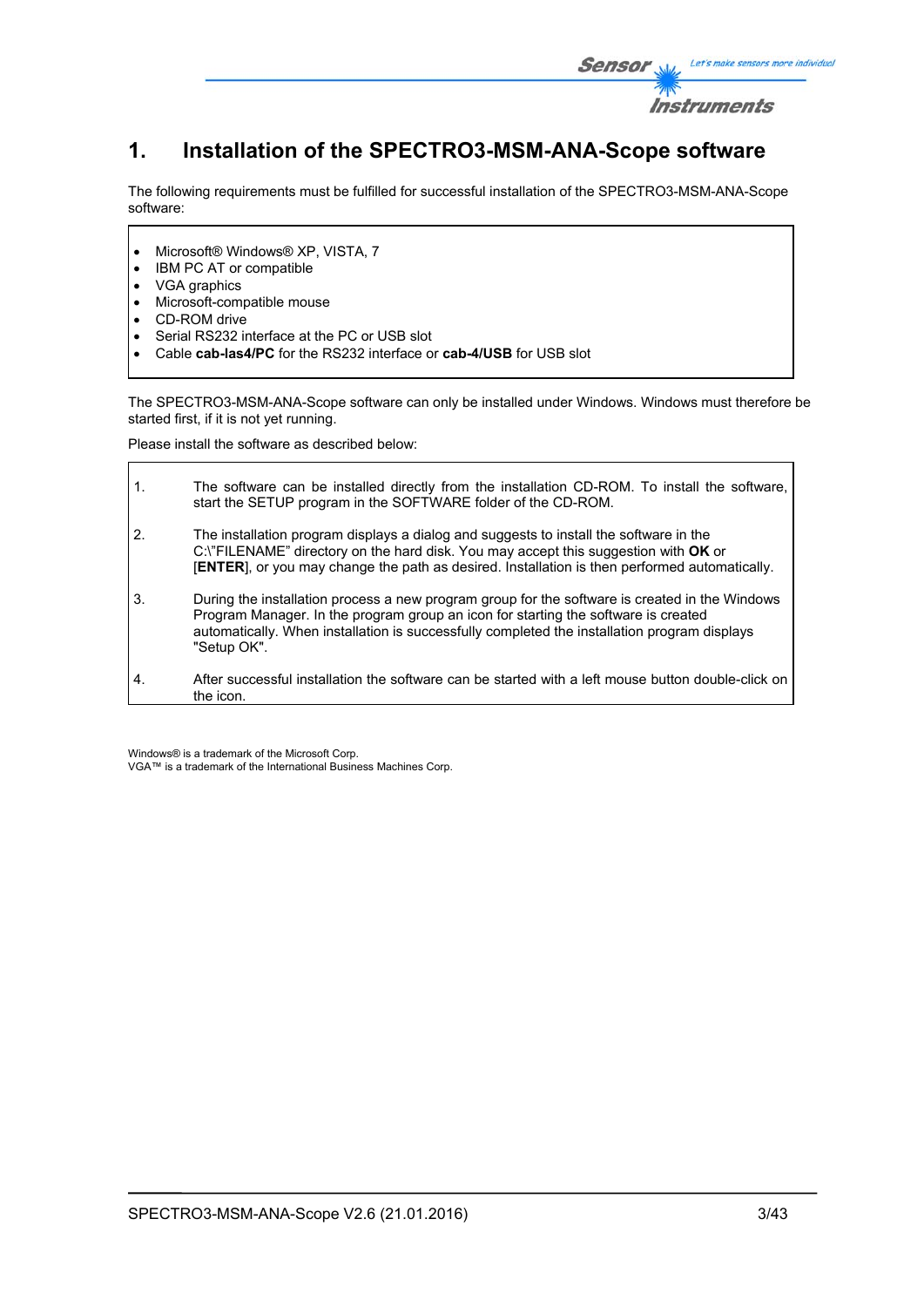

## **Please read this chapter first before you start to adjust and parameterise the SPECTRO-3-MSM-ANA color sensor.**

When the SPECTRO3-MSM-ANA-Scope software is started, the following window appears on the Windows interface:

| SPECTRO3 MSM ANA Scope V2.6                                                                                            |                                                      | $\Box$                                                                      |
|------------------------------------------------------------------------------------------------------------------------|------------------------------------------------------|-----------------------------------------------------------------------------|
|                                                                                                                        | SPECTRO3 MSM ANA Scope V2.6                          |                                                                             |
| <b>REC</b><br>CALIB<br>SCOPE<br><b>GEN</b><br>$a^*$<br>PARA1<br>CONNECT<br><b>TEACH</b><br>0.00                        | C SPACE 3D<br>C SPACE<br>XYZ                         | $\mathbf{0}$<br>$\overline{0}$<br>x <sub>1</sub><br>Y.<br>$\mathbf{0}$<br>7 |
| $\ $ L <sup>*</sup> a <sup>*</sup> b <sup>*</sup> $\ $ CALIB<br><b>FCAL</b><br>C SPACE<br>$b^*$                        | $501.0 -$<br>$a^* / b^*$<br>$400.0 -$                | XYZ<br>1-                                                                   |
| 0.00<br><b>SET DP</b><br>$SINGLE$ $\blacktriangledown$<br>POWER MODE<br>T*                                             | $200.0 -$                                            | $\mathbf{0}$<br>$\mathbf{0}$                                                |
| 0.00 <sub>1</sub><br>871<br>POWER (pm)<br>$\frac{1}{6}$ $\frac{1}{300}$ $\frac{1}{100}$<br>1000                        | $0.0 -$<br>$-200.0 -$                                | $\mathbf{0}$<br>$-0$                                                        |
| delta a <sup>*</sup><br><b>INTEGRAL</b><br>23<br>AMP8<br><b>GAIN</b><br>0.00                                           | $-400.0 -$                                           | $-0-$<br>-1-                                                                |
| LED MODE<br>$AC =$<br>AVERAGE<br>delta b <sup>*</sup>                                                                  | $-501.0 -$<br>501.0<br>0.0<br>$-501.0$               | $-1 -$<br>100<br>n                                                          |
| 0.00<br>ANALOG OUTMODE<br><b>XYZ</b><br>▼<br>delta L*<br>$ZOOM$ $x1$<br><b>CONT</b><br>$\vert \nabla \vert$<br>ANA OUT | $501.0 -$<br>$a^*/L^*$<br>$400.0 -$                  | $501.0 -$<br>b*/L*<br>400.0                                                 |
| 0.00<br>delta E<br><b>DIGITAL OUTMODE</b><br><b>BINARY HI</b><br>▼                                                     | $200.0 -$                                            | 200.0                                                                       |
| $-1.00$                                                                                                                | $0.0 -$                                              | 0.0                                                                         |
| C-No:                                                                                                                  | $-200.0 -$                                           | $-200.0$                                                                    |
| $\overline{0}$                                                                                                         | $-400.0 -$<br>$-501.0 -$<br>0.0<br>501.0<br>$-501.0$ | $-400.0 -$<br>$-501.0 -$<br>501.0<br>$-501.0$<br>0.0                        |
| $F$ RAM<br><b>SEND</b><br>GO<br>┍<br>EE<br><b>STOP</b><br><b>GET</b><br>$\Gamma$ FILE                                  | $\mathbf{1}$<br><b>COMMUNICATION PORT</b>            | SPECTRO3 MSM ANA V2.6 22/Dec/2015                                           |

The window size and position will be the same as when the software was last closed. A double-click with the right mouse button e.g. under the minimise symbol places the window centrally in its original size.

If a connection is not established automatically, e.g. if no sensor is connected, the software can be run in OFFLINE mode. In offline mode it only is possible to exchange parameters with a file on a storage medium, which often is helpful for the purpose of analysing parameter files.

If a sensor is connected and a connection still cannot be established, either the SCOPE version (program at the PC) and the firmware version (program in the sensor) do not match, or the interface to the sensor must be correctly configured.

If different Scope and firmware versions should be the problem, please get the Scope version that matches the firmware from your supplier.

The interface configuration is described in the CONNECT tab chapter.

**Pressing the right mouse button on an individual element will call up a short help text.** 

Let's make sensors more individual

Instruments

Senso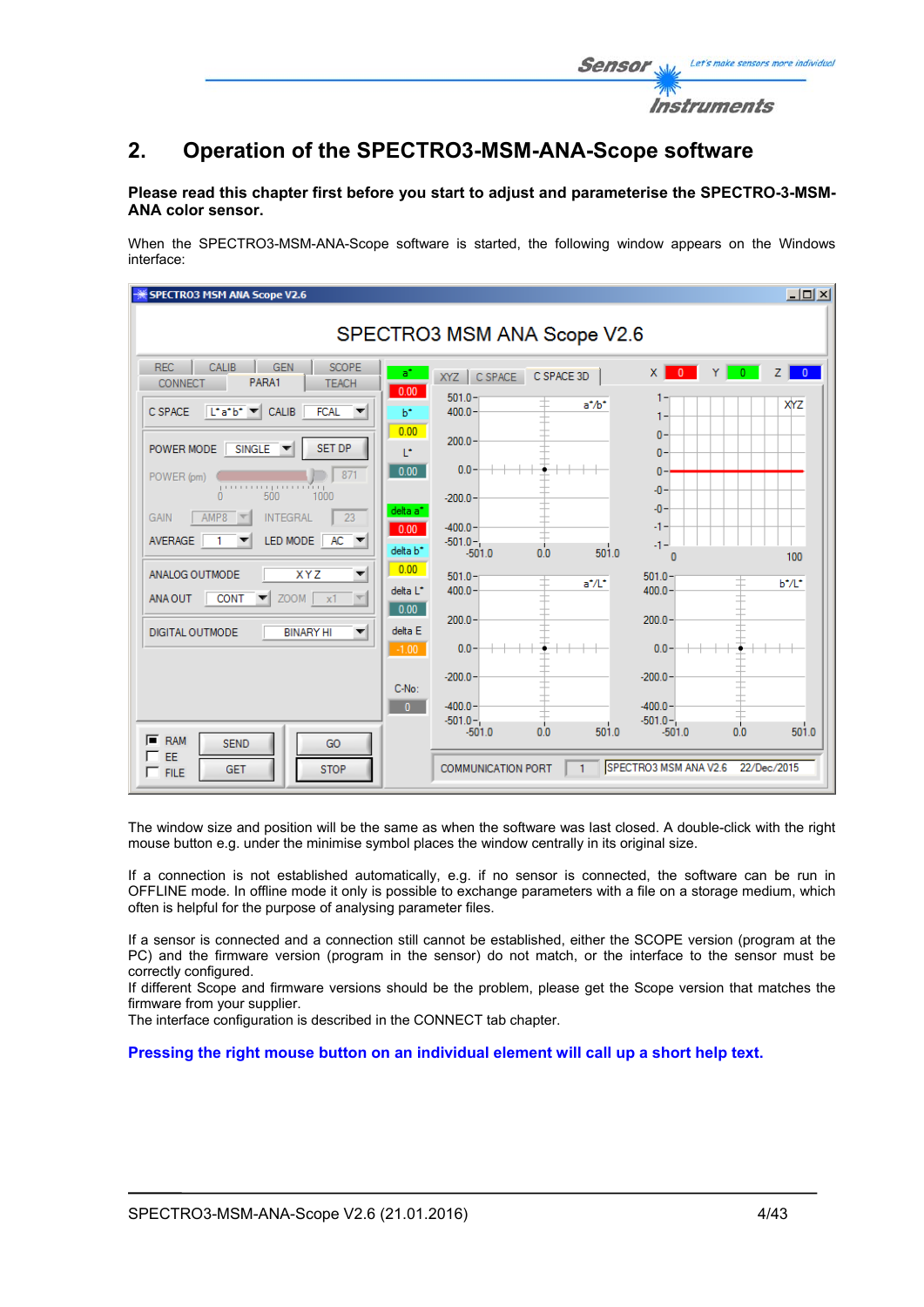# **2.1 Tab CONNECT**



#### **CONNECT:**

Pressing the **CONNECT** tab opens a window for selecting and configuring the interface.

The **COMMUNICATION PROTOCOL** function field is used for selecting either an **RS232** or a **TCP/IP** protocol.

If **RS232** is selected, a port from 1 to 256 can be selected with **SELECT COM PORT**, depending on which port the sensor is connected to.

The sensor operates with a set baudrate that can be modified with **CHANGE BAUDRATE** (see below). The sensor and the user interface both must operate with the same baudrate. At the user interface the baudrate is set with **SELECT BAUDRATE**. If after starting the software should not automatically establish a connection, the correct baudrate can be found with **SELECT BAUDRATE**.

If an adaptor is used, the **COM PORT** number can be determined by way of the hardware manager in the system control panel.

A click on the magnifier icon shows a list of all possible COM ports in the display.

An RS232 to Ethernet adaptor **(cab-4/ETH)** is needed if the sensor should communicate through a local network. With this adaptor a connection to the sensor can be established using the **TCP/IP** protocol.

Parameterisation of the **cab-4/ETH** adaptor (assigning of IP address, baudrate setting, ...) can be done with the **SensorFinder software** that is available free of charge on the internet.

In order to establish a connection to the adaptor, its IP address or HOST name must be entered in the field **IP ADDRESS (xxx.xxx.xxx.xxx) OR HOST NAME**. The DROP DOWN menu (down arrow) shows the last 10 IP addresses that were used. An address from this list can be directly selected by clicking on the respective item. The DROP DOWN list is saved and is thus always available when the software is closed.

The **PORT NUMBER** for the network adaptor is 5000. This port number must not be changed.

When you press the **TRY TO CONNECT** button, the software tries to establish a connection with the set parameters. The communication status is shown in the display field. If the sensor answers with its FIRMWARE ID, the set connection type can be accepted by pressing **ACCEPT SETTINGS**. You will then be returned to the **PARA** tab. If you get a **TIMEOUT** message, the software could not establish a connection to the sensor. In this case please check if the interface cable is correctly connected, if the sensor is supplied with power, and if the set parameters are correct.

If a connection has been accepted by pressing **ACCEPT SETTINGS**, the software starts automatically with these settings when called the next time.

**DISCONNECT** disconnects the connection between sensor and PC. The software then switches to OFFLINE mode, where it is only possible to exchange parameters with a file on a storage medium.

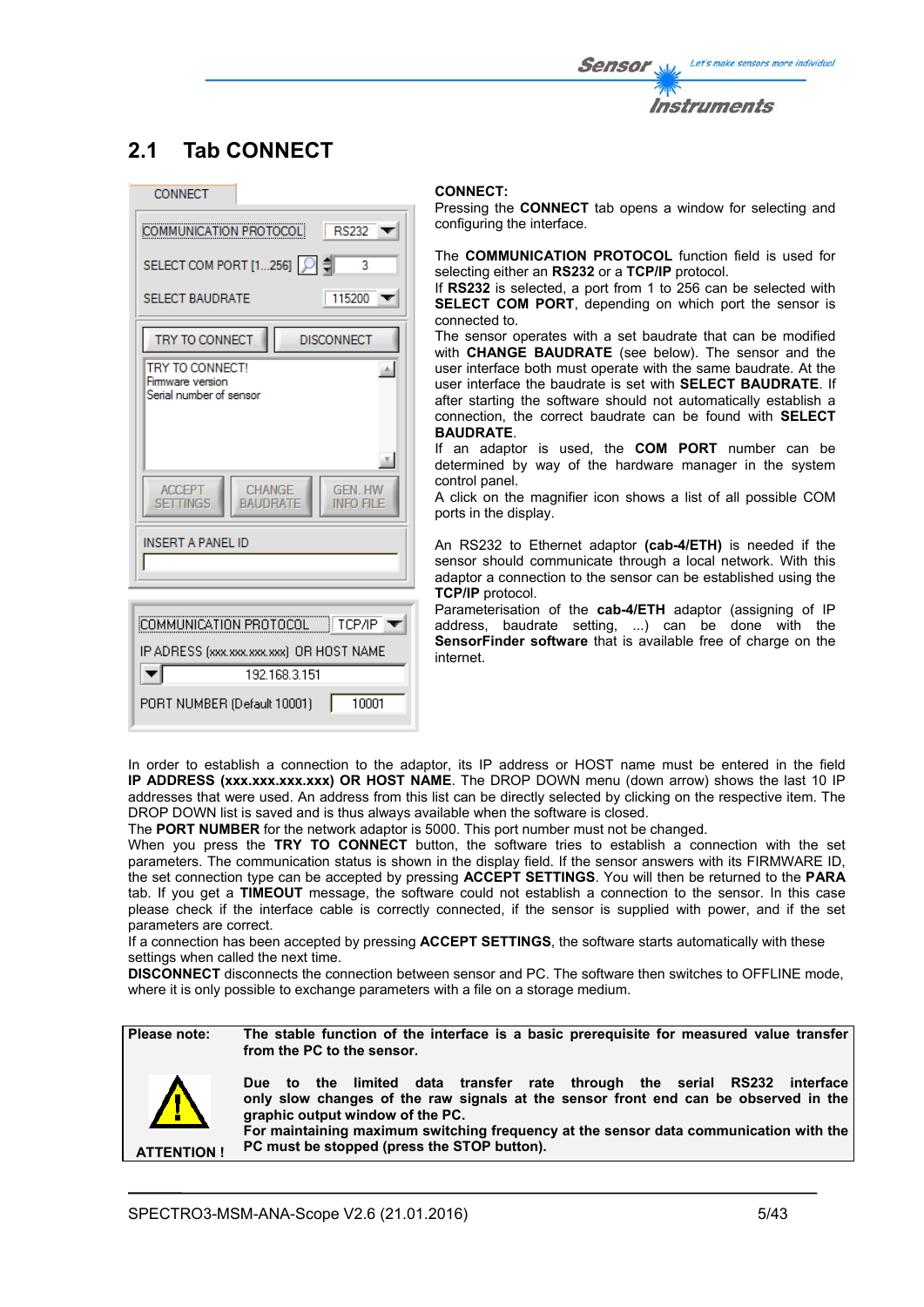

| <b>RS232</b><br>COMMUNICATION PROTOCOL                                                                |  |
|-------------------------------------------------------------------------------------------------------|--|
| SELECT COM PORT [1256]   이 예<br>3<br>115200<br><b>SELECT BAUDRATE</b>                                 |  |
| TRY TO CONNECT<br><b>DISCONNECT</b><br>TRY TO CONNECT!<br>Firmware version<br>Serial number of sensor |  |
| <b>CHANGE</b><br><b>GEN HW</b><br><b>ACCEPT</b><br><b>SETTINGS</b><br><b>BAUDRATE</b><br>INFO FILE    |  |

**RS232**  $\overline{\phantom{a}}$ 

> 57600  $\overline{\mathbf{v}}$

**GEN. HW** 

**INFO FILE** 

**DISCONNECT** 

٦ ₿

스

COMMUNICATION PROTOCOL

**SELECT BAUDRATE** 

TRY TO CONNECT

**TRY TO CONNECT!** 

**ACCEPT** 

**SETTINGS** 

Firm the contract :<br>Firmware version<br>Serial number of sensor

SELECT COM PORT [1...256]

The baudrate for data transfer through the RS232 interface can be set by means of the **SELECT BAUDRATE** drop down menu and **CHANGE BAUDRATE** function field.

If the baudrate should be changed, a connection must first be established by clicking on **TRY TO CONNECT**.

The **CHANGE BAUDRATE** button will then be active.

Now a new baudrate can be selected under **SELECT BAUDRATE**.

A click on **CHANGE BAUDRATE** sends the new baudrate information to the sensor.

| <b>COMMUNICATION PROTOCOL</b><br><b>RS232</b>                  |                    |                                    |  |  |
|----------------------------------------------------------------|--------------------|------------------------------------|--|--|
| SELECT COM PORT [1256]                                         |                    | 3                                  |  |  |
| 57600<br><b>SELECT BAUDRATE</b>                                |                    |                                    |  |  |
| TRY TO CONNECT<br><b>DISCONNECT</b>                            |                    |                                    |  |  |
| TRY TO CONNECT!<br>Firmware version<br>Serial number of sensor |                    |                                    |  |  |
| ATTENTION !!! CONFIRM NEW BAUDRATE<br>WITH FFPROM AND SEND!    |                    |                                    |  |  |
| <b>ACCEPT</b><br><b>SETTINGS</b>                               | CHANGE<br>BAUDRATE | <b>GEN. HW</b><br><b>INFO FILE</b> |  |  |

CHANGE<br>BAUDRATE

| HARDWARE INI FILE HAS BEEN SAVED<br>TO: |                           |                             |  |  |
|-----------------------------------------|---------------------------|-----------------------------|--|--|
| d:\Mist\HardwareInitialFile.ini         |                           |                             |  |  |
|                                         |                           |                             |  |  |
|                                         |                           |                             |  |  |
|                                         |                           |                             |  |  |
| <b>ACCEPT</b><br><b>SETTINGS</b>        | CHANGE<br><b>BAUDRATE</b> | GEN. HW<br><b>INFO FILE</b> |  |  |

When the new baudrate information has been successfully sent, the sensor operates with the new baudrate. A window will pop up, prompting you to select **EEPROM** and then to press **SEND**. After a hardware reset the new baudrate only will be used when **EEPROM** and **SEND** have been pressed.

A click on **ACCEPT SETTINGS** saves the current interface settings, which will then be automatically set when the software is restarted.

A click on the **GEN. HW INFO FILE** generates a file in which all the important sensor data are stored in encrypted form.

This file can be sent to the manufacturer for diagnostic purposes.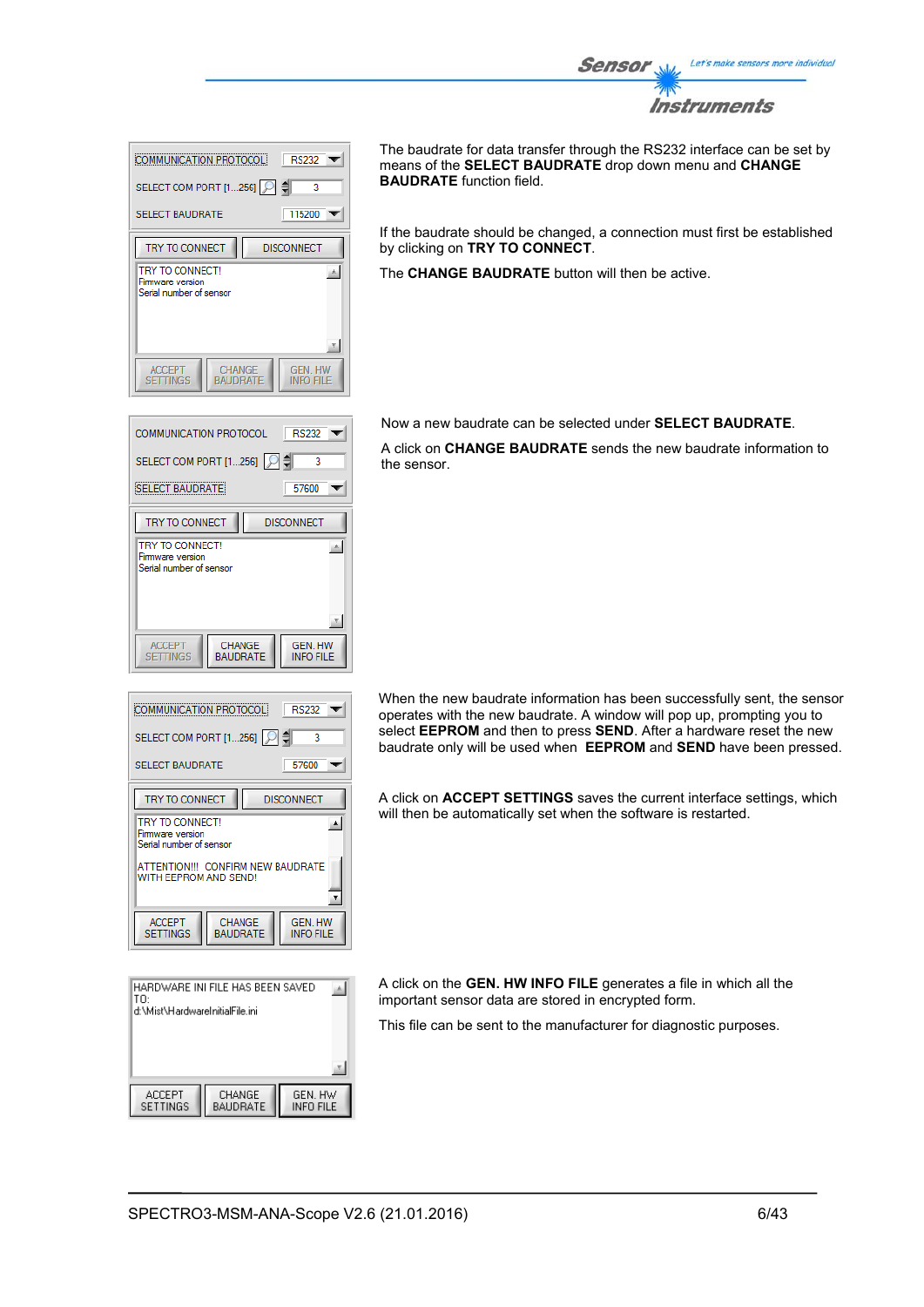| <i>Sensor</i> | Let's make sensors more individual |
|---------------|------------------------------------|
|               | <i><b>Instruments</b></i>          |

# **2.2 Tab PARA1, button SEND, GET, GO, STOP**

| REC CALIB<br><b>GEN</b><br>SCOPE<br>CONNECT PARA1<br><b>TEACH</b> |  |  |  |  |
|-------------------------------------------------------------------|--|--|--|--|
| CSPACE L'atb <sup>+</sup> CALIB FCAL                              |  |  |  |  |
| POWER MODE SINGLE V<br>SET DP                                     |  |  |  |  |
| 500<br>POWER (pm)<br>$-1000$                                      |  |  |  |  |
| GAIN $\parallel$ AMP6<br><b>INTEGRAL</b><br>$\mathbf{1}$          |  |  |  |  |
| LED MODE AC<br>AVERAGE 1                                          |  |  |  |  |
| $\overline{XYZ}$<br>ANALOG OUTMODE                                |  |  |  |  |
| ANA OUT CONT $\blacktriangledown$ ZOOM $\mid x1 \rangle$          |  |  |  |  |
| <b>BINARY HI</b><br>DIGITAL OUTMODE                               |  |  |  |  |
|                                                                   |  |  |  |  |
|                                                                   |  |  |  |  |
| $\overline{\phantom{a}}$ RAM<br><b>SEND</b><br>GO                 |  |  |  |  |
| EE.<br>GET<br><b>STOP</b><br><b>FILE</b>                          |  |  |  |  |

#### **PARA1:**

Pressing the **PARA1** tab opens a window for setting the sensor parameters.

#### **ATTENTION!**

**A change of the parameter function groups only becomes effective at the sensor after actuation of the SEND button in the MEM function field!** 

### **SEND [F9]:**

When the **SEND** button is clicked (or shortcut key button F9 is pressed), all the currently set parameters are transferred between PC and sensor. The target of the respective parameter transfer is determined by the selected button (**RAM, EEPROM,** or **FILE**).

#### **GET [F10]:**

The currently set values can be interrogated from the sensor by clicking on the **GET** button (or with shortcut key button F10). The source of data exchange is determined by the selected button (**RAM**, **EEPROM**, or **FILE**).

#### **RAM:**

After a click on the **SEND** button the current parameters are written into the **RAM** memory of the sensor, or they are read from the **RAM** by clicking on the **GET** button, i.e. these parameters are lost when the voltage at the sensor is switched off.

## **EEPROM:**

After a click on the **SEND** button the current parameters are written into the non-volatile memory of the **EEPROM** in the sensor, or they are read from the **EEPROM** by clicking on the **GET** button, i.e. the parameters in the internal **EEPROM** are stored when the voltage at the sensor is switched off.

#### **FILE:**

After pressing **SEND**, the current parameters can be written to a selectable file on the hard disk. With **GET** parameters can be read from such a file. When the **SEND** or **GET** button is pressed, a dialog box opens for selecting the desired file.

#### **GO [F11]:**

A click on this button (or with shortcut key button F11) starts data transfer from the sensor to the PC through the serial RS232 interface.

**SOURCE** is used to select which signals should be shown in the displays and graphs.

#### **STOP [F12]:**

A click on this button (or with shortcut key button F12) stops data transfer from the sensor to the PC through the serial RS232 interface.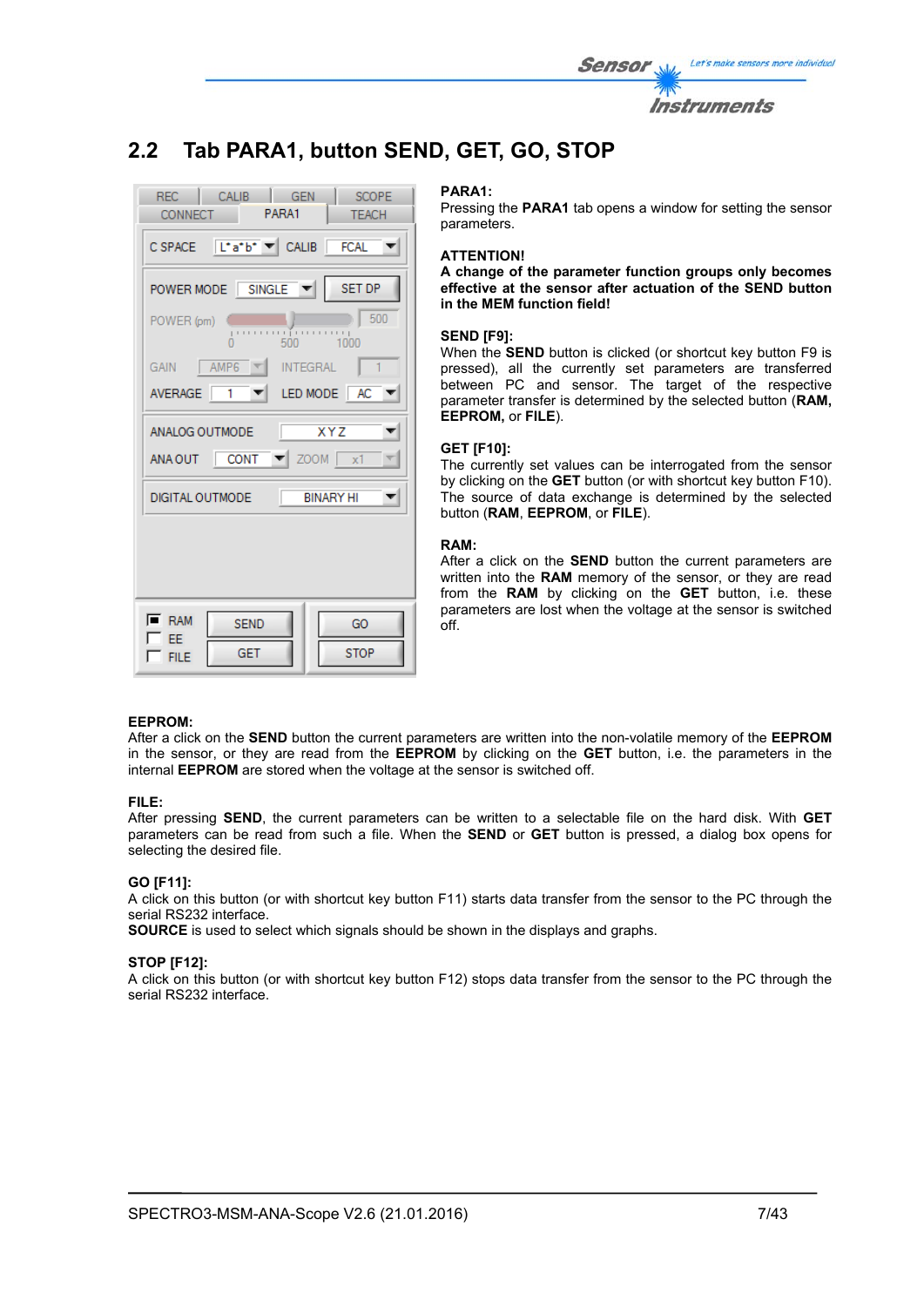| ensor W     | Let's make sensors more individual |
|-------------|------------------------------------|
| <b>TANY</b> |                                    |
|             | <b>Instruments</b>                 |



**POWER MODE:** siehe **SET DP POWER:** 

 $\mathcal{S}$ 

The transmitter power is constantly kept at the value set with the **POWER [pm]** slider (recommended operation mode). The **POWER** can be set with the slider or by entering a value in the edit-box. A value of 1000 means full intensity at the transmitter unit, a value of 0 sets the lowest intensity at the transmitter.

**POWER** only is available with **CALIB=OFF**.

### **LED MODE:**

This item serves for setting the control mode for the integrated light source of the sensor.

**DC:** In this mode the sensor operates extremely fast. Unfortunately the sensor is somewhat sensitive to extraneous light in DC mode, but if the extraneous light source does not directly shine into the sensor's receiver, the signal only is influenced to a very small extent.

**AC:** In this mode the sensor is insensitive to extraneous light, which is achieved by "modulating" the integrated light source, i.e. by turning the light on and off. The extraneous content in the signal is determined in off status and is simply subtracted from the on status.

#### **GAIN:**

This item is used for setting the gain of the receiver in 8 different gain stages (AMP1 to AMP8). **GAIN** should be set such that with a medium **POWER** value the sensor operates in its dynamic range (X,Y,Z between 2750 and 3750).

In **AC** mode, **GAIN** directly influences the scan frequency. The current scan frequency is displayed in the **SCOPE** tab.

**GAIN** only is available with **CALIB=OFF**.

#### **AVERAGE:**

This function field is used for adjusting the number of scanning values (measurement values) over which the raw signal measured at the receiver is averaged. A higher **AVERAGE** default value reduces noise of the raw signals at the receiver unit and there will be a decrease of the maximal available switching frequency of the sensor

#### **INTEGRAL:**

This function field is used to set the number of scan values (measurement values) over which the raw signal measured at the receiver is summed up. This integral function allows the reliable detection even of extremely weak signals. A higher **INTEGRAL** value increases the noise of the raw signals of the receiver unit, and simultaneously decreases the maximum achievable switching frequency of the sensor. **GAIN** only is available with **CALIB=OFF**.

#### **INFO:**

The **POWER** slider, **GAIN** and **INTEGRAL** only are effective with **CALIB = OFF** and **POWER MODE = SINGLE.**  Otherwise the sensor operates with the values set in calibration.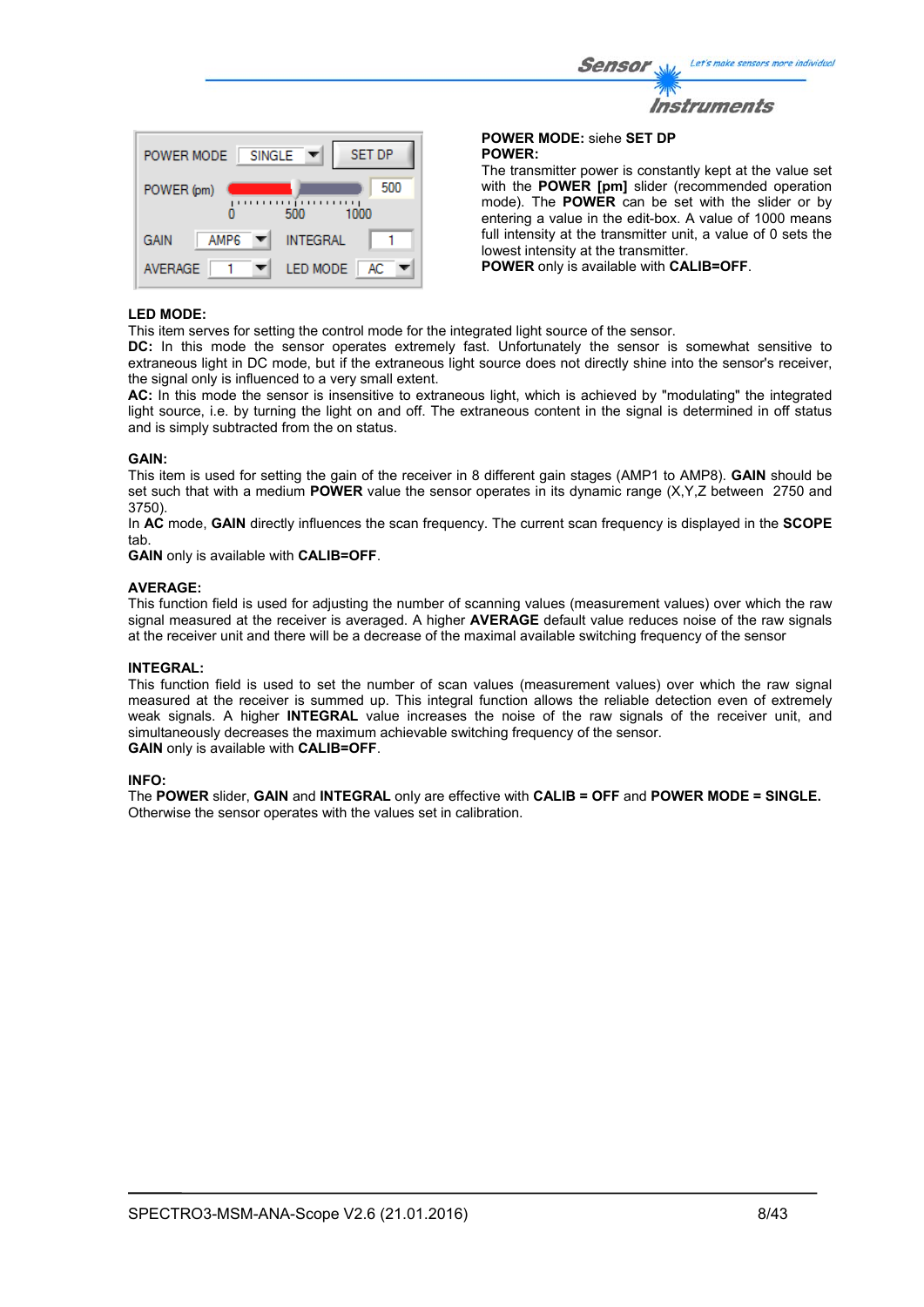#### **SET DP:**

Instruments

If an application involves both very bright and very dark surfaces, and the sensor is set such that it is not in saturation at the bright surfaces, the dark surfaces frequently provide only a very low signal.

Little variations with a very low signal lead to a large change in color space calculation **(C-SPACE).** To minimise this effect, the sensor in **PMODE = DOUBLE** automatically switches back and forth between two **DOUBLE PARAMETER sets**. Set 2 must be parameterised such that the signal is maximally amplified.

When the signal is too high (saturation), it automatically switches to set 1.

To get correct color space coordinates with set 2, a correction factor must be used for the signal.

The two **DOUBLE PARAMETER sets** must be set at the sensor in advance.

When you click on **SET DP** (Set Double Parameter) a window will open at the right side, where you can set two sets. A Double Parameter set is defined by **POWER, GAIN** and **INTEGRAL**.

| <b>REC</b><br><b>SCOPE</b><br><b>CALIB</b><br><b>GEN</b><br>PARA1<br><b>TEACH</b><br>CONNECT | <b>START ASSISTANT</b><br>ASSIGN <sub>2</sub><br>ASSIGN 3<br>ASSIGN 1                                                        | <b>CLOSE</b> |
|----------------------------------------------------------------------------------------------|------------------------------------------------------------------------------------------------------------------------------|--------------|
|                                                                                              | XYZ VALUES<br>DOUBLE PARAMETER (DP)                                                                                          | <b>RAW X</b> |
| $\lfloor \cdot a \cdot b \cdot \rfloor$<br><b>CALIB</b><br>OFF<br>C SPACE                    | x<br>Ÿ<br>7<br><b>POW</b><br><b>GAIN</b><br><b>INT</b>                                                                       | 2287         |
|                                                                                              | <b>BRIGHT DP1</b><br>2769<br>2874<br>3002<br>597<br>6<br>1<br>1                                                              | <b>RAWY</b>  |
| <b>SET DP</b><br>POWER MODE DOUBLE                                                           | 574<br>594<br>631<br>DARK DP1<br>$\overline{8}$<br>2<br>609<br>2287<br>2371<br>2497<br>DARK DP2                              | 2371         |
| 609<br>POWER (pm)                                                                            | <b>CORRECTION VALUES</b>                                                                                                     | <b>RAW Z</b> |
| .<br>500<br>1000<br>n                                                                        | Ÿ<br>$\overline{z}$<br>X                                                                                                     | 2497         |
| <b>INTEGRAL</b><br>GAIN<br>AMP8                                                              | <b>DOUBLE PARAMETER SET</b><br>$\mathbf{u}$<br>3.95<br>3.98<br>3.98                                                          |              |
| $AC -$<br>LED MODE<br><b>AVERAGE</b>                                                         | ? DOUBLE PARAMETER                                                                                                           |              |
|                                                                                              | Push START ASSISTANT to adjust automatically proper DOUBLE PARAMETERS.                                                       |              |
| ANALOG OUTMODE<br><b>XYZ</b><br>▼                                                            | Follow these steps for manual setup:                                                                                         |              |
| <b>CONT</b><br>$ZOOM$ $\times 1$<br>$\overline{\nabla}$<br>ANA OUT                           | Place the sensor to the bright target.                                                                                       |              |
|                                                                                              | CALIB must be OFF and POWER MODE must be SINGLE.<br>Push GO and adjust a proper POWER, GAIN and INTEGRAL value so that the   |              |
| <b>DIGITAL OUTMODE</b><br><b>BINARY HI</b><br>▼                                              | highest value of RAW XYZ is approximately 3000.<br>Push ASSIGN 1 to assign the DOUBLE PARAMETER and XYZ values of the bright |              |
|                                                                                              | target to the tables.                                                                                                        |              |
|                                                                                              | Now place the darker target to the sensor.<br>Push ASSIGN 2 to assign the XYZ values of the dark target to the table.        |              |
|                                                                                              | After that adjust a proper POWER, GAIN and INTEGRAL value so that the highest<br>value of RAW XYZ is approximately 3000.     |              |
|                                                                                              | Push ASSIGN 3 to assign the DOUBLE PARAMETER and XYZ values of the darker<br>target to the tables.                           |              |
| F.<br><b>RAM</b><br><b>SEND</b><br>GO                                                        | Now select POWER MODE=DOUBLE and push SEND to send the parameters and<br>correction values to the sensor.                    |              |
| EE<br>GET<br><b>STOP</b>                                                                     |                                                                                                                              |              |
| $\Box$ FILE                                                                                  |                                                                                                                              |              |

### **Automatic setting of DOUBLE PARAMETER sets:**

Pressing START ASSISTANT starts a menu guidance for automatically setting of the Double Parameter sets. Just follow the instructions.

## **Manual setting of DOUBLE PARAMETER sets:**

#### Set **CALIB=OFF** and **POWER MODE=SINGLE**.

Place the brightest surface before the sensor, and select suitable **POWER, GAIN** and **INTEGRAL** values so that the brightest channel is at approx. 3000 digits.

Then click on **ASSIGN 1** to write the power parameters to row 1 in the **PP** table.

The X Y Z values are entered in the **XYZ VALUES** table.

Now place the darkest surface before the sensor.

The dark surface should be such that the lowest channel provides a signal higher than 100 digits.

Click on **ASSIGN 2**, and the X Y Z values are written to the DARK PP1 row in the **XYZ VALUES** table.

Now set **POWER, GAIN** and **INTEGRAL** such that the highest value is at approx. 3000.

Click on **ASSIGN 3** to write the power parameters to row 2 in the **PP** table, and the X Y Z values to the **XYZ VALUES** table.

The correction values are calculated automatically and are written to the **CORRECTION VALUES** table.

#### **INFO!**

The power parameter sets only become active when you click on **SEND**!

The tables only are used to display the values. They cannot be edited.

The **POWER PARAMETER SET** display shows which DOUBLE PARAMETER set the sensor currently uses. When the display shows 0, the sensor operates with the settings in the **PARA1** tab.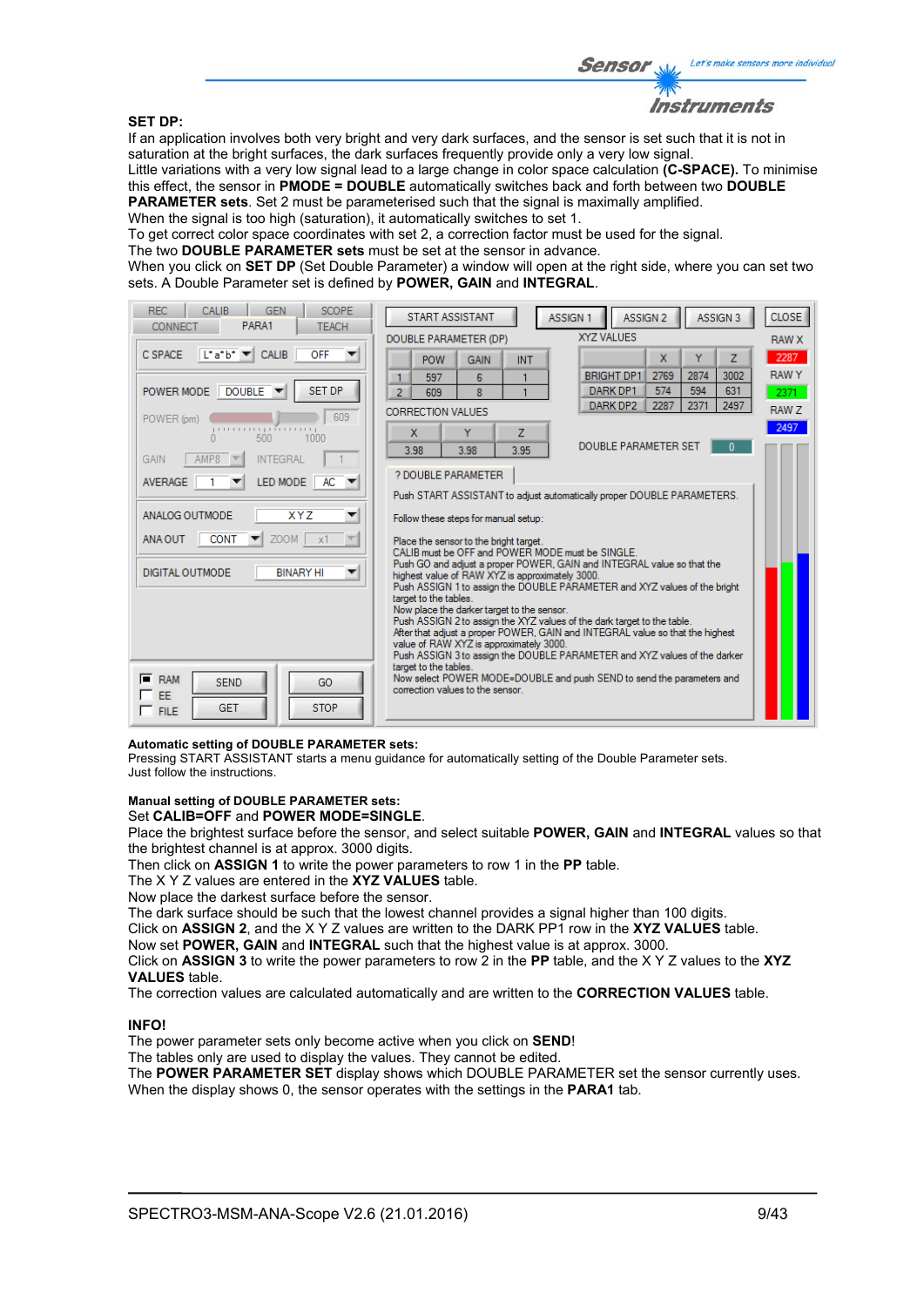Sensor Let's make sensors more individual

**Instruments** 



**C SPACE:** 

Selection of a color space **(COLOR SPACE)** for the calculation of the color stimulus specification.

## **x y Y:**

The chromaticity values (chromaticity coordinates) **x, y** are calculated from the tristimulus values X, Y, Z. **x** and **y** define the color, and **Y** is used as a brightness reference (lightness variable).

| Lightness<br>variable       | 4096                                                             |                                   |  |
|-----------------------------|------------------------------------------------------------------|-----------------------------------|--|
| Chromaticity<br>coordinates | $X+Y+Z$                                                          | $y = \frac{X + Y + Z}{X + Y + Z}$ |  |
| Color difference            | $\Delta E^* = \sqrt{(\Delta x)^2 + (\Delta y)^2 + (\Delta Y)^2}$ |                                   |  |

# **L\*a\*b\*:**

The L\*a\*b\* color space (also referred to as the CIELAB space) is one of the uniform color spaces defined by the CIE in 1976.

| Lightness<br>variable       | $L^* = 116 \left(\frac{Y}{Y}\right)^{1/3} - 16$                                                    |                                                                                                    |
|-----------------------------|----------------------------------------------------------------------------------------------------|----------------------------------------------------------------------------------------------------|
| Chromaticity<br>coordinates | $a^* = 500 \left[ \left( \frac{x}{x_n} \right)^{1/3} - \left( \frac{y}{y_n} \right)^{1/3} \right]$ | $b^* = 200 \left[ \left( \frac{Y}{Y_n} \right)^{1/3} - \left( \frac{Z}{Z_n} \right)^{1/3} \right]$ |
| Color difference            | $\Delta E^* = \sqrt{(\Delta L^*)^2 + (\Delta a^*)^2 + (\Delta b^*)^2}$                             |                                                                                                    |

## **L\*C\*h\*:**

The L\*C\*h\* color system is based on the same diagram as the L\*a\*b\* system, but polar coordinates are calculated here. In the L\*C\*h\* color system it is not possible to determine teach vectors, which is why **DIGITAL OUTMODE = OFF** is set and disabled.

| Lightness<br>variable | $^{1}/_{3}$<br>$L^* = 116 \left(\frac{Y}{Y_n}\right)^T$<br>$-16$ |
|-----------------------|------------------------------------------------------------------|
| Chroma                | $C^* = \sqrt{(a^*)^2 + (b^*)^2}$                                 |
| Hue angle             | $h^* = \tan^{-1} \frac{b}{a^*}$                                  |

## **L\*u\*v\*:**

The L\*u\*v\* color space (also referred to as the CIELUV space) is one of the uniform color spaces defined by the CIE in 1976.

| Lightness<br>variable       | $L^* = 116 \left(\frac{Y}{V}\right)^{1/3} - 16$                        |                                                                                                                                                   |
|-----------------------------|------------------------------------------------------------------------|---------------------------------------------------------------------------------------------------------------------------------------------------|
|                             | $u^* = 13L^*(u' - u_n')$                                               | $v^* = 13L^*(v'-v_n')$                                                                                                                            |
| Chromaticity<br>coordinates | $u' = \frac{4X}{X + 15Y + 3Z} = \frac{4x}{3 - 2x + 12y}$               | $v' = \frac{9Y}{X + 15Y + 3Z} = \frac{9y}{3 - 2x + 12y}$                                                                                          |
|                             |                                                                        | $u_n' = \frac{4X_n}{X_n + 15Y_n + 3Z_n} = \frac{4x_n}{3 - 2x_n + 12y_n}$ $v_n' = \frac{9Y_n}{X_n + 15Y_n + 3Z_n} = \frac{9y_n}{3 - 2x_n + 12y_n}$ |
| Color difference            | $\Delta E^* = \sqrt{(\Delta L^*)^2 + (\Delta u^*)^2 + (\Delta v^*)^2}$ |                                                                                                                                                   |

| X Y Z                                 | Tristimulus values XYZ of the specimen.                                                         |
|---------------------------------------|-------------------------------------------------------------------------------------------------|
| Xn Yn Zn                              | Tristimulus values of a perfect reflecting diffuser.                                            |
| $\Lambda L^* \Lambda a^* \Lambda b^*$ | Difference in $L*, a*,$ and $b*$ values between the specimen color and the target color.        |
| $\Lambda L^* \Lambda u^* \Lambda v^*$ | Difference in $L^*$ , $u^*$ , and $v^*$ values between the specimen color and the target color. |
| uʻ vʻ                                 | Chromaticity coordinates from the CIE 1976 UCS diagram.                                         |
| $u'n$ $v'n$                           | Chromaticity coordinates of a perfect reflecting diffuser.                                      |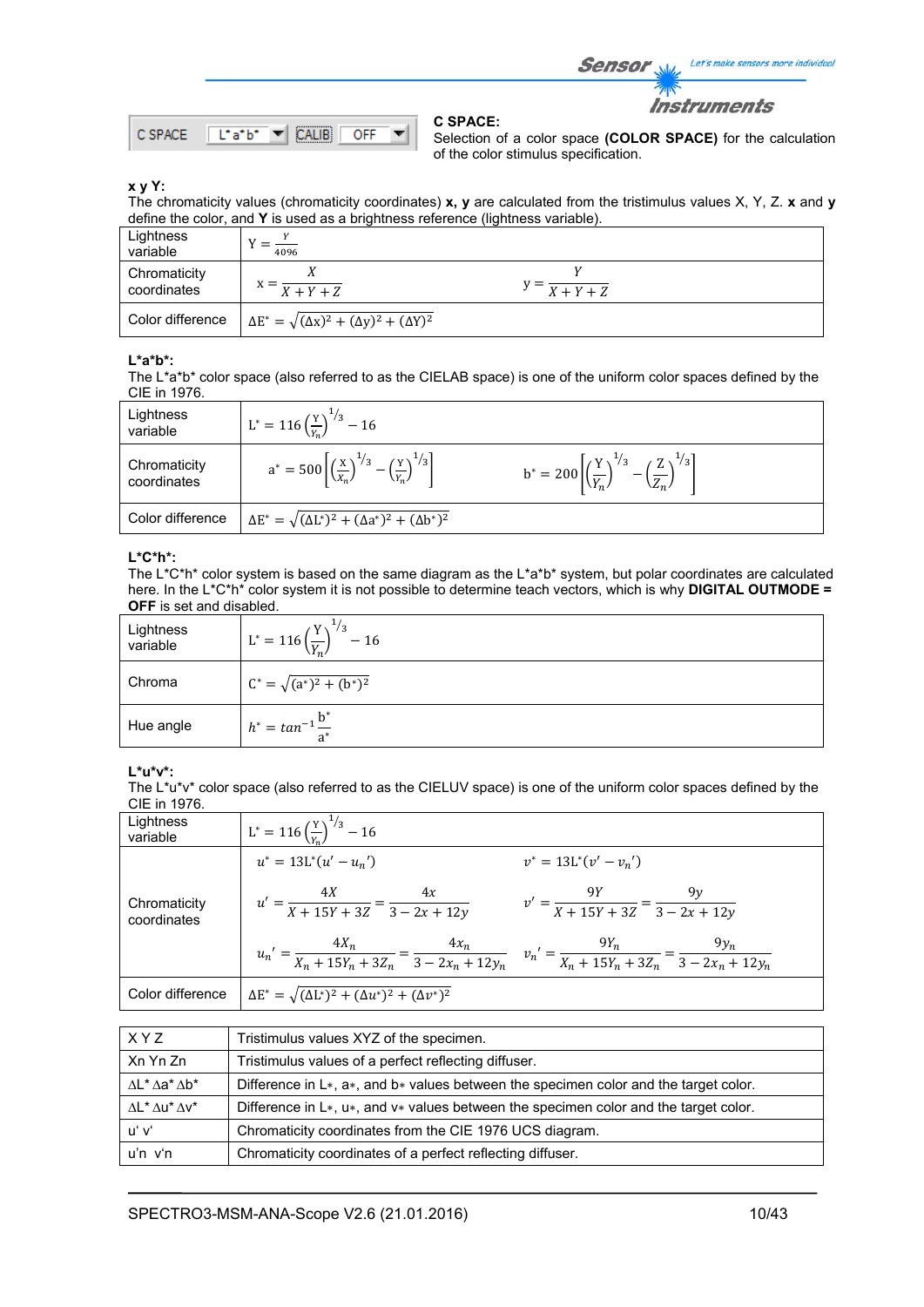|         |                | Let's make sensors more individual<br><b>Sensor</b>  |
|---------|----------------|------------------------------------------------------|
|         |                | <i><b>Instruments</b></i>                            |
| C SPACE | Liaibi.<br>OFF | <b>CALIB:</b><br>The sensors are factory-calibrated. |

**CAL=OFF** can be selected if the sensor should operate in "uncalibrated" mode**.** This can be done if the sensor should operate fast. Both **FCAL** and **UCAL** will slow down the sensor.

If the **CALIB** parameter is set to **FCAL (F**actory **CAL**ibration), the sensor operates with this factory calibration. As an alternative the user can himself calibrate the sensor to different surfaces (**U**ser **CAL**ibration). If **CALIB=UCAL** is selected, the sensor operates with the calibration made by the user.

If you select **CALIB=UCAL WB** or **FCAL WB**, white light balancing can be performed through input IN0. For this purpose the reference surface used for calibration must be placed before the sensor, and input IN0 must then be activated.

The calculated white light calibration factors are displayed in the **CALIB FACTORS OF WHITE BALANCE** table in the **SENSOR DATA** tab.

To get the white light calibration factors for **CALIB=UCAL WB,** press **GET CF** in the **CALIB** tab.

To get the white light calibration factors for **CALIB=FCAL WB,** double-click with the right mouse button on the frame in which **GET CF** is contained, and enter GETCF as password.

| ANALOG OUTMODE |                                       | OFF |  |
|----------------|---------------------------------------|-----|--|
| ANA OUT        | $INO$ L->H $\blacktriangleright$ ZOOM |     |  |

#### **ANALOG OUTMODE:**

This function field is used to determine the signals that the sensor provides at its analog outputs.

**OFF:** No analog signal is output.

#### **X Y Z:**

The tristimulus values **X, Y, Z** are acquired with 12 bit resolution. The signals therefore may have values between 0 and 4095. At the respective analog outputs these values are provided in a 0 to 10V range.

### **COLOR SPACE:**

The color coordinates of the selected **C SPACE** are scaled to 12 bit and are output as a voltage from 0 to 10 V at the respective analog outputs.

Depending on the color coordinate, the analog output range is divided as follows:

a\* from -150 to +150 (0V=-150, 10V=150)

b\* from -150 to +150 (0V=-150, 10V=150)

u\* from -788 to +724 (0V=-788, 10V=724) v\* from -154 to +164 (0V=-154, 10V=164)

C\* from 0 to +538 (0V=0, 10V=538)

h\* from 0 to 360 (0V=0, 10V=360) L<sup>\*</sup> from 0 to +100 (0V=0, 10V=100)

## **CS REF:**

When input IN0 is set to HI, the current **C SPACE** color coordinates are saved as 5 V reference values. This means that when the respective current **C SPACE** color value is equal to the reference value, 5 V will be output at the corresponding analog output. If the current value deviates from the reference value, this deviation is output at the corresponding analog output starting from 5 V and amplified by the **ZOOM** factor.

**Example: <b>ZOOM** = x4,  $a^*(reference) = 60$ ,  $a^*(current) = 70 \rightarrow deviation = 10 (1 digit is approx. 2.44mV)$ 

Output: 5 V+(10 digit \* 32 (zoom) \* 2.44 mV) = approx. 5.78 V.

The reference values are displayed in the graph window under the **C SPACE** tab.

Since the sensor only has one hardware input (IN0) this input possibility is not always available. If, for example, you select **ANA OUT = IN0 LH**, the input already is used for a controlled output of the analog signal and is no longer available for **CS REF**.

Function fields that are not available will either be hidden or deactivated.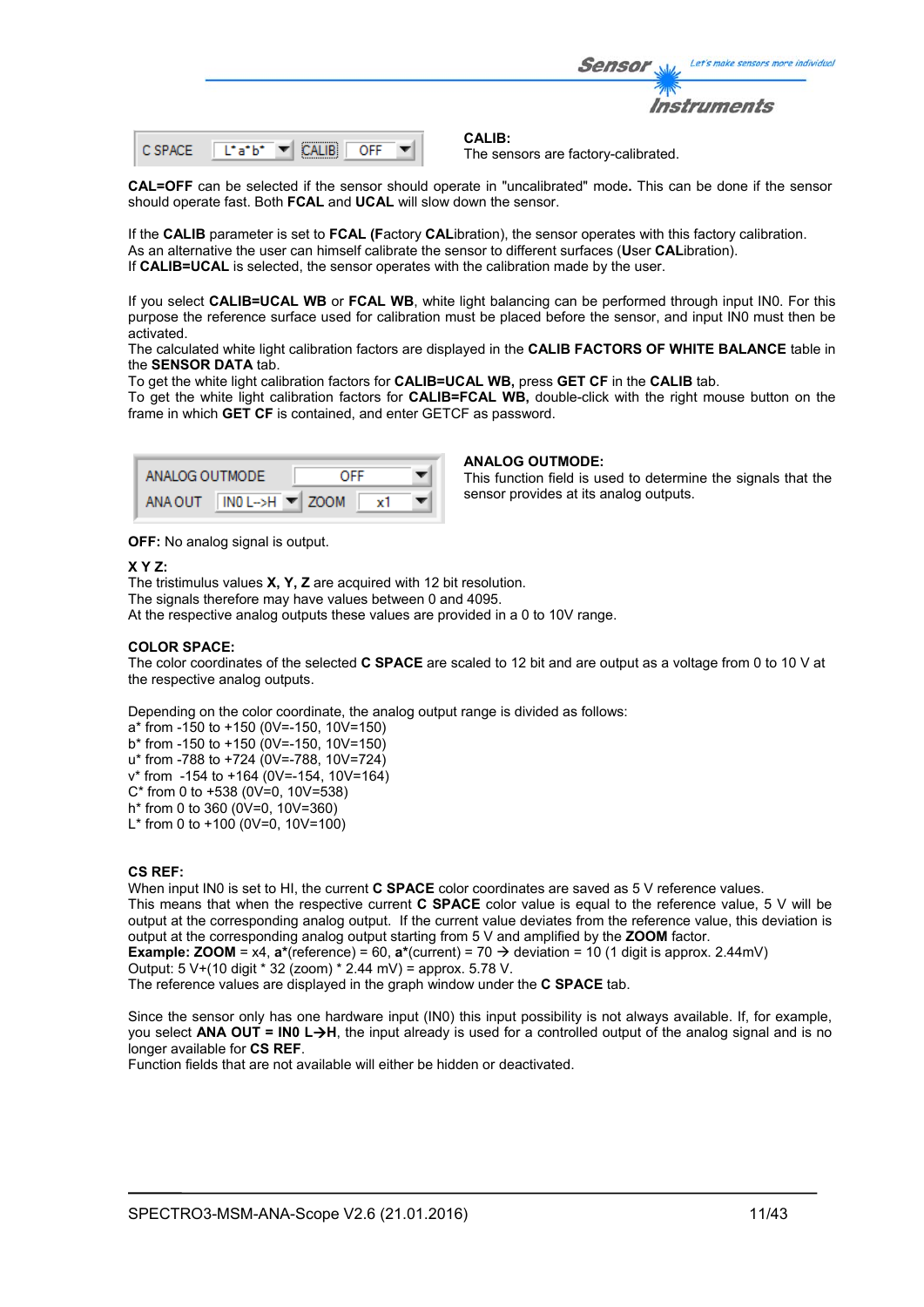Let's make sensors more individual Sensor





| EVALUATION MODE<br>FIRST HIT |          |          |       |        |  |
|------------------------------|----------|----------|-------|--------|--|
|                              | a°       | h*       | œ     | deltaE |  |
|                              | $-12.46$ | $-19.40$ | 61.62 | 10.00  |  |
|                              | $-12.46$ | $-19.40$ | 61.62 | 15.00  |  |
|                              | $-12.46$ | $-19.40$ | 61.62 | 20.00  |  |



## EVALUATION MODE



| a"       | h*    |       | deltaE |  |
|----------|-------|-------|--------|--|
| 45.69    | 49.29 | 59.99 | 110.00 |  |
| $-51.70$ | 44.97 | 65.33 | 110.00 |  |
| -7.56    | -11   | 54.32 | 110.00 |  |



# **EVALUATION MODE:**

In this function field the evaluation mode at the SPECTRO-3-MSM-ANA color sensor can be set.

### **FIRST HIT:**

The currently measured color values are compared with the default values in the **TEACH TABLE**, starting with teach-color 0. If in the row-by-row comparison the current color values correspond with the teachparameters entered in the TEACH TABLE, this first "hit" in the TEACH TABLE is displayed as a color number (**C-No.**) and is output at the digital outputs (OUT0 and OUT1) according to the settings of the **OUTMODE** parameter (see **OUTMODE**).

If the current color does not correspond with any of the teach-colors, the color code **C-No.** = 255 will be set ("error status").

**Tip!** This mode is used if only one color is taught, and this color must be checked to avoid "drifting away". With the rising tolerance windows this can be detected very well, and countermeasures can be initiated, if necessary.

**Tip!** Values can be entered in a cell of the table either by double-clicking on the respective cell, or by highlighting the respective cell and then pressing F2 . **Tip!** The teach colors are only activated when the **SEND** button is pressed!

# **BEST HIT:**

The currently measured color values are compared with the default values in the **TEACH TABLE**, starting with teach-color 0. If in the row-by-row comparison the current color values correspond with several of the teach parameters entered in the color table, the teach parameter that has the shortest distance from the current color value will be a hit.

This "hit" in the TEACH TABLE is displayed as a color number (**C-No.**) and is output at the digital outputs (OUT0 and OUT1) according to the settings of the **OUTMODE** parameter (see **OUTMODE**).

If the current color does not correspond with any of the teach-in colors, the color code **C-No.** = 255 will be set ("error status").

**Tip!** This mode is used if several colors must be separated from each other, and only certain surface fluctuations are allowed.

**Tip!** Since what you are looking for here with several "hits" is the shortest distance of the current color to the centres of the taught colors, the individual tolerance windows (circles) may overlap here. The sensor detects the "**best hit**".

**Tip!** Values can be entered in a cell of the table either by double-clicking on the respective cell, or by highlighting the respective cell and then pressing F2. **Tip!** The teach colors are only activated when the **SEND** button is pressed!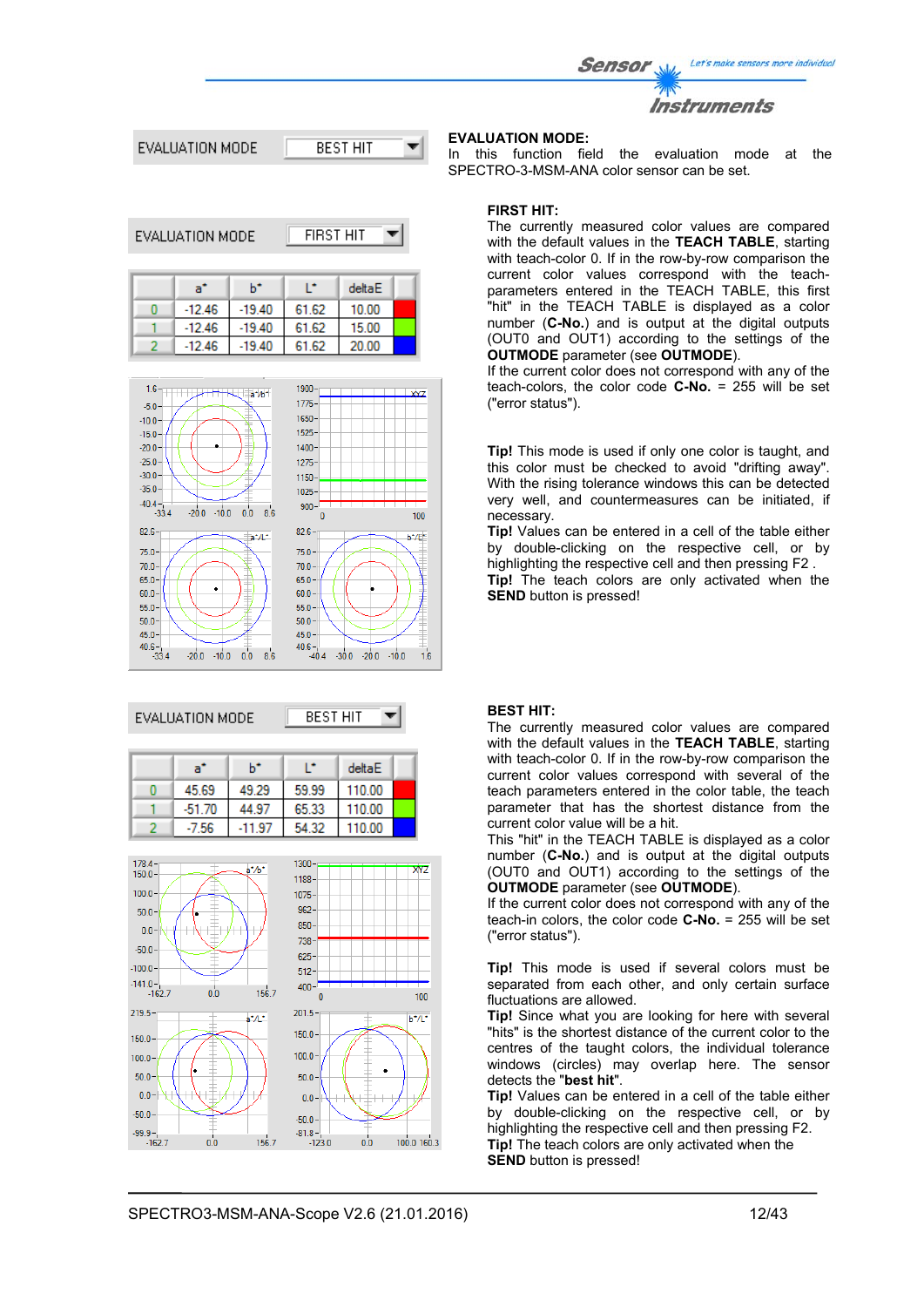

**EXT2:** Same behaviour as in EXT1 mode, with the difference that an error state (color no. = 255) will be output after the trigger input goes to LOW again.

#### **TRANS:**

Same behaviour as in **CONT.** However, in contrast to **CONT** in this mode the transmitter source will be switched off if no trigger event (IN0) is given.

| EXTEACH | OFF   |
|---------|-------|
|         | ✔ OFF |
|         | OΝ    |
|         | STAT1 |
|         | DYN1  |

#### **EXTEACH:**

In all the evaluation modes teaching of a color can be performed externally through IN0.

Sensor

**OFF:** The external TEACH feature is deactivated.

**ON:** The sensor can be taught up to 3 colors through IN0.

In **BEST HIT** evaluation mode teaching through IN0 can be performed to every individual row in the **TEACH TABLE**. With **FIRST HIT** the currently present color is taught to all the rows that are activated with **MAXCOL-No**.

# Select the function **EXTERN TEACH = ON**.

Set the power such that the sensor is not overdriven and that the signal also is not too low.

Select how many colors you want to teach externally.

Click on the **TEACH** tab to change to the **TEACH TABLE**.

Then enter the respective tolerances for the colors you want to teach.

| MAXCOL-No. |      |      |      | 2      |  |
|------------|------|------|------|--------|--|
|            | a"   | ь    | œ    | deltaE |  |
|            | 0.00 | 0.00 | 0.00 | 10.00  |  |
|            | 0.00 | 0.00 | 0.00 | 10.00  |  |
|            | 0.00 | 0.00 | 0.00 | 0.00   |  |



In this example **MAXCOL-No**. = 2 was selected. This means that the sensor should find the color information that is saved in the first 2 rows of the **TEACH TABLE** by way of external teaching through IN0. Since the sensor cannot calculate its **deltaE** tolerances itself, these values must be entered once (in this example 10 in all fields) and together with **MAXCOL-No**. and **EXTEACH = ON** must be saved in the **EEPROM**.

Then select **EE** in the function field, and click on **SEND**. From now on, the PC is no longer necessary, as long as you only wish to teach colors up to the **MAXCOL-No.** and do not want to change the tolerances.

#### **INFO:**

Of course the taught colours can be viewed at any time with the PC.

Colors that are taught are stored in the **EEPROM** of the sensor, i.e. the information will not be lost when the system is turned off.

This function rather is intended for "after-teaching", because the sensor does not automatically adjust its **POWER** value.

Let's make sensors more individual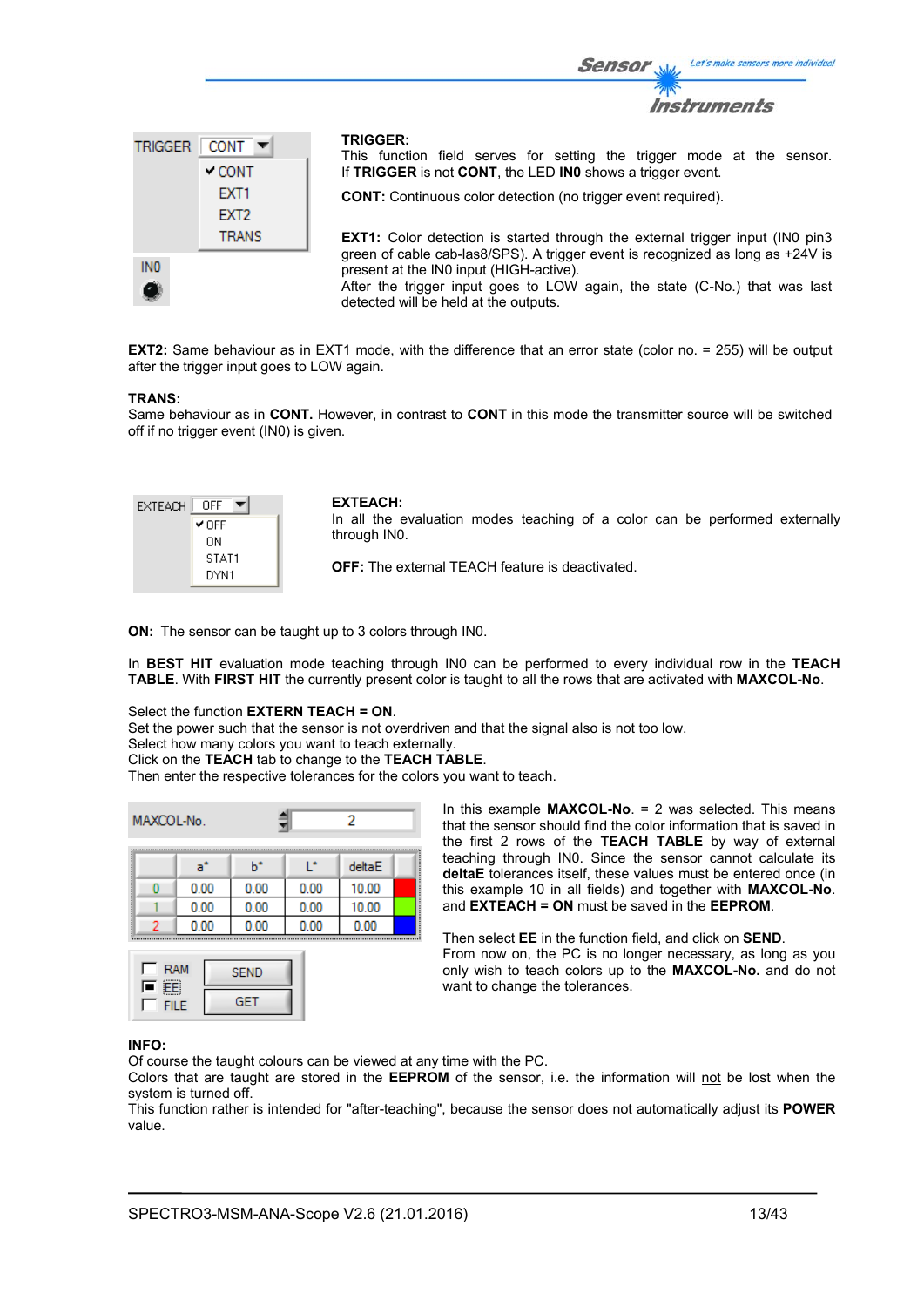# **EXTEACH=ON:**

Before the external teach-process can be started, the color to be taught must be presented to the sensor. The external teach process is started with a positive edge at IN0 (green wire). The outputs OUT0 and OUT1 alternately change their state between 0V and 24V. From now on, the user has a certain number of seconds time to inform the sensor about the position at which the color information (**X Y INT** or **siM**) should be placed in the **TEACH TABLE**. The BUSY window is the time that the user has for informing the sensor about the teach rows. It depends on the value that is set in **MAXCOL-No.** (e.g. approx. 2 seconds when **MAXCOL-No.** = 2).

The first positive edge (start edge 0) selects position 0 in the **TEACH TABLE**. Every additional positive edge selects one position higher (see table below).

#### Example:

If you wish to save the current color to position 3 in the **TEACH TABLE**, the following steps have to be performed:

- 1. Start the external TEACH process with a positive edge (0) at INO  $\rightarrow$  Position 0 is selected.
- 2. Another positive edge (1) selects position 1 in the TEACH TABLE.
- 3. Another positive edge (2) selects position 2 in the TEACH TABLE.
- 4. Another positive edge (3) selects position 3 in the TEACH TABLE.
- 5. The desired position is now selected.
- 6. When the BUSY window is over, the sensor starts the evaluation.
- 7. To teach another color  $\rightarrow$  go to pos. 1

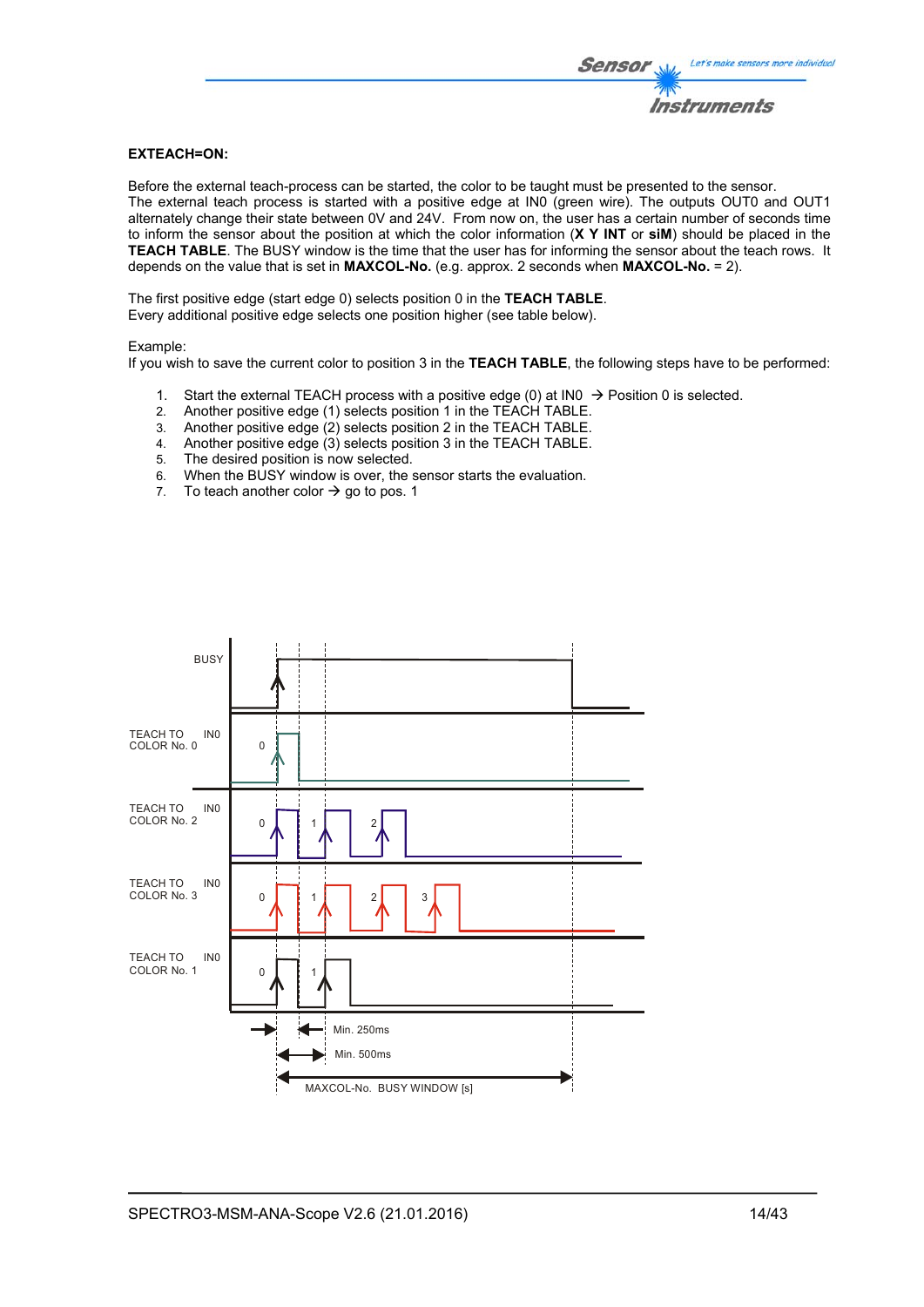|      | <i>Sensor</i><br>Let's make sensors more individual                              |
|------|----------------------------------------------------------------------------------|
|      | <b>Instruments</b>                                                               |
| TLIM | <b>INTLIM:</b><br>An intensity limit can be set in this edit box. If the current |

intensity **(X+Y+Z)/3** arriving at the receiver unit falls below this limit, color evaluation will no longer be performed, and an error

state will be output.

IN

#### **Attention: ERROR STATE if: (X+Y+Z)/3 < INTLIM**

|  | MAXCOL-No. |  |  |  |
|--|------------|--|--|--|
|--|------------|--|--|--|

#### **MAXCOL-No.:**

This function field serves for setting the number of colors to be checked.

#### With **OUTMODE = BINARY** a maximum of 3 colors can be taught.

With **OUTMODE = DIRECT HI** or **DIRECT LO** a maximum of 2 colors can be taught.

The numerical value set here determines the currently possible scanning rate of the color sensor. The less the colors to be checked, the faster the operation of the sensor. The numerical value set here refers to the number of rows (starting with row 0) in the **TEACH TABLE**  $(\rightarrow 2.4$  Tab TEACH TABLE).

| DIGITAL OUTMODE | DIRECT HI |  |
|-----------------|-----------|--|
|                 |           |  |

#### **DIGITAL OUTMODE:**

This group of buttons offers the method of how to control the 2 digital outputs.

## **OFF:**

No digital signal is output. All the corresponding function fields are hidden.

#### **DIRECT:**

In this mode the maximum number of colors to be taught is 2.

If in this row-by-row comparison the current color values correspond with the teach-in parameters entered in the TEACH TABLE, this color in the TEACH TABLE is displayed as a color number (C-No.) and is sent **direct** to the digital outputs (OUT0 and OUT1).

#### **DIRECT HI:**

If **DIRECT HI** is activated, the respective digital output is set to HIGH. If the current color does not correspond with any of the teach-in colors, all digital outputs are set to LOW.

#### **DIRECT LO:**

If **DIRECT LO** is activated, the specially digital output is set to LOW, while the other ones are set to HIGH. If the current color does not correspond with any of the teach-in colors, all digital outputs are set to HIGH.

#### **BINARY HI:**

If in the row-by-row comparison the current color values correspond with the teach-parameters entered in the color table, this "hit" in the color table is displayed as a color number (C-No.) and is provided at the digital outputs (OUT0 and OUT1) as a **bit pattern**.

A maximum of 3 colors can be taught.

#### **BINARY LO:**

Same function as **BINARY HI,** but the **bit pattern** is output inversely.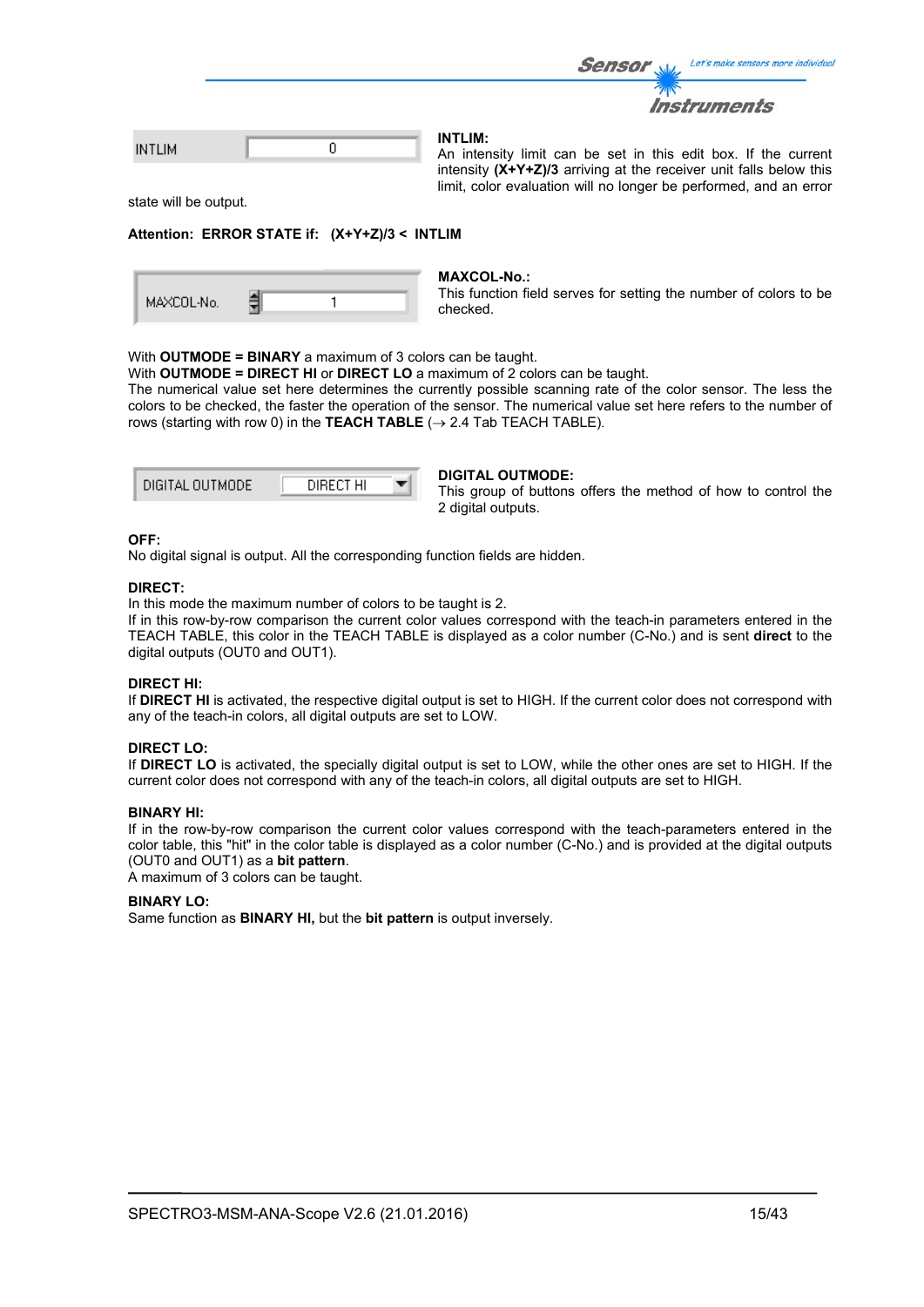

# **2.3 Graphical display elements**

### Tab **XYZ:**

Display of the current raw signals (tristimulus values) **X, Y, Z** of the 3-fold receiver.



#### Tab **C SPACE:**

Line graph display of the color coordinates of the color space selected under **C SPACE**.



#### Tab C SPACE 3D:

Display of the taught color coordinates and of the current color position. For improved representation the color sphere in space is shown from three sides.

A double click with the left mouse button grays out all circles. Only the circle of detected color is displayed in color.

With a single click you return to normal view.

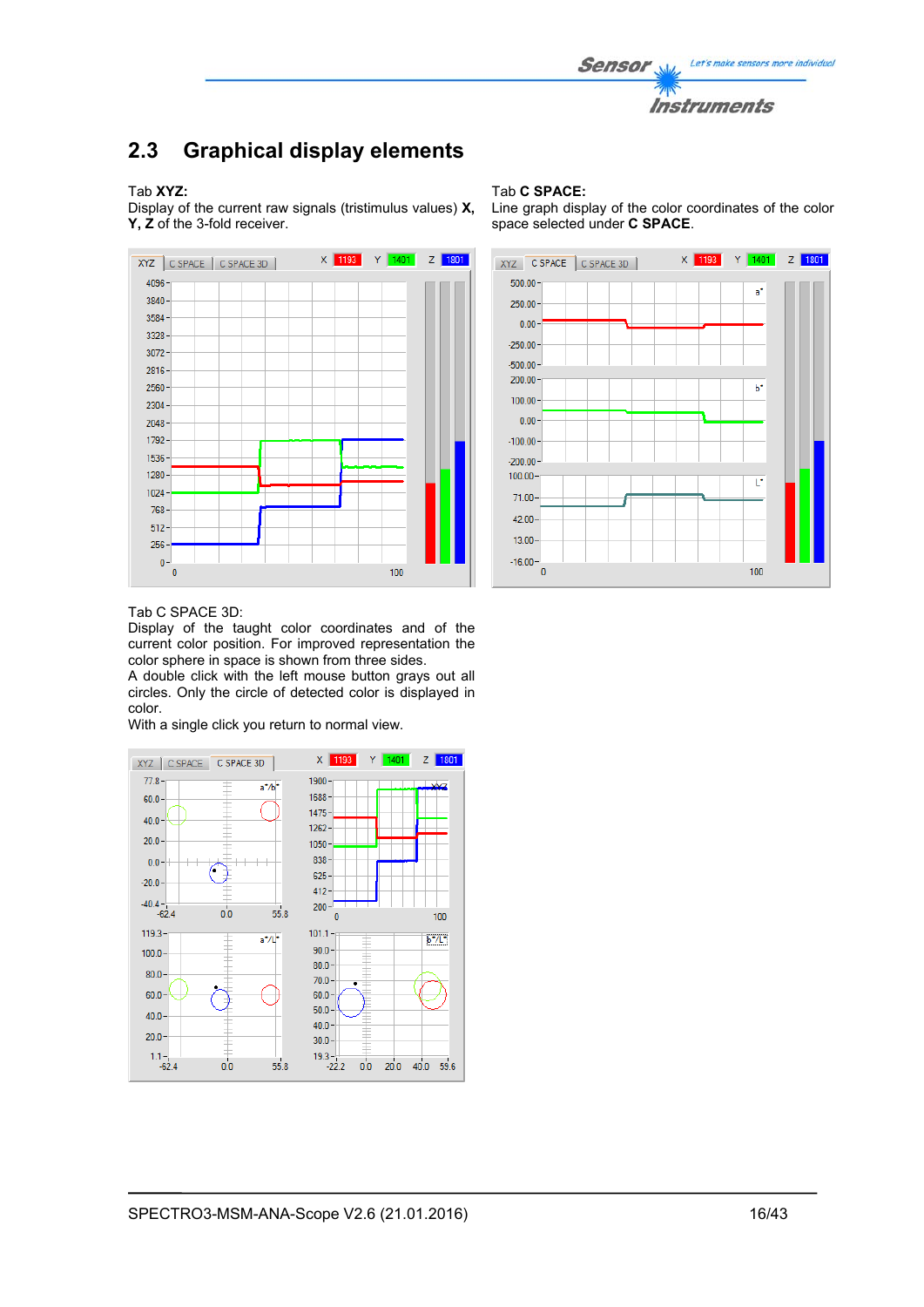

| a°<br>$-12.98$ | u"<br>$-17.22$ | œ<br>35.17 | $\mathbf x$<br>0.2645 |
|----------------|----------------|------------|-----------------------|
| ь÷             | v"             | h*         | v                     |
| $-8.18$        | $-15.34$       | 14.43      | 0.3029                |
| r              | r              | r          |                       |
| 67.63          | 54.01          | 32.31      | 0.2007                |

These numerical value displays show the color coordinates and brightness values that are calculated from the tristimulus values **X, Y, Z**.

Calculation is performed as described in **C SPACE**.

delta x delta a<sup>\*</sup> delta u\* 0.0004  $0.10$  $0.01$ delta y delta v\* delta b<sup>\*</sup> 0.0097  $0.15$  $0.08$ delta Y delta L\* delta L<sup>\*</sup> 0.0007  $0.05$  $0.06$ 

These numeric value displays show the deviations of the individual color coordinates and of the brightness value of the current surface from the "color hit" (C-No:) in the teach table.

The values are calculated on the PC user interface and not in the sensor, and are only shown in these displays.



# **delta E:**

This display shows the color distance from a color hit.

Calculation is performed as described in **C SPACE**.

In **FIRST HIT** evaluation mode **delta E** is equal to the distance from a color hit. If there was no color hit, **delta E** is calculated in relation to the last valid color in the color table (depending on **MAXCOL-No**.)

In **BEST HIT** evaluation mode **delta E** also is equal to the distance from a color hit. However, if there was no color hit, **delta E** has the value -1.00.

This also applies if the current intensity **(X+Y+Z)/3** falls below the **INTLIM** parameter.



#### **C-No.:**

This numerical value output field shows the currently detected color number according to the entry in the **TEACH TABLE**. The currently detected color number is sent to the digital outputs OUT0 and OUT1 as a corresponding bit pattern.

A value of 255 means that none of the taught colors was detected.

A double-click on the display will open a larger display window.

| INO |
|-----|
| ۸Ŋ  |

#### **IN0:**

This LED display visualises the status of input IN0. If 0 V is applied at the input, the LED is black. If 24 V is applied at the input, the LED is green. This display only is visible if the input is used.

| <b>TEMP</b> |  |
|-------------|--|
|             |  |

**TEMP:**  This display shows the temperature in the sensor housing. The display does **NOT** show degrees Celsius or Fahrenheit.

**Please note: The above-mentioned output fields are only updated when data transfer between PC and sensor is active (GO button pressed).**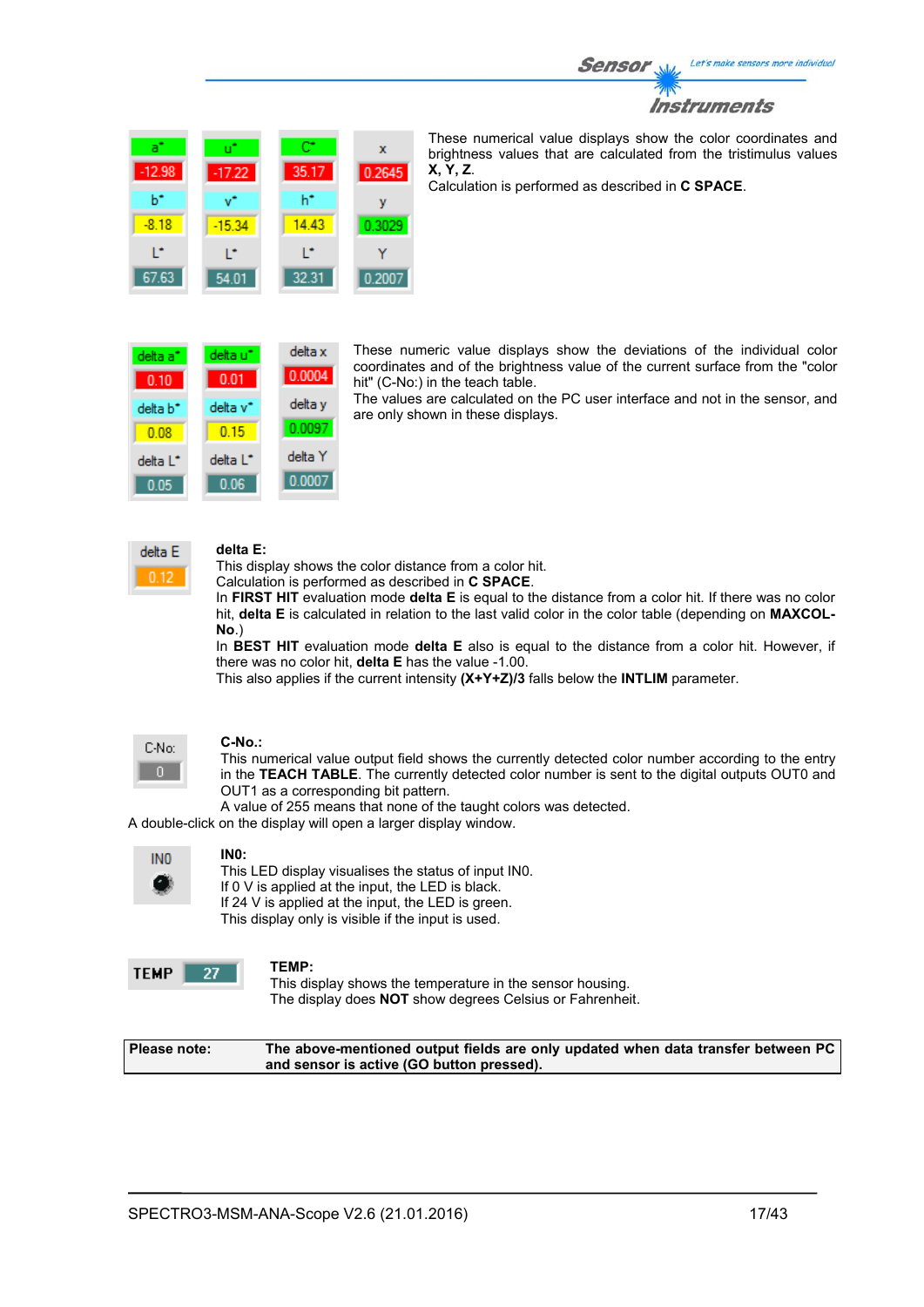

# **2.4 Tab TEACH**

When the **GO** button is pressed, data transfer from the sensor to the PC is started. The tristimulus values **X, Y, Z** and the calculated color coordinates and brightness values are shown in the displays and in the graphic windows.

| <b>REC</b><br><b>SCOPE</b><br><b>CALIB</b><br><b>GEN</b><br><b>TEACH</b><br><b>CONNECT</b><br>PARA1<br>72.60          | at i<br>C SPACE 3D<br>XYZ CSPACE          | X 3651<br>Y 2235<br>$Z$ 948                        |
|-----------------------------------------------------------------------------------------------------------------------|-------------------------------------------|----------------------------------------------------|
| b*<br>3<br>MAXCOL-No                                                                                                  | $101.3 -$<br>$a^* / b^*$<br>$80.0 -$      | $3700 -$<br>XYZ<br>$3350 -$                        |
| 40.64<br><b>INTLIM</b><br>Ľ.                                                                                          | $60.0 -$<br>( ۱<br>$40.0 -$               | $3000 -$<br>$2650 -$                               |
| <b>BEST HIT</b><br><b>EVALUATION MODE</b>                                                                             | 78.79<br>$20.0 -$                         | $2300 -$                                           |
| OFF<br><b>IGGER</b><br><b>EXTEACH</b><br>CONT<br>TR<br>delta a*                                                       | $0.0 -$<br>$-20.0 -$                      | $1950 -$<br>$1600 -$                               |
| deltaE<br>$a^*$<br>$-0.18$<br>40.64<br>78.79<br>10.00                                                                 | $-49.8-$                                  | $1250 -$                                           |
| 72.60<br>$\bf{0}$<br>delta b <sup>*</sup><br>$-56.24$<br>58.37<br>90.78<br>10.00<br>$\mathbf{1}$                      | 50.0 83.8<br>$-67.2$<br>0.0<br>$-0.11$    | $900 -$<br>100                                     |
| $-30.98$<br>$-6.88$<br>78.75<br>10.00<br>2<br>delta L <sup>*</sup><br>No.:<br>TEACH DATA TO<br>$ln c$ $\sqrt{=}$<br>0 | $160.3 -$<br>a*/L*<br>$140.0 -$           | $128.4 -$<br>b*/L*<br>$120.0 -$                    |
| $-0.01$<br><b>TEACH REC</b><br><b>RESET</b><br><b>TEACH MEAN</b><br>delta E                                           | $120.0 -$                                 | $100.0 -$                                          |
| 0.21                                                                                                                  | $100.0 -$<br>$80.0 -$<br>$(\hbox{--})$    | $80.0 -$                                           |
| C-No:                                                                                                                 | $60.0 -$                                  | $60.0 -$                                           |
|                                                                                                                       | $40.0 -$<br>$\mathbf{0}$                  |                                                    |
| $F$ RAM<br><b>SEND</b><br>GO                                                                                          | $9.2 -$<br>83.8<br>$-67.2$<br>50.0<br>0.0 | $41.1 -$<br>20.0<br>69.4<br>$-17.9$<br>40.0<br>0.0 |
| $\Box$ EE<br><b>STOP</b><br><b>GET</b><br>$\Box$ FILE                                                                 | <b>COMMUNICATION PORT</b><br>$\mathbf{1}$ |                                                    |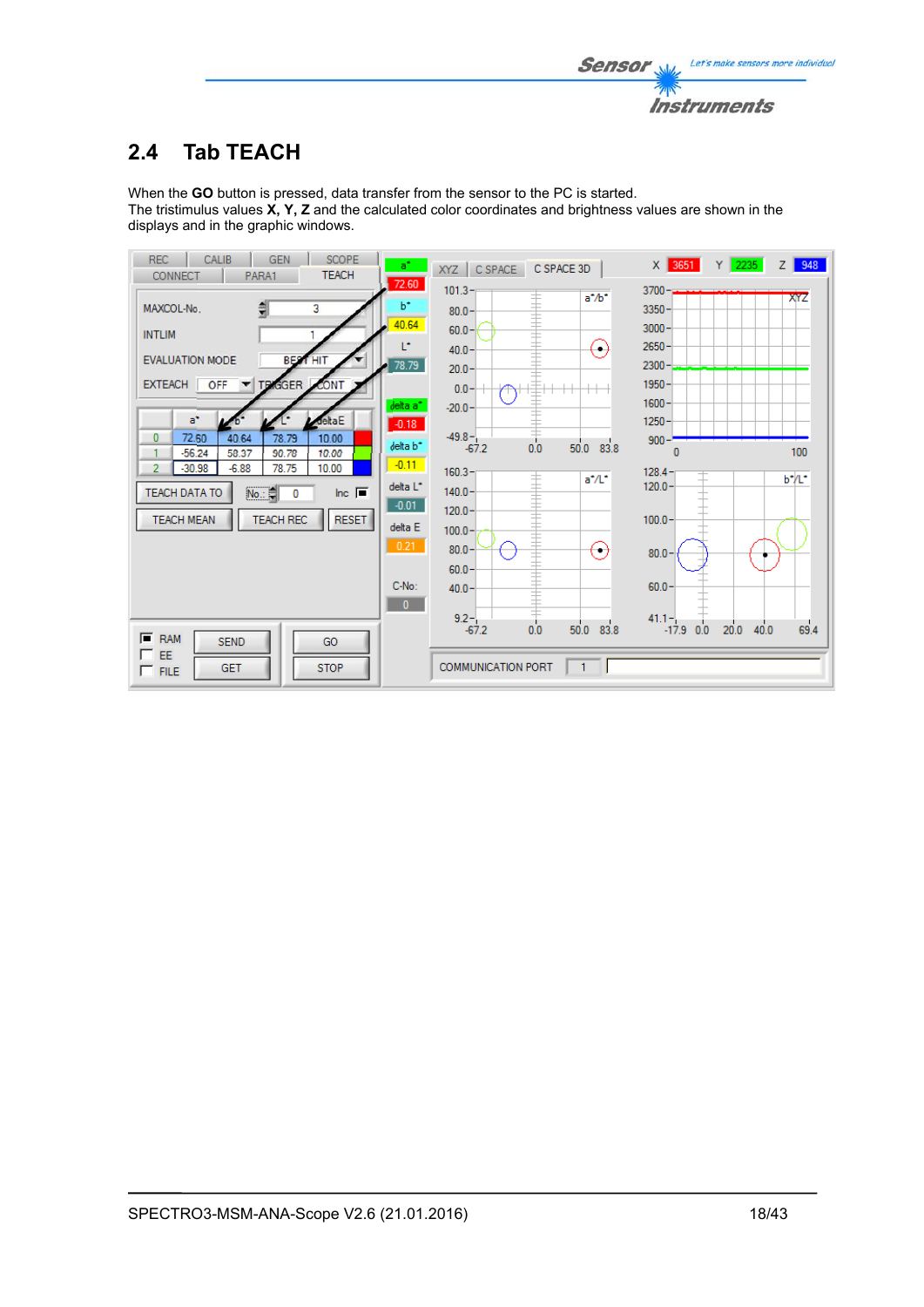Let's make sensors more individual Sensor Instruments

| <b>REC</b><br>CALIB<br><b>CONNECT</b><br>PARA1                                             |          | <b>GEN</b>   | <b>SCOPE</b><br><b>TEACH</b> |        |  |
|--------------------------------------------------------------------------------------------|----------|--------------|------------------------------|--------|--|
|                                                                                            | a*       | ь            | r                            | deltaE |  |
| Ω                                                                                          | $-24.69$ | $-7.42$      | 53.10                        | 10.00  |  |
|                                                                                            | $-42.39$ | 42.04        | 61.80                        | 10.00  |  |
| 2                                                                                          | 0.00     | 0.00<br>0.00 |                              | 0.00   |  |
| <b>TEACH DATA TO</b><br>$\overline{\mathsf{Inc}}$ $\overline{\blacksquare}$<br>No.: 이<br>2 |          |              |                              |        |  |
| <b>RESET</b><br><b>TEACH REC</b><br><b>TEACH MEAN</b>                                      |          |              |                              |        |  |

#### **TEACH:**

Click on the **TEACH** tab to open a window where you can teach colors to the **TEACH TABLE**.

#### **Please note: The teach colors must be sent to the sensor by clicking on SEND.**

The **TEACH TABLE** is organised in rows, i.e. the individual parameters for the teach colors are listed side by side in the respective row.

The sensor can work with up to 3 teach colors. The number of the respective teach color is shown in the left column of the table. Only rows with a green number are used for evaluation by the

sensor. The number of rows to be used is defined with **MAXCOL-No.**.

After a click on **TEACH DATA TO** the currently displayed color coordinates and the brightness value are written to the row in the **TEACH TABLE** that is selected under **No.:**. A color tolerance **(delta E)** also is defined. If necessary, the tolerances and the teach values can be changed by double-clicking on the respective field with the left mouse button (or by pressing F2) and then entering a numerical value with the PC keyboard.

If **Inc:** is activated and you click on the **TEACH DATA TO** button, the input field **No.:** will be automatically incremented (increased) by 1, i.e. the next row in the **TEACH TABLE** will be selected.

A click on **RESET TABLE** resets the **TEACH TABLE** (RESET value = 0).

 $\overline{\mathbf{R}^2}$ 

| a°       | h*      |       | $de$ ta $E$ |  |
|----------|---------|-------|-------------|--|
| $-24.69$ | $-7.42$ | 53.10 | 12.00       |  |
| $-42.39$ | 42.04   | 61.80 | 12.00       |  |
| 0.00     | 0.00    | 0.00  | 0.00        |  |

Increment selection with

 $QK$ 

Help

**WALUE!** 

12

Insert a cell value!

Set selection to

**Reset selection** 

Teach tolerance off Teach tolerance on

It is possible to edit several cells at the same time. For this purpose the cells that should be changed must be selected.

Right-click with the mouse to open a pop-up menu.

Use **Set selection to** if you wish to fill several cells in the **TEACH TABLE** with a certain value.

Use **Increment selection with** if you wish to enter increasing tolerance values.

The upper left cell is the starting value.

Starting from this cell the following cells will be increased by the value that is entered in the pop-up menu.

Use **Reset selection** to set the selected cells to 0.

When **TEACH DATA TO** is used the software suggests tolerance values and writes these values to the **deltaE** column**.**  This function can be switched on and off with **Teach tolerance off** and **Teach tolerance on**.

A click on **Help** will open a pop-up window that provides explanations of the individual functions.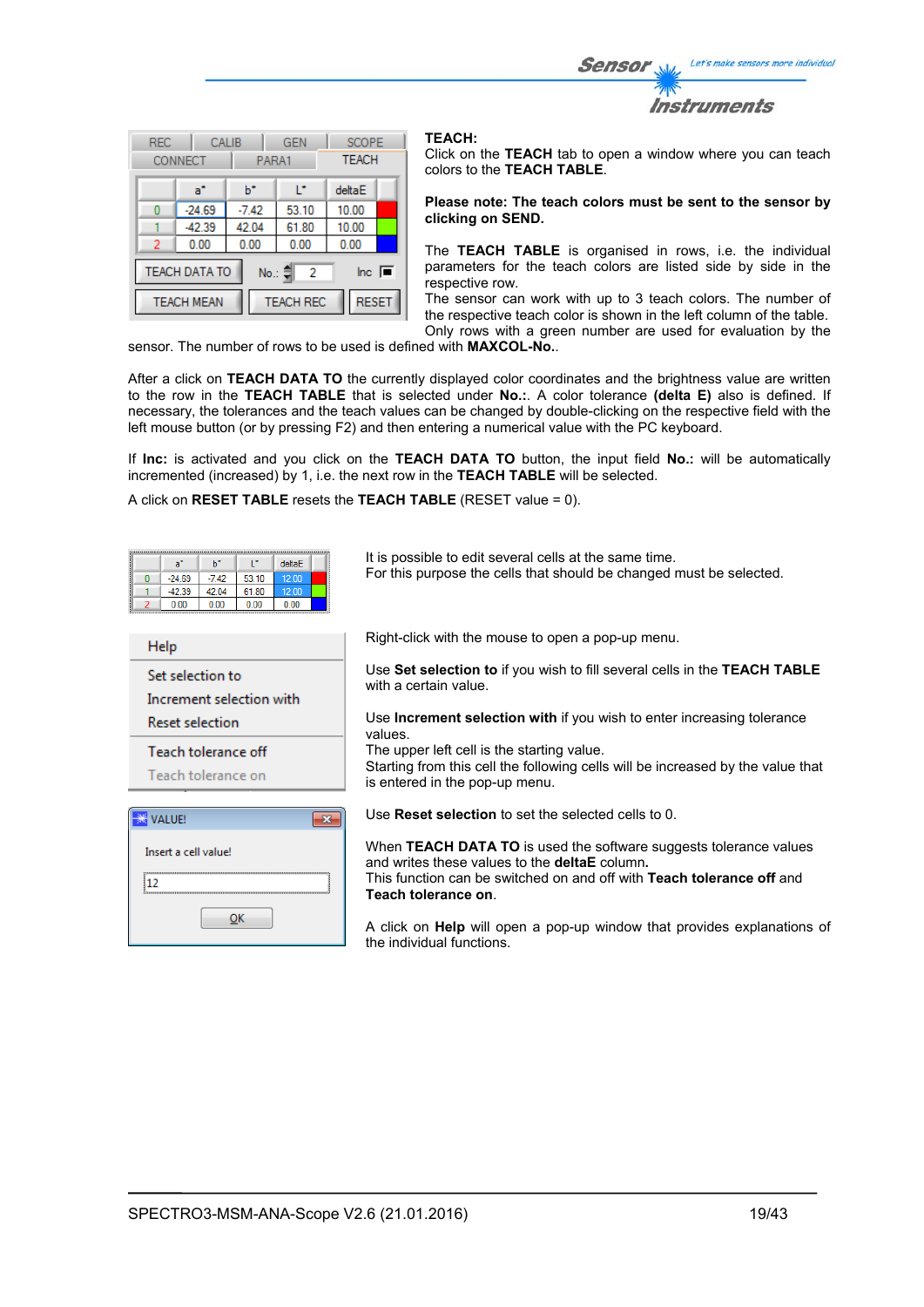| <b>REC</b><br><b>SCOPE</b><br>CALIB<br><b>GEN</b>      |                       |             |                                |       |       | $\blacktriangle$ | <b>CLOSE</b> |
|--------------------------------------------------------|-----------------------|-------------|--------------------------------|-------|-------|------------------|--------------|
| <b>TEACH</b><br><b>CONNECT</b><br>PARA1                | <b>CAPTURE</b>        |             | $a^*$                          | $h^*$ | T.    |                  |              |
|                                                        |                       | 1           | 72.54                          | 40.71 | 78.80 |                  |              |
| €<br>3<br>MAXCOL-No.                                   |                       | 2           | 72.54                          | 40.83 | 78.80 |                  |              |
|                                                        | <b>UNDO</b>           | 3           | 72.42                          | 40.71 | 78.80 |                  |              |
| <b>INTLIM</b><br>1                                     |                       | 4           | 72.45                          | 40.71 | 78.80 |                  |              |
| <b>BEST HIT</b><br><b>EVALUATION MODE</b><br>▼         |                       | 5           | 72.54                          | 40.53 | 78.77 |                  |              |
|                                                        | <b>RESET TABLE</b>    | 6           | 72.51                          | 40.64 | 78.79 |                  |              |
| TRIGGER CONT<br>EXTEACH OFF                            |                       | 7           | 72.36                          | 40.58 | 78.80 |                  |              |
|                                                        | <b>COUNTER</b><br>14  | 8           | 72.45                          | 40.66 | 78.80 |                  |              |
| L*<br>$a^*$<br>$b^*$<br>deltaE                         |                       | 9           | 72.08                          | 40.65 | 78.84 |                  |              |
| 40.66<br>72.44<br>78.80<br>10.00<br>$\bf{0}$           |                       | 10          | 72.27                          | 40.54 | 78.80 |                  |              |
| $-56.24$<br>58,37<br>10.00<br>90.78<br>1               | <b>TEACH TO TABLE</b> | 11          | 72.48                          | 40.81 | 78.79 |                  |              |
| $-6.88$<br>78.75<br>10.00<br>$-30.98$<br>2             |                       | 12          | 72.42                          | 40.58 | 78.80 |                  |              |
|                                                        |                       | 13          | 72.60                          | 40.64 | 78.79 |                  |              |
| Inc. $\overline{R}$<br>TEACH DATA TO<br>$No.: \exists$ |                       | 14          | 72.45                          | 40.66 | 78.80 |                  |              |
|                                                        |                       | 15          | 0.00                           | 0.00  | 0.00  |                  |              |
| <b>RESET</b><br><b>TEACH REC</b><br><b>TEACH MEAN</b>  |                       | 16          | 0.00                           | 0.00  | 0.00  |                  |              |
|                                                        |                       | 17          | 0.00                           | 0.00  | 0.00  |                  |              |
|                                                        |                       | 18          | 0.00                           | 0.00  | 0.00  |                  |              |
|                                                        |                       | 19          | 0.00                           | 0.00  | 0.00  |                  |              |
|                                                        |                       | 20          | 0.00                           | 0.00  | 0.00  |                  |              |
|                                                        |                       | 21          | 0.00                           | 0.00  | 0.00  | Ŧ                |              |
|                                                        |                       |             | a*                             | h*    | T.    |                  |              |
| $F$ RAM<br><b>SEND</b><br>GO                           |                       | <b>MEAN</b> | 72.44                          | 40.66 | 78.80 |                  |              |
| EE<br><b>STOP</b><br><b>GET</b><br>$\Box$ FILE         |                       |             | delta E of captured table data |       | 0.36  |                  |              |

Sensor

Let's make sensors more individual

Instruments

The following panel will be displayed after a click on **TEACH MEAN VAL**.

After a click on **GO,** data are automatically obtained from the sensor and displayed.

A click on the **CAPTURE** button enters a parameter frame in the table.

The **COUNTER** display field shown how many frames have already been recorded.

The last frames that were entered in the table can be deleted again by pressing **UNDO**.

**RESET TABLE** sets the whole table back to 0.

After every activation of **CAPTURE**, **UNDO**, or **RESET TABLE**, the mean values for the individual parameters are calculated automatically and are displayed in the mean value table.

Furthermore, a maximum color tolerance **delta E** is formed with respect to the mean values.

When the **TEACH TO TABLE** button is pressed, the respective mean values are taught to the row in the **TEACH TABLE** that is selected under **No.:**.

A click on the **CLOSE** button will take you back to the main panel.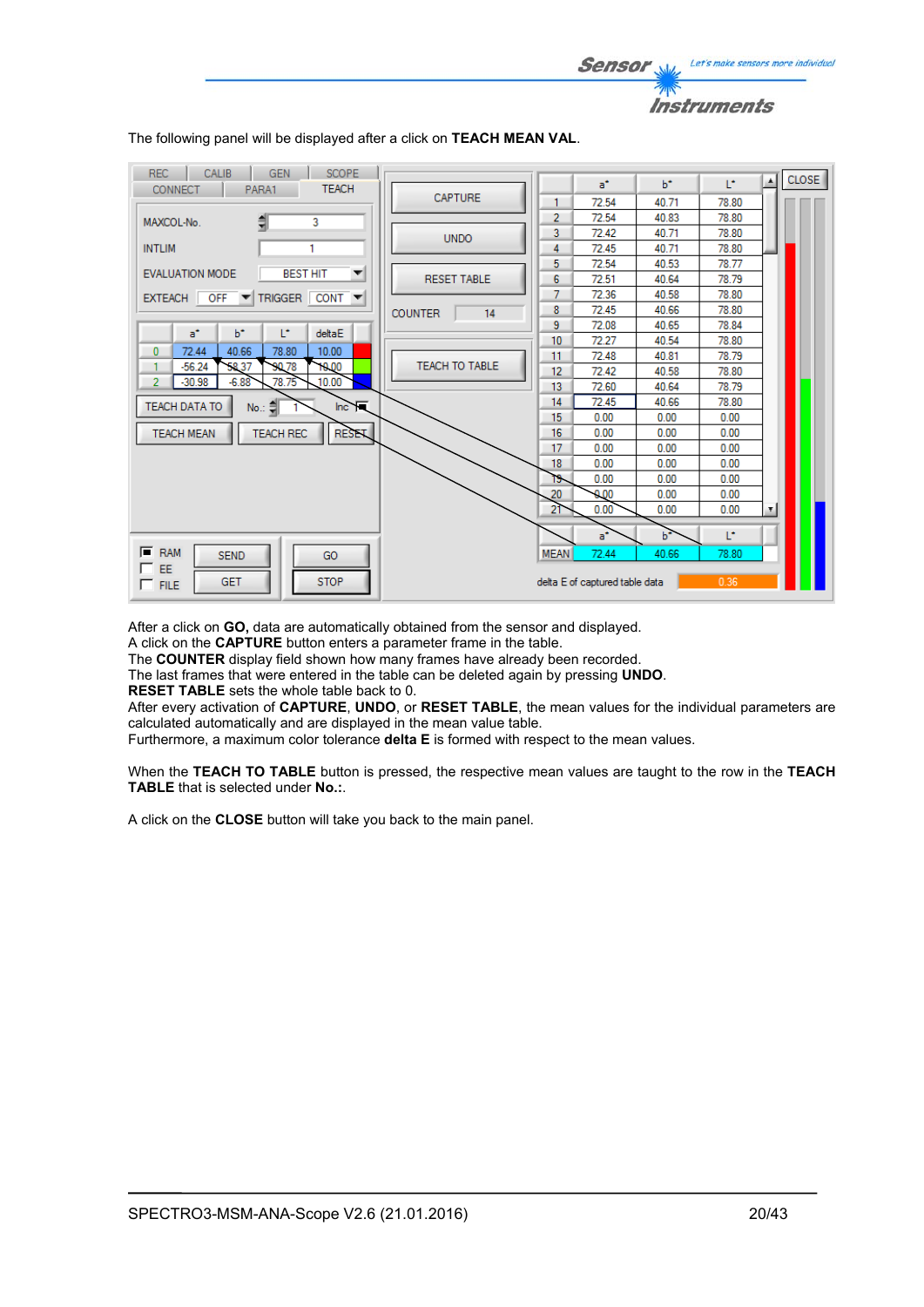

A click on the button **TEACH REC VAL** (**teach recorded values**) opens a panel which, after a click on the **START** button, starts to record data and display them in the three graphs. This function is useful if the material to be detected cannot be directly placed in front of the sensor, for example because it is transported on a conveyor belt that cannot be stopped or cannot be exactly stopped at the position required for teaching. After some time, area centres will become apparent that can be assumed to be the objects to be taught. The screenshot below shows 3 of these positions.

After a click on **STOP** the cursor can then be positioned on such an area centre in any of the graphs. The cursor will be automatically positioned in the other two graphs.

With **TEACH TO TABLE** the current cursor position can then be transferred to the **TEACH TABLE**. Teaching will be performed to the row that is set under **No.:**.

**RESET** can be used to reset the graphs and the counter. **CLOSE** takes you back to the main panel.

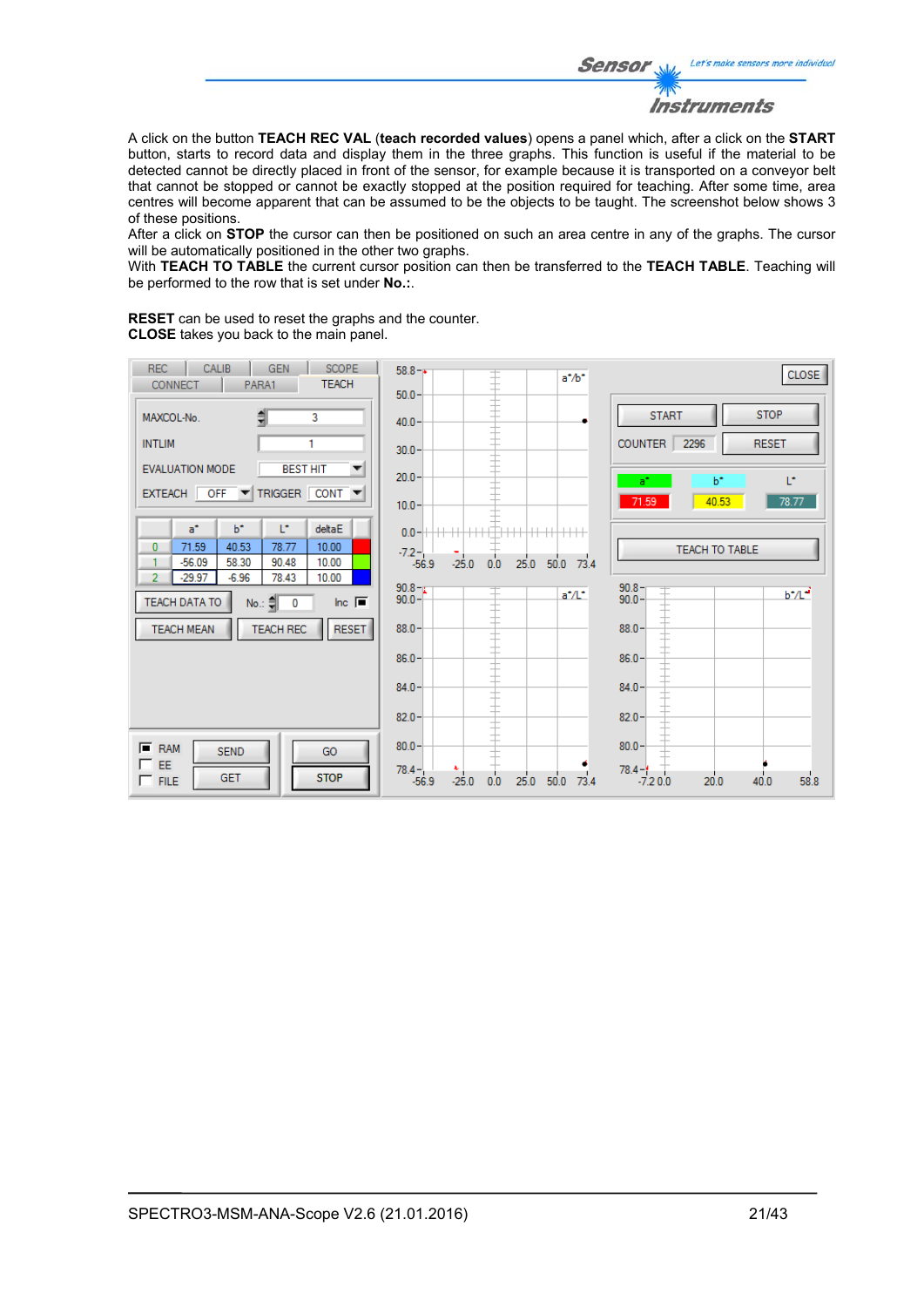

# **2.5 Tab GEN**





#### **GEN:**

A click on **GEN** opens a display of the current temperature value **TEMP** in the sensor housing. The display is **NOT** in degrees Celsius or Fahrenheit.

In the GEN tab you also can manually select the row colors in which the individual tolerance circles are displayed, or let the system set these colors automatically based on the colors detected by the system.

Furthermore, designations for the individual rows can be entered in the **SPECIFICATION** table. These designations are saved on the PC's hard disk and can be loaded again, if necessary.

If **SET ROW COLOR** is set to **MANUALLY**, the row color that should be changed must be set under **SELECT ROW**.

A click on the colored area of **SELECT COLOR** opens a color palette where the desired color can be selected.

After a click on the **SET** button, the color will be displayed in the 6th column and the selected row of the **TEACH TABLE**.

If **SET ROW COLOR** is set to **AUTOMATICALLY**, the system will automatically calculate the corresponding row color, display the color in a color display beside the graph and, after a click on **TEACH DATA TO**, automatically insert it in the corresponding row.

The **SAVE TO FILE** and **GET FROM FILE** functions allow you to save specified row color arrays and the **SPECIFICATION** table on the hard disk, or to load previously saved arrays.

**SAVE TO SENSOR** and **GET FROM SENSOR** writes these to the sensor or read these from the sensor.

A click on **RESET** resets the colors to a default value.

When the software is started again, the **ROW COLOR** table and the **SPECIFICATION** table that were active when the software was closed are automatically loaded again.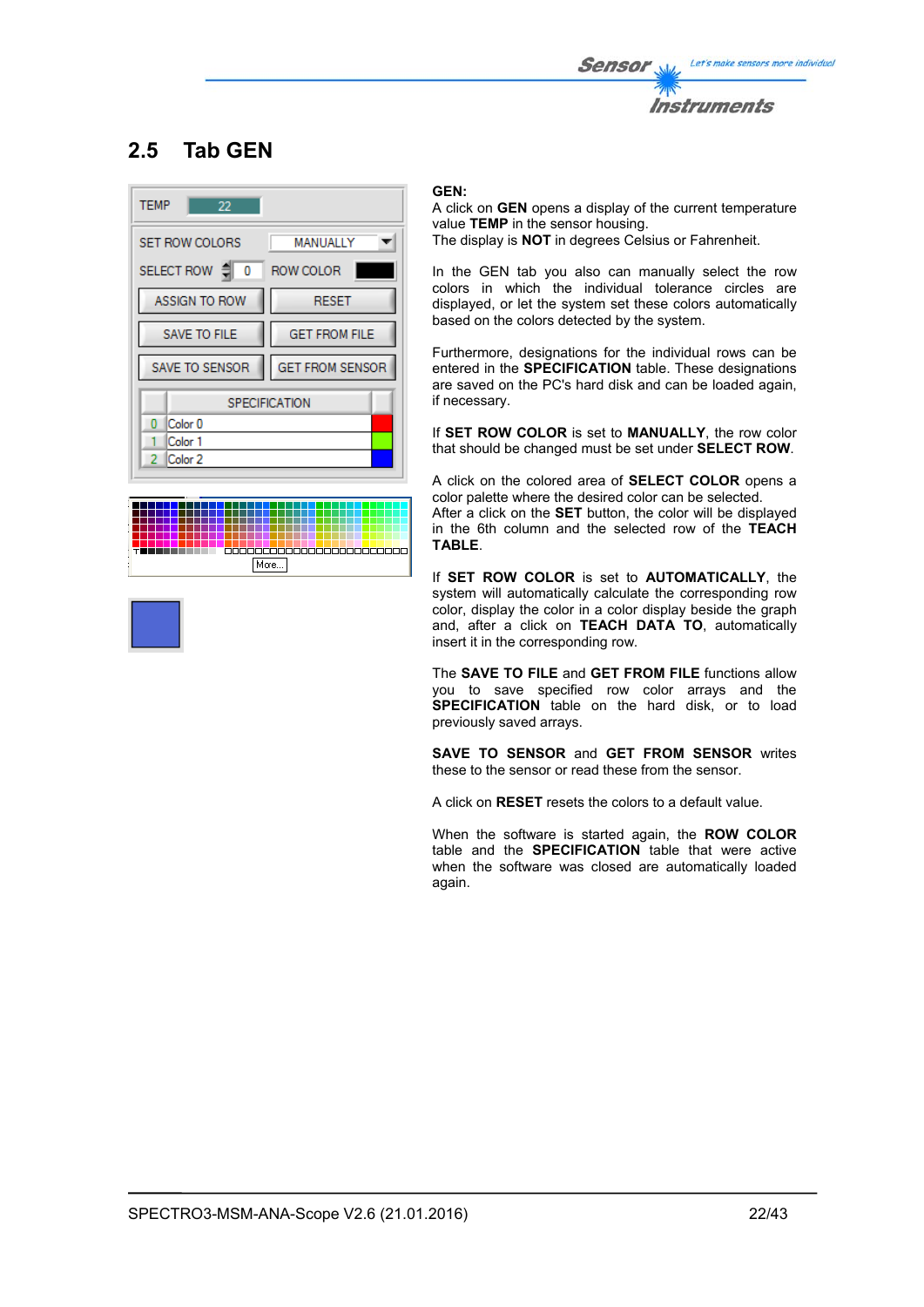# **2.6 Tab REC**

The SPECTRO3-MSM-ANA-Scope software includes a data recorder that makes it possible to save the data acquired and calculated by the sensor with a time stamp. The recorded file is saved to the hard disk of the PC and can then be evaluated with a spreadsheet program.

The following steps describe how data frames are recorded with the recorder:

### **Step 1:**

When the **REC** button is pressed, the following window will be displayed:

When the **SHOW GRAPH** button is pressed, a panel will be displayed that allows the user to monitor the different signals.

The individual signals can be activated from the **SIGNAL** drop-down menu.

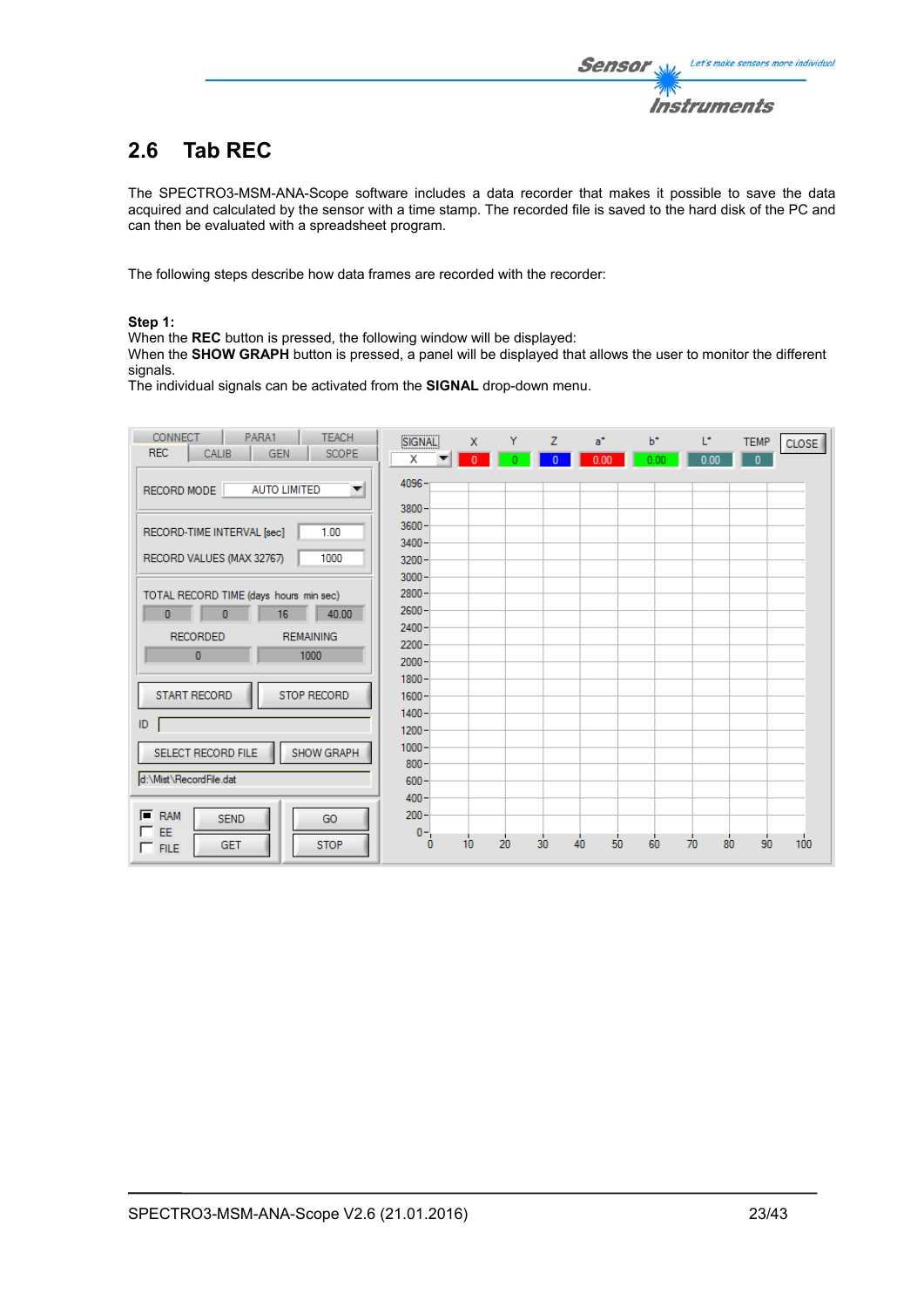



#### **Step 2:**

If you want to automatically record several data frames, please select **AUTO LIMITED** under **RECORD MORE**. Enter a time interval for recording under **RECORD-TIME INTERVAL [sec]**, in this example: 1, i.e. a new value is called from the sensor every second). Then enter the maximum number of values you wish to record in the **RECORD VALUES [MAX 32767]** field. Please note: Recording can also be stopped earlier by clicking **STOP RECORD**, the data recorded so far will not be lost.

The **TOTAL RECORD TIME** field indicates how long recording will take (in days, hours, minutes, and seconds) if all data are recorded.

#### **Step 3:**

By pressing the button **SELECT RECORD FILE** a file can be selected in which the data frame will be stored. If you select an already existing file name, you will be asked whether you want to overwrite the existing file or not.

**Step 4:**  Pressing the **START RECORD** button starts automatic data

recording.

The recorder starts to record data, and the button **START RECORD** is red to indicate that recording is active. The respective data frames are shown in the display windows.

In the two display fields **RECORDED** and **REMAINING** you can check how many data frames have been recorded, and how many frames remain to be recorded.

#### **Please note:**

**During recording the two input fields RECORD-TIME INTERVAL and VALUES TO BE RECORDED are inactive.**

#### **Step 5:**

When as many data frames as set under **RECORD VALUES [MAX 32767]** have been recorded, or when the **STOP AUTO RECORD** button is pressed, a pop-up window will appear which confirms that the file is stored.

If you want to record an unlimited number of data, select the **AUTO UNLIMITED** function under **RECORD MORE**. Then select the desired recording interval and press **START RECORD**.

If you want to record data "manually", select the **MANUAL RECORDING** function under **RECORD MORE**. You can start reading data from the sensor by pressing the **GO** button. These data are visualised in the display window. Pressing the **CAPTURE DATA FRAME** button saves a data frame in the file that was selected under **SELECT RECORD FILE**. The **RECORDED** field shows the sum of the frames already recorded.

If **AUTO TRIGGERED** is selected under **RECORD MORE**, and **TRIGGER = EXT1, EXT2,** or **TRANS** is selected, the sensor will automatically send a data frame after each drop of the trigger when **START RECORD** is pressed. This data frame is captured and recorded by the recorder.

Pressing the **STOP RECORD** button terminates the automatic sending function of the sensor again.

#### **Please note:**

**When you press START RECORD, the file that is selected under SELECT RECORD FILE will be deleted. With RECORD FRAME MANUALLY, the file will be created if it does not already exist. If the file already exists, the data are added to the existing file.**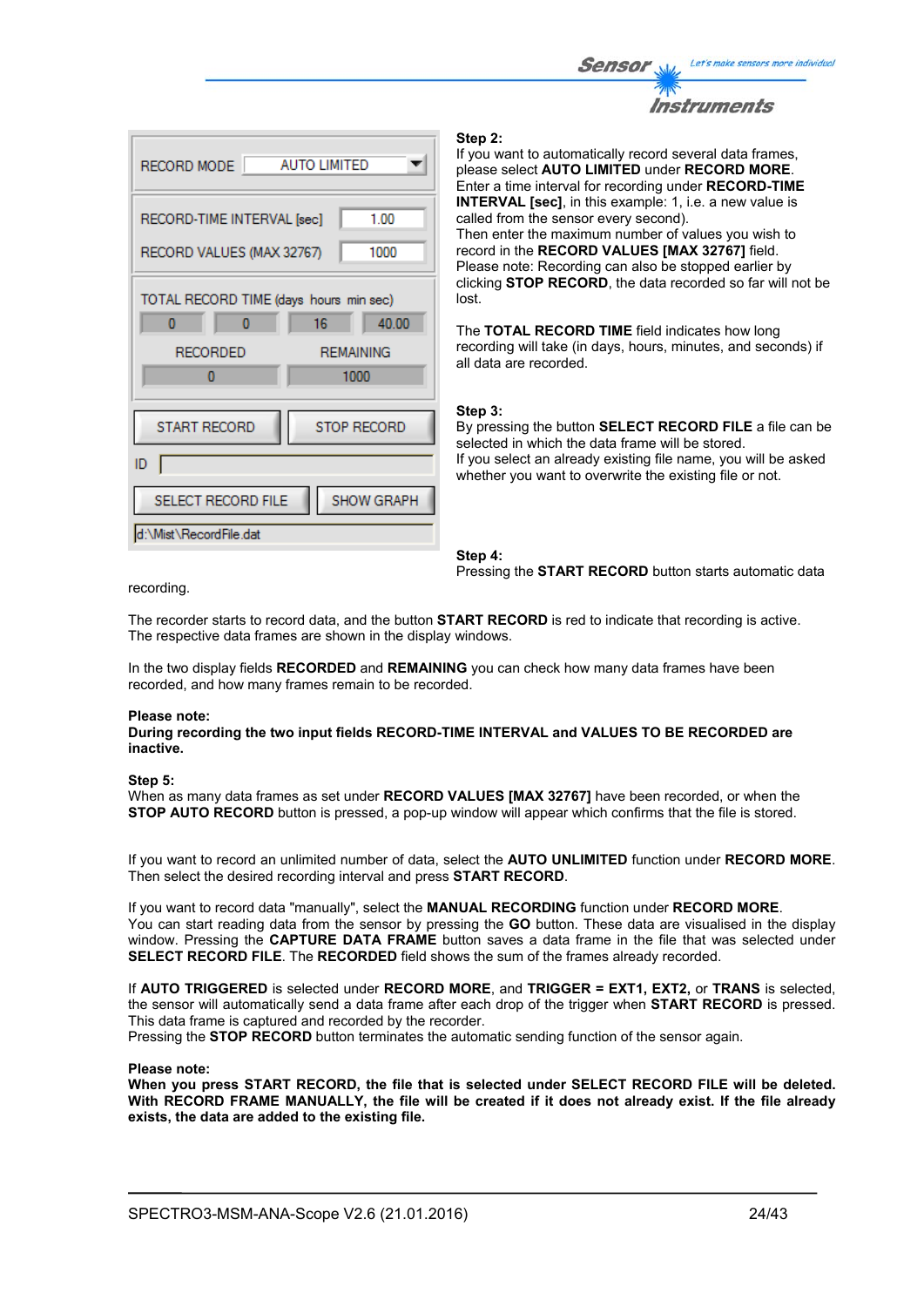# **2.7 Tab CALIB**

# **2.7.1 Calibration**

The sensors are factory-calibrated. If the **CALIB** parameter is set to **FCAL (F**actory **CAL**ibration), the sensor operates with this factory calibration.

As an alternative the user can himself calibrate the sensor to different surfaces (**U**ser **CAL**ibration). If **CALIB=UCAL** is selected, the sensor operates with the calibration made by the user.

Calibration is performed by using different surfaces with known color coordinates and brightness values. A ColorChecker™ table is available as an alternative. This table has 24 color fields according to the CIE STANDARD.

A click on **CALIB** will open the following window:

| PARA1<br><b>TEACH</b><br><b>CONNECT</b><br><b>CALIB</b><br><b>REC</b><br><b>GEN</b><br><b>SCOPE</b> | <b>CALIB REF</b><br><b>CALIB DATA</b><br><b>SENSOR DATA</b>                                                     |                                | $\nabla$ Scroll all<br><b>CLOSE</b> |
|-----------------------------------------------------------------------------------------------------|-----------------------------------------------------------------------------------------------------------------|--------------------------------|-------------------------------------|
|                                                                                                     | REFERENCE SETVALUE                                                                                              | ACTUAL XYZ VALUE OF REF        | <b>RAW X</b>                        |
| <b>PARA</b>                                                                                         | $h^*$<br>L*<br>$a^*$                                                                                            | X SI<br><b>YSI</b>             | 3651<br>ZSI                         |
| Make sure that you have adjusted the sensor with<br>proper parameter values.                        | 0.0000<br>0.0000<br>0.0000                                                                                      | 0<br>0                         | <b>RAWY</b><br>$\mathbf{0}$         |
|                                                                                                     | CALCULATED XYZ OF REF                                                                                           | Xn Yn Zn                       | 2236                                |
| 房間の<br><b>REFERENCE</b>                                                                             | $\mathbf{x}$<br>Y<br>z                                                                                          | Xn 95.05<br>Y <sub>n</sub> 100 | <b>RAW Z</b><br>Zn 108.9<br>948     |
| $L^*a^*b^*$<br>C SPACE OF REF SETVALUE                                                              | 0.0000<br>0.0000<br>0.0000                                                                                      | 4096<br>4096                   | 4096                                |
| ASSIGN ACTUAL XYZ VALUE OF REF                                                                      | ? PARA<br>? REFERENCE                                                                                           | ? SETVALUE   ? ACTUAL VALUE    | ? FINISH                            |
| ౚఄ⊟త<br><b>SETVALUE TABLE</b>                                                                       | Make sure that you have adjusted the sensor with<br>proper parameter values.                                    |                                |                                     |
| $C$ SPACE $\boxed{C^*a^*b^* \times 1}$<br><b>ROWS</b>                                               | Recommended is for:<br>PMODE=DOUBLE (be aware that you have set proper power parameter sets)<br>LED MODE = $AC$ |                                |                                     |
| 房間の<br>ACTUAL XYZ VALUE TABLE                                                                       |                                                                                                                 |                                |                                     |
| Inc. $\blacksquare$<br>ASSIGN TO ROW<br>No.:                                                        |                                                                                                                 |                                |                                     |
| <b>GET CF</b><br><b>CALC CF</b><br>SEND CF                                                          |                                                                                                                 |                                |                                     |
| $F$ RAM<br><b>SEND</b><br>GO<br>EF<br><b>STOP</b><br><b>GET</b><br>$\Box$ FILE                      |                                                                                                                 |                                |                                     |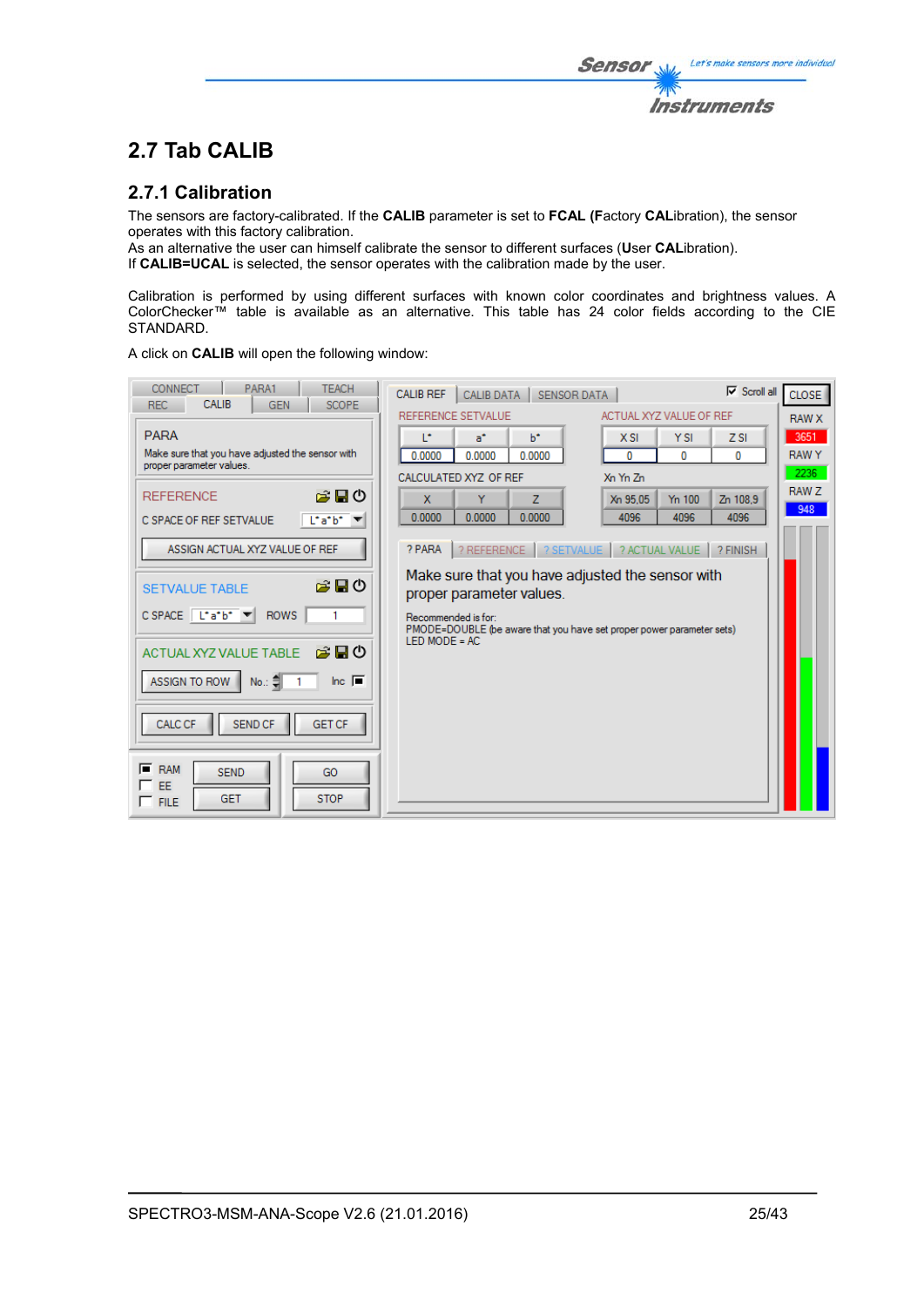|                                                                                |                            | Let's make sensors more individua<br><b>Sensor</b> |
|--------------------------------------------------------------------------------|----------------------------|----------------------------------------------------|
|                                                                                |                            | <i><b>Instruments</b></i>                          |
| 合日の<br><b>REFERENCE</b>                                                        | REFERENCE SETVALUE         | ACTUAL XYZ VALUE OF REF                            |
| 650<br>POWER (pm)                                                              | ь<br>œ<br>a*               | <b>YSI</b><br>Z <sub>SI</sub><br>$X$ SI            |
| <b>INTEGRAL</b><br>AMP <sub>6</sub><br><b>GAIN</b><br>$\overline{\phantom{a}}$ | 0.0000<br>0.0000<br>0.0000 | 0<br>0<br>0                                        |
|                                                                                | CALCULATED XYZ OF REF      | Xn Yn Zn                                           |
| $\lfloor \cdot a \cdot b \cdot \rfloor$<br>C SPACE OF REF SETVALUE             | 7<br>x<br>v                | Y <sub>n</sub> 100<br>Zn 108.9<br>Xn 95.05         |
| ASSIGN ACTUAL XYZ VALUE OF REF                                                 | 0.0000<br>0.0000<br>0.0000 | 4096<br>4096<br>4096                               |

Please perform the following steps in sequence:

- Place a white reference surface before the sensor.
- Click on **GO** to start data exchange between sensor and PC software.
- The color coordinates and the brightness value of the reference surface must be known and must be entered in the **REFERENCE SETVALUE** table. The corresponding tristimulus values **X, Y, Z** are calculated automatically and are written to the **CALCULATED XYZ OF REF** table.
- It is important to select the correct color space **C SPACE OF REF SETVALUE**.

▲

 $b^*$ 

- **POWER, GAIN,** and **INTEGRAL** must be set such that the highest signal of **RAW X, Y, Z** is approx. 3000 digits.
- With **ASSIGN ACTUAL XYZ VALUE OF REF** the tristimulus values **RAW X, Y, Z** acquired by the sensor are written to the **ACTUAL XYZ VALUE OF REF** table, and the tristimulus values **Xn, Yn, Zn** of a completely matt white body are calculated automatically.
- **Xn, Yn, Zn** are needed for calculating the color coordinates and the brightness value in almost all color spaces.

Use the file and disk symbol if you want to write the REFERENCE settings to a file or read them from a file. A click on the reset symbol will reset the tables.

| SETVALUE TABLE                                                        | 第日の |     |
|-----------------------------------------------------------------------|-----|-----|
| $C$ SPACE $\boxed{\begin{bmatrix} \bot^* a^* b^* \end{bmatrix}}$ ROWS |     | -24 |

 $a^*$ 

**SETVALUE TABLE** Ŀ.

Several different surfaces are needed for sensor calibration.

The number of surfaces must be entered in **ROWS**.

The color coordinates and brightness values must be known.

These must be entered in the **SETVALUE TABLE**.

The corresponding color space must be selected under **C SPACE**.

Use the file and disk symbol if you want to write the **SETVALUE** settings to a file or read them from a file. A click on the reset symbol will reset the tables.

|    | 38.0800 | 12.0900    | 14.3900    |  |
|----|---------|------------|------------|--|
| 2  | 66.3800 | 13.2200    | 17.1400    |  |
| 3  | 51.0600 | 0.3800     | $-22.0600$ |  |
| 4  | 43.3000 | $-16.5200$ | 21.4600    |  |
| 5  | 56.3600 | 12.8400    | $-25.2900$ |  |
| 6  | 71.6000 | $-30.7100$ | 1.1700     |  |
|    | 61.7000 | 27.5400    | 58.2300    |  |
| 8  | 41.2200 | 17.9500    | $-43.1600$ |  |
| 9  | 51.5700 | 43.0000    | 14.7500    |  |
| 10 | 30.7700 | 25.7400    | $-23.3800$ |  |
| 11 | 72.5800 | $-28.1700$ | 58.6100    |  |
| 12 | 71.6000 | 12.4500    | 66.5800    |  |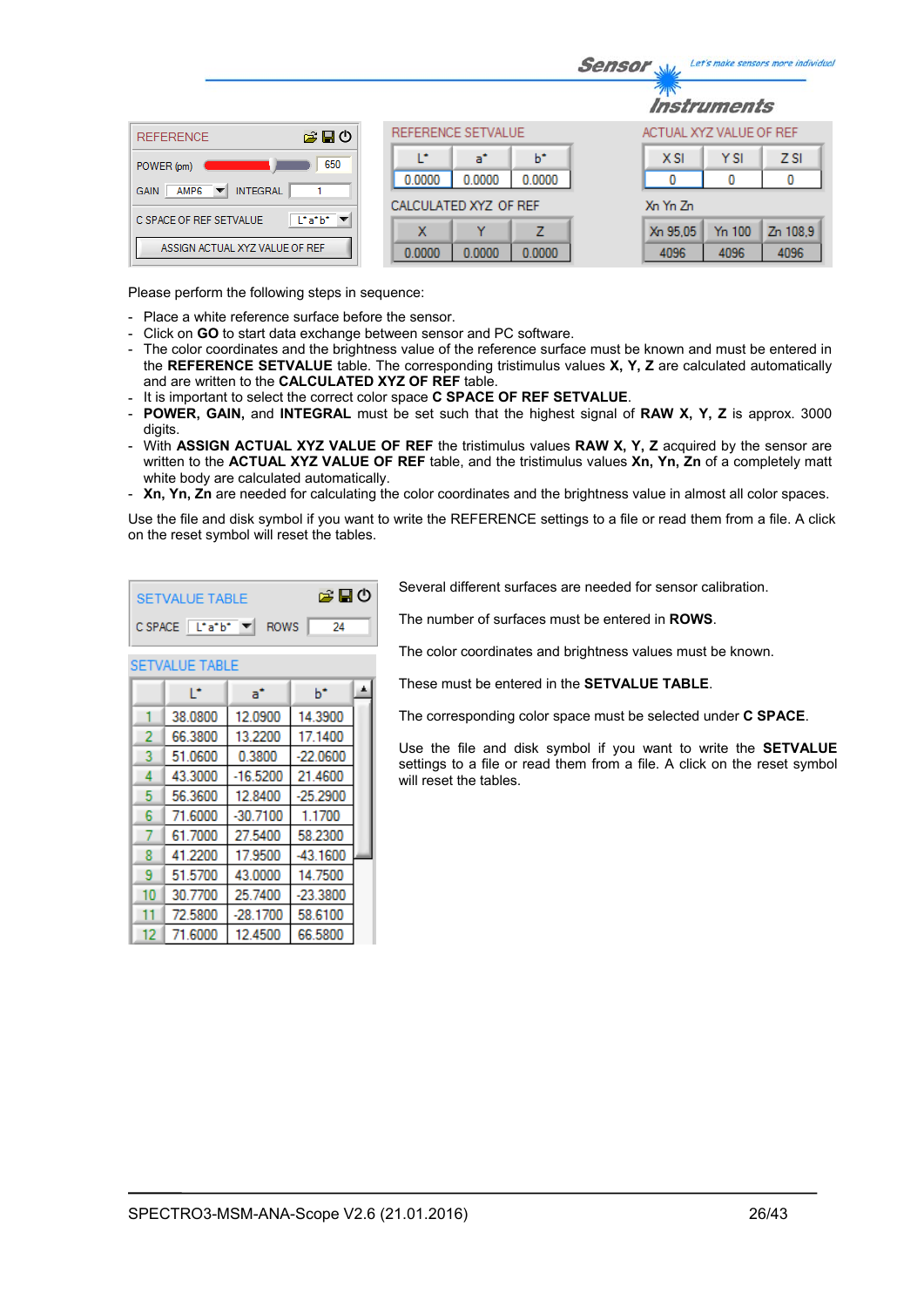

| ACTUAL XYZ VALUE TABLE <b>B E O</b>    |  |                     |
|----------------------------------------|--|---------------------|
| ASSIGN TO ROW   No.: $\frac{4}{3}$   1 |  | Inc. $\blacksquare$ |

Ÿ

345

1224

760

454

911

1633

929

518

607

248

 $\overline{z}$ 

248

913

1173

237

1488

1492

293

1338

524

495

ACTUAL XYZ VALUE TABLE

 $\mathbf{x}$ 394

1290

641

389

853

1166

1313

467

901 280

1  $\overline{2}$ 

3

 $\overline{4}$ 

5

 $6\phantom{a}$ 

7

8

9

 $10<sup>°</sup>$ 

Now the surfaces corresponding with the **SETVALUES** must be placed before the sensor.

With **ASSIGN TO ROW** the tristimulus values **RAW X, Y, Z** that are currently determined by the sensor are written to the row in the **ACTUAL XYZ VALUE TABLE** that is selected under **No.:**.

Use the file and disk symbol if you want to write the **ACTUAL XYZ VALUE TABLE** to a file or read it from a file. A click on the reset symbol will reset the tables.

With a click on the **CALC CF** button the corresponding calibration factors that are determined from the tables **SETVALUE TABLE** and **ACTUAL XYZ VALUE TABLE** are calculated.

**SEND CF** saves the **ACTUAL XYZ VALUE TABLE** and the calculated calibration factors in the sensor's EEPROM.

A click on **GET CF** will display the tables saved in the sensor and the reference parameters in the **SENSOR DATA** tab.

With **CALIB=UCAL WB** or **FCAL WB** white light balancing can be performed through input IN0. For this purpose the reference surface used for calibration must be placed before the sensor, and input IN0 must then be activated. The calculated white light calibration factors are displayed in the **CALIB FACTORS OF WHITE BALANCE** table in the **SENSOR DATA** tab.

To get the white light calibration factors for **CALIB=UCAL WB,** press **GET CF** in the **CALIB** tab.

To get the white light calibration factors for **CALIB=FCAL WB,** double-click with the right mouse button on the frame in which **GET CF** is contained, and enter GETCF as password.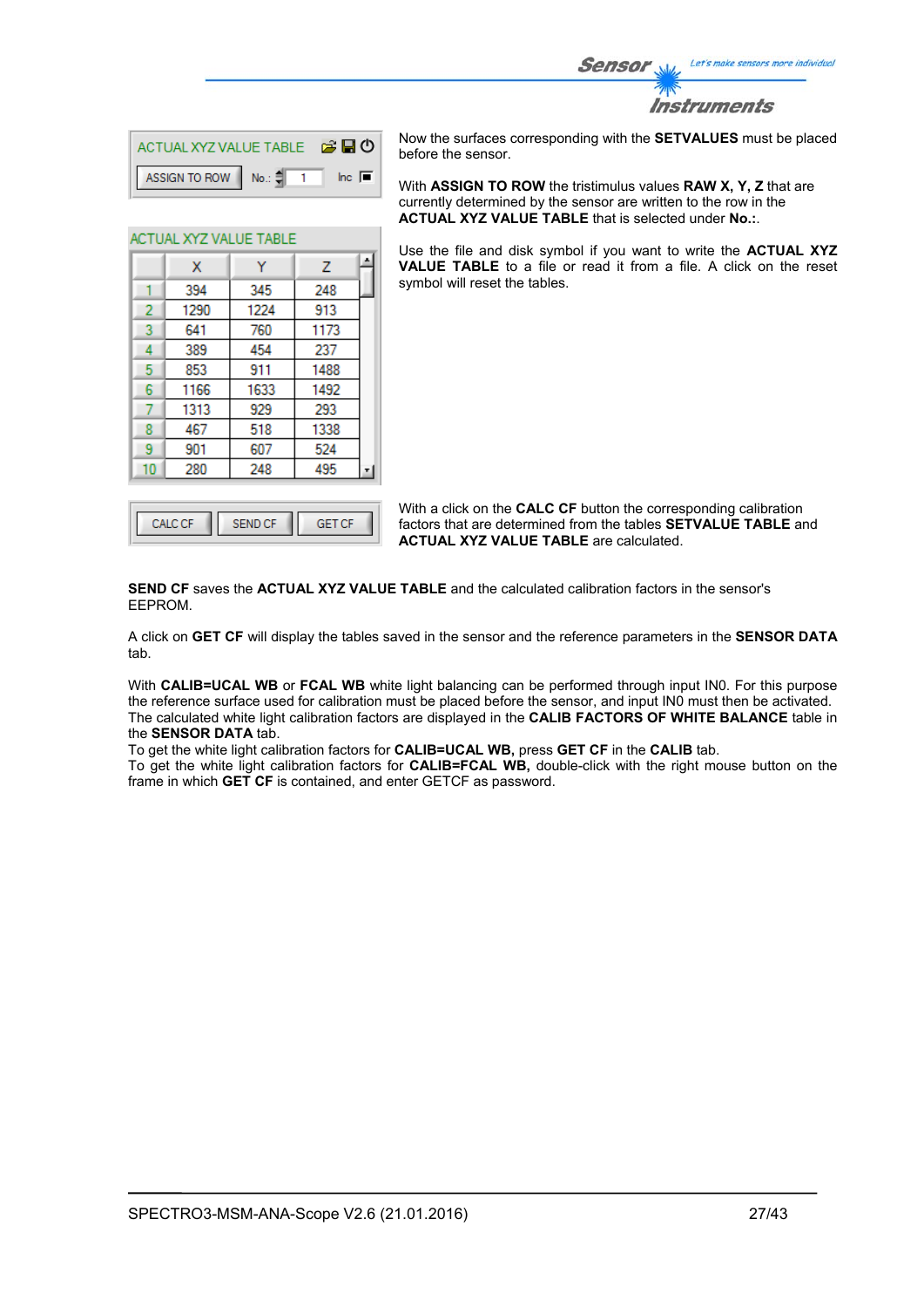# **2.7.2 Offset calibration**

To avoid an increase of the electronic offset when using the integral function (**INTEGRAL** parameter), this offset can be eliminated by way of offset calibration or zero-point calibration. The corresponding tab is passwordprotected to prevent inadvertent incorrect settings.



Offset calibration can be accessed by double-clicking with the right mouse button exactly at any frame in the **CALIB** tab.

You will then be prompted to enter a password. The password is: mellon

Make sure that the Receiver of the sensor is covered! Push CALCULATE OFFSET to detect the offset. Push SEND OFFSET to update the sensor.

| OFFSET X [Default 3100] | 3077 |  |  |  |  |  |  |  |  |
|-------------------------|------|--|--|--|--|--|--|--|--|
| OFFSET Y [Default 3100] | 3078 |  |  |  |  |  |  |  |  |
| OFFSET Z [Default 3100] | 3085 |  |  |  |  |  |  |  |  |
| <b>CALCULATE OFFSET</b> |      |  |  |  |  |  |  |  |  |
| <b>SEND OFFSET</b>      |      |  |  |  |  |  |  |  |  |
| <b>GET OFFSET</b>       |      |  |  |  |  |  |  |  |  |
|                         |      |  |  |  |  |  |  |  |  |
|                         |      |  |  |  |  |  |  |  |  |
| CLOSE                   |      |  |  |  |  |  |  |  |  |

Now please follow the instructions provided in the tab.

## **ATTENTION!**

It is extremely important for offset calibration that the receiver is not exposed to any extraneous light. Please make sure that you cover the receiver of the sensor e.g. witch a black cloth that is impervious to light.

#### **This is absolutely necessary for proper offset calculation.**

Now press **CALCULATE OFFSET**. The offset values for red, green, and blue should be approximately 3080 plus/minus 40.

The offset values can then be sent to the sensor by pressing **SEND OFFSET**.

**GET OFFSET** can be used to check whether the data have been sent.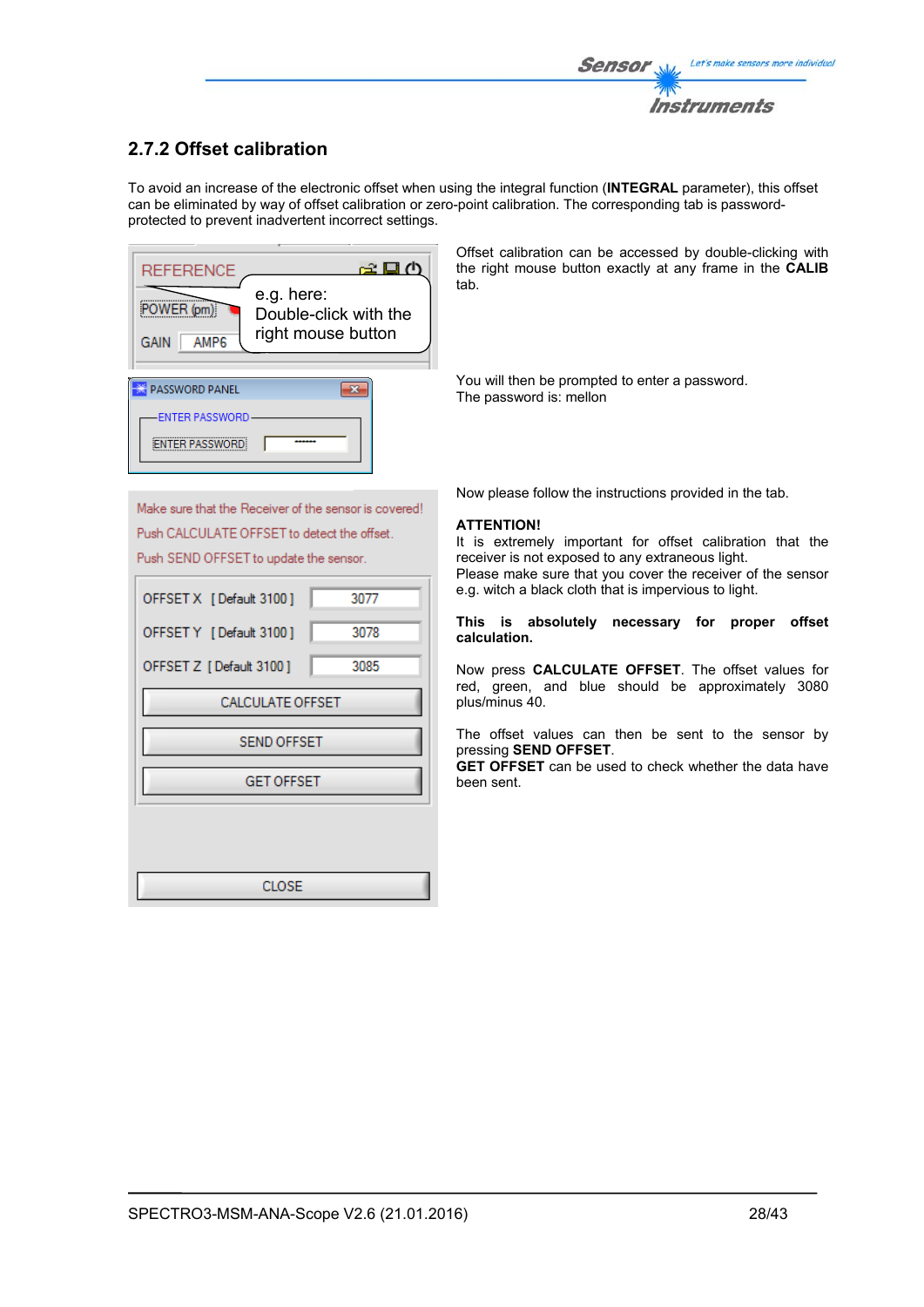

The SCOPE tab visualises an oscilloscope.

Depending on **TRIG MODE,** the display shows the **XYZ** signals, the color space, the output analog signal (depending on the **ANA OUT** settings), and the status of the digital outputs.

A click on **GET CYCLE TIME** displays the current sensor scan frequency in **[Hz]** and **[ms]**. The current scan frequency must be determined for the correct calculation of **deltaX[ms]**. For determining the correct scan frequency please give the sensor a time of 8 seconds before you click on **GET CYCLE TIME**.

In **TRIG MODE = SINGLE SHOT** a data frame is recorded and displayed in the graph when you click on **SCAN**.

In **TRIG MODE = FALLING EDGE** and **RISING EDGE** triggered recording can be started by clicking on **SCAN**. A trigger start can be defined with **TRIGGER LEVEL**.

Triggering is performed either to **Z** or to the brightness value of the color space, depending on the signal that should be recorded. In the graph this is the blue line.

In **TRIG MODE = INTERN C-No.0** recording starts automatically when C-No. 0 is detected. **TRIG MODE= EXTERN IN0** can be used to start recording externally through input IN0.

**SCAN-RATE** can be used to delay or accelerate recording. This corresponds with the TIMEBASE function known in oscilloscopes. **PRE TRIGGER VALUES** can be used to define how many values should still be displayed before the actual trigger start.





The zoom function in the graph can be activated by holding the control key (CTRL) and drawing a window with the mouse.

A click on **ZOOM 1:1** cancels the zoom function again.

The two orange cursors can be moved with the mouse. The two displays **deltaX[ms]** and **deltaY[digit]** will be updated. **deltaX[ms]** shows the time between the cursors in X direction.

**deltaY[digit]** shows the difference between the two cursors in digits or in Volt in Y direction.

**SIGNAL** can be used to display individual curves.

**PRINT SCOPE GRAPH** prints the current screen together with the text in the **COMMENT** text field.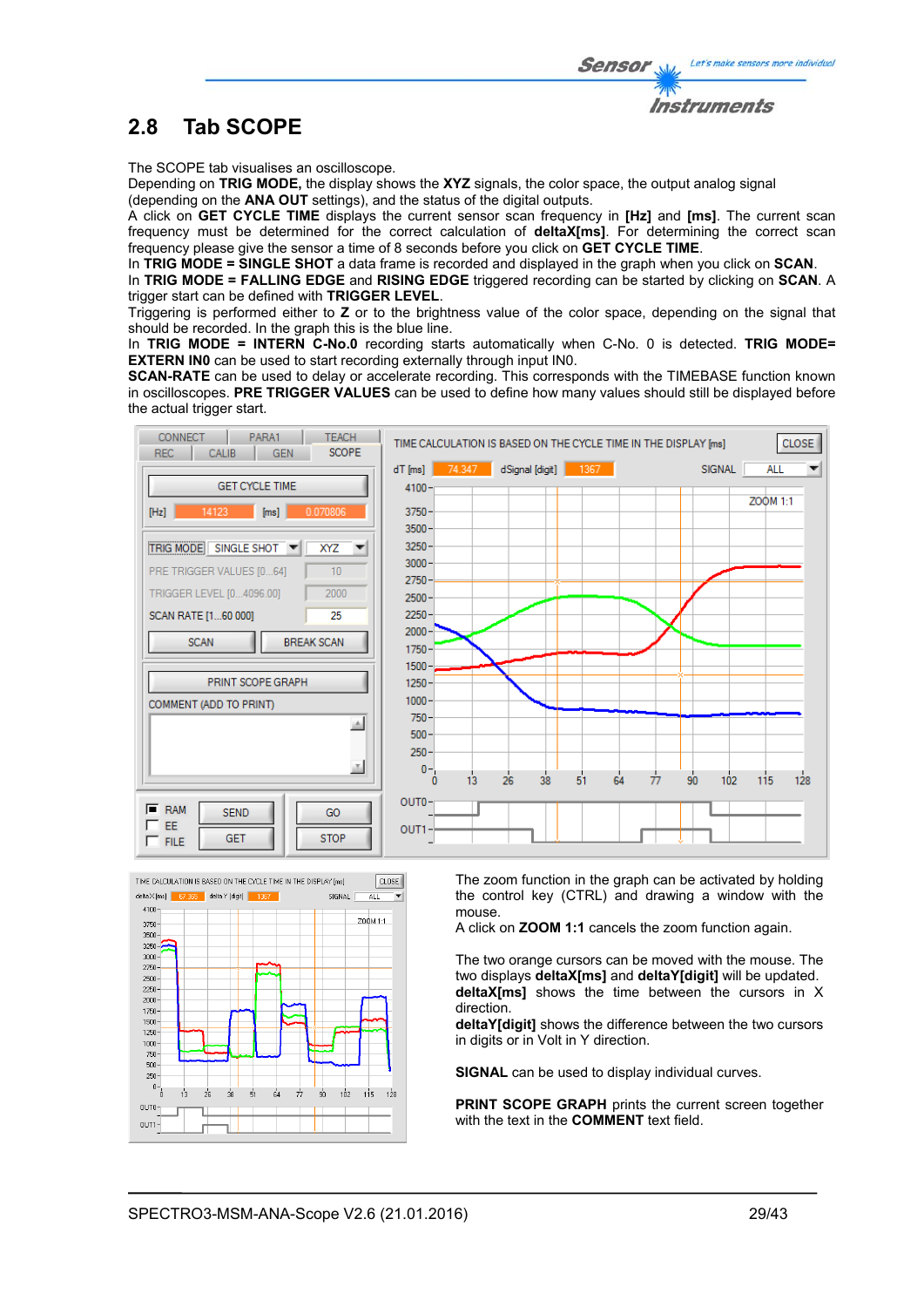# **3. Operation of the TEMPCOMP-Scope software**

If a firmware update should go wrong and the temperature characteristics that are stored in the EEPROM should be lost, these characteristics must be created anew. For this purpose you will need a file with the corresponding data. This file can be obtained from your supplier.

To perform temperature compensation please start the corresponding **TEMPCOMP-Scope software** that is included on the supplied CD. Please make sure that you have a functioning sensor connection. It may be necessary to select the connection with **CONNECT**. Set the correct sensor under **SELECT SENSOR**, if this is not done automatically.

| TEMPCOMP-Scope V5.9.0                                                                                                                                                          | $\Box$                                                                                                                                                                                                                                                        |
|--------------------------------------------------------------------------------------------------------------------------------------------------------------------------------|---------------------------------------------------------------------------------------------------------------------------------------------------------------------------------------------------------------------------------------------------------------|
| Spectro3 MSM ANA V2.0 or higher<br>SEL SENSOR<br>▼                                                                                                                             | <b>COM PORT</b><br>SPECTRO3 MSM ANA V2.4.0<br>$\overline{3}$<br><b>CONNECT</b><br>20/Mar/2015                                                                                                                                                                 |
| <b>GET EQUATION</b><br><b>LOAD DATA FILE</b><br><b>SAVE EQUATION</b><br>$X^4$<br>$X^3$<br>$X^2$<br>$\mathsf{x}$<br>Ł<br>$-0.00142$<br>0.00000<br>0.0808<br>$-0.1725$<br>3059.7 | CH <sub>0</sub><br>CH <sub>3</sub><br>CH <sub>1</sub><br>CH <sub>2</sub><br>CH4<br>CH <sub>5</sub><br><b>ALL</b><br><b>DATA</b><br><b>ALL</b><br>TRENDLINE CHO<br>CH <sub>1</sub><br>CH <sub>2</sub><br>CH <sub>3</sub><br>CH4<br>CH <sub>5</sub><br>$4100 -$ |
| 0.00000<br>0.00035<br>2817.8<br>$-0.1700$<br>8.4753<br>2762.0<br>0.00000<br>$-0.00069$<br>$-0.0494$<br>5.7606                                                                  | $3000 -$                                                                                                                                                                                                                                                      |
| 0.0<br>0.00000<br>0.00000<br>0.0000<br>0.0000<br>0.00000<br>0.0<br>0.00000<br>0.0000<br>0.0000<br>0.0<br>0.0000<br>0.00000<br>0.00000<br>0.0000                                | $2000 -$<br>$1000 -$                                                                                                                                                                                                                                          |
| <b>CALCULATE CURVES</b><br><b>RESET</b><br><b>TEMP</b><br>0                                                                                                                    | $0 -$<br>100<br>30<br>40<br>50<br>20<br>90<br>60<br>80<br>10<br>70<br>$\mathbf{0}$                                                                                                                                                                            |
| SP CH1<br>2817<br>SP CH <sub>2</sub><br>2762<br>SP CHO<br>3059                                                                                                                 | <b>ALL</b><br>CAL CURVE<br>CH <sub>0</sub><br>CH <sub>1</sub><br>CH <sub>2</sub><br>CH <sub>3</sub><br>CH4<br>CH <sub>5</sub>                                                                                                                                 |
| SP CH <sub>5</sub><br>SP CH <sub>3</sub><br>SP CH4<br>$\mathbf{0}$<br>$\mathbf{0}$<br>0                                                                                        | $1299 -$                                                                                                                                                                                                                                                      |
| CALCULATE CALIBRATION CURVES                                                                                                                                                   | $1250 -$<br>$1200 -$                                                                                                                                                                                                                                          |
| <b>CURVE SAVING</b><br><b>SUCCESS</b><br><b>SEND CF</b>                                                                                                                        | $1150 -$<br>$1100 -$<br>$1050 -$                                                                                                                                                                                                                              |
|                                                                                                                                                                                | $984 -$<br>$\overline{20}$<br>$\overline{30}$<br>40<br>90<br>50<br>60<br>80<br>100<br>10<br>70<br>0                                                                                                                                                           |

- Step 1: Load the temperature compensation file that you have received from your supplier with **GET EQUATION** or **LOAD DATA FILE**.
- Step 2: Press **CALCULATE CURVES** to display the data in the graph.
- Step 3: Select the sensor-internal operating temperature (not in °C) that the sensor has at an ambient temperature of 20°, if this has not already been done automatically. The value should be included in the file designation.
- Step 4: Press **CALCULATE CALIBRATION CURVES** to calculate the mean straight line.
- Step 5: Pressing the **SEND CF** button saves the mean straight lines in the **EEPROM** of the sensor.
- Step 6: Temperature compensation is successfully finished if the **SUCCESS** status message is then displayed.

Comment! If you do not immediately have the temperature compensation file at hand, simply start the **TempComp-Scope software**. Establish a connection, if it is not already established, and simply press **SEND-CF**. The sensor then functions as before, but it is not temperature-compensated.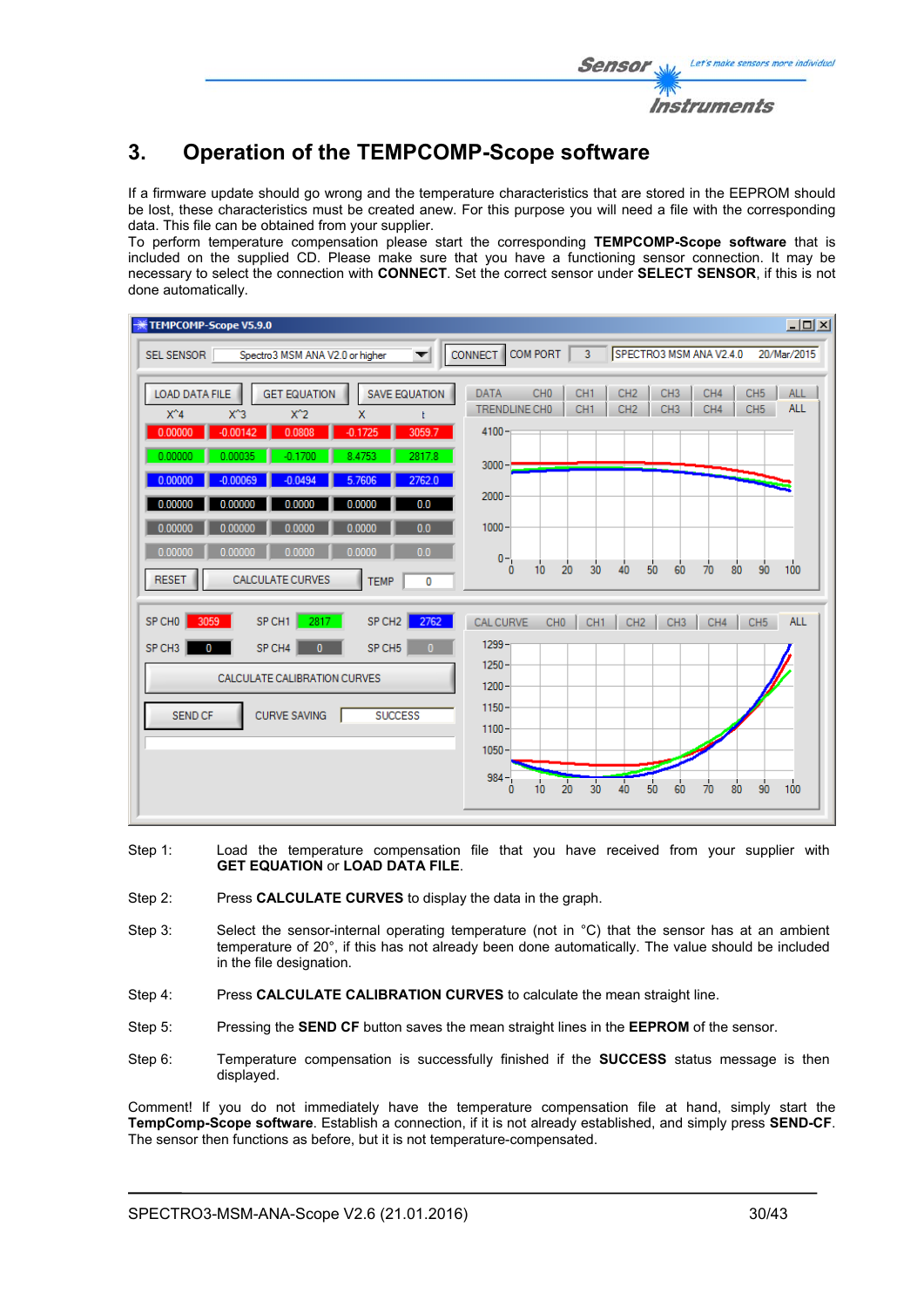

# **4. External triggering of the SPECTRO-3-MSM-ANA color sensor**



External triggering is performed through pin no. 3 (grn) at the 8-pole socket of the SPECTRO-3-MSM-ANA/PLC connection.



#### **TRIGGER:**

First the external trigger mode must be set at the color sensor. For this purpose option **EXT1, EXT2,** or **TRANS** must be selected in the **TRIGGER** selection field.

# **PLEASE NOTE:**

**The new setting is only activated at the sensor after a click on the SEND button!** 

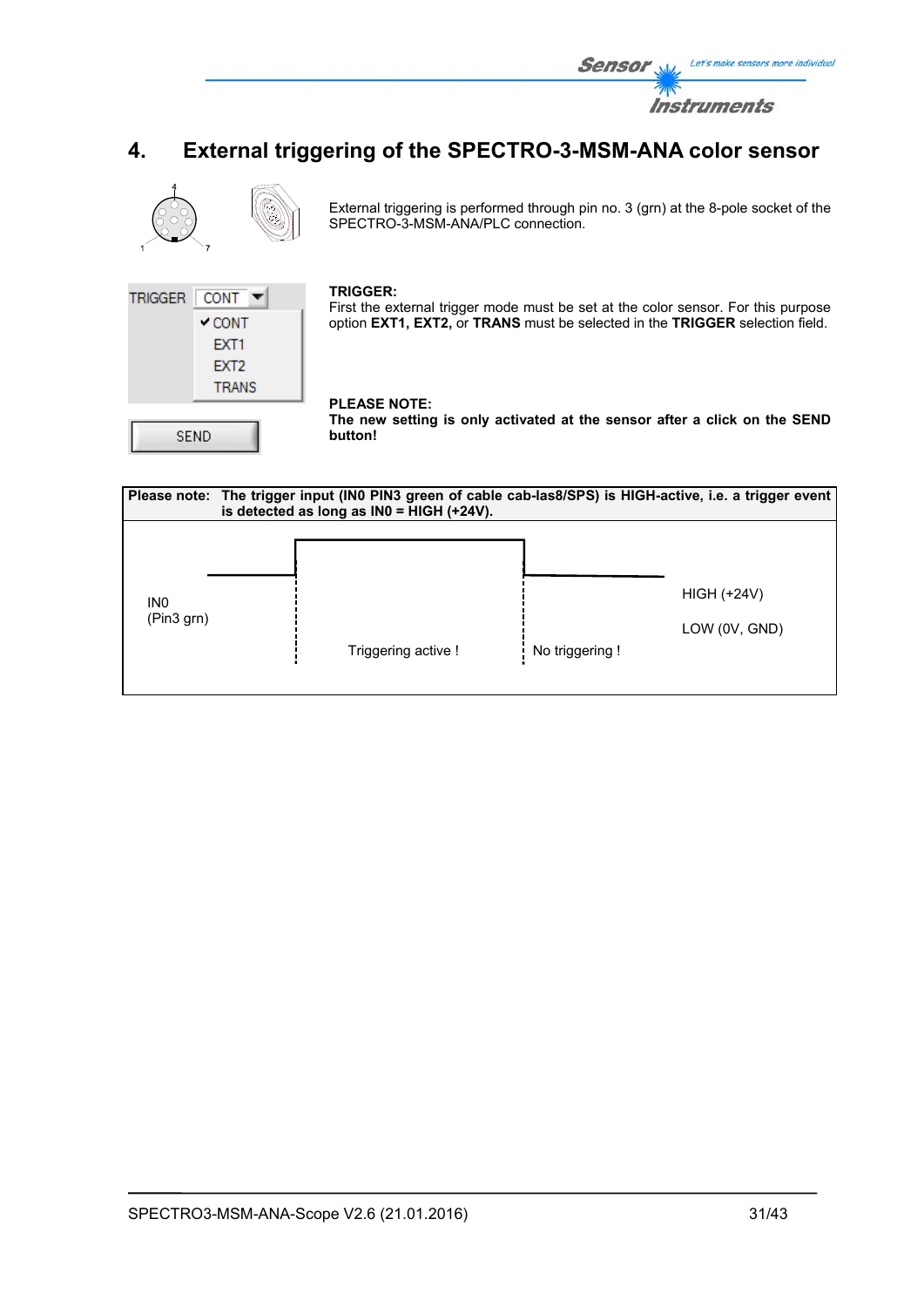

# **5. Connector assignment of the SPECTRO-3-MSM-ANA color sensor**

**Connection of SPECTRO-3-MSM-ANA to PC:** 

|          | 4-pole fem. M5 connector (type Binder 707)<br>SPECTRO-3-MSM-ANA/PC-RS232 |  | O<br>O<br>Ø<br>Q   |  |
|----------|--------------------------------------------------------------------------|--|--------------------|--|
| Pin-No.: |                                                                          |  | <b>Assignment:</b> |  |
|          |                                                                          |  | $+24VDC (+Ub)$     |  |
|          |                                                                          |  | 0V (GND)           |  |
| ◠        |                                                                          |  | Rx <sub>0</sub>    |  |
|          |                                                                          |  | Tx0                |  |

# **Connection of SPECTRO-3-MSM-ANA to PLC:**

|          |              | 8-pole female connector (type Binder 712)<br>SPECTRO-3-MSM-ANA/PLC     |
|----------|--------------|------------------------------------------------------------------------|
| Pin No.: | Color:       | Assignment:                                                            |
|          | White        | $0V$ (GND)                                                             |
| 2        | <b>Brown</b> | $+24VDC$ ( $\pm$ 10%) ( $+Ub$ )                                        |
| 3        | Green        | IN <sub>0</sub>                                                        |
| 4        | Yellow       | (Digital 0: typ. 0  1V, Digital 1: typ. +Ub - 10%)<br>OUT0             |
| 5        | Grey         | (Digital 0: typ. 0  1V, Digital 1: typ. +Ub - 10%)<br>OUT <sub>1</sub> |
| 6        | Pink         | OUT2 a*, u* or C* (Analog 0  +10V)                                     |
|          | <b>Blue</b>  | OUT3 b*, v* or h* (Analog 0  +10V)                                     |
| 8        | Red          | OUT4 L* (Analog 0  +10V)                                               |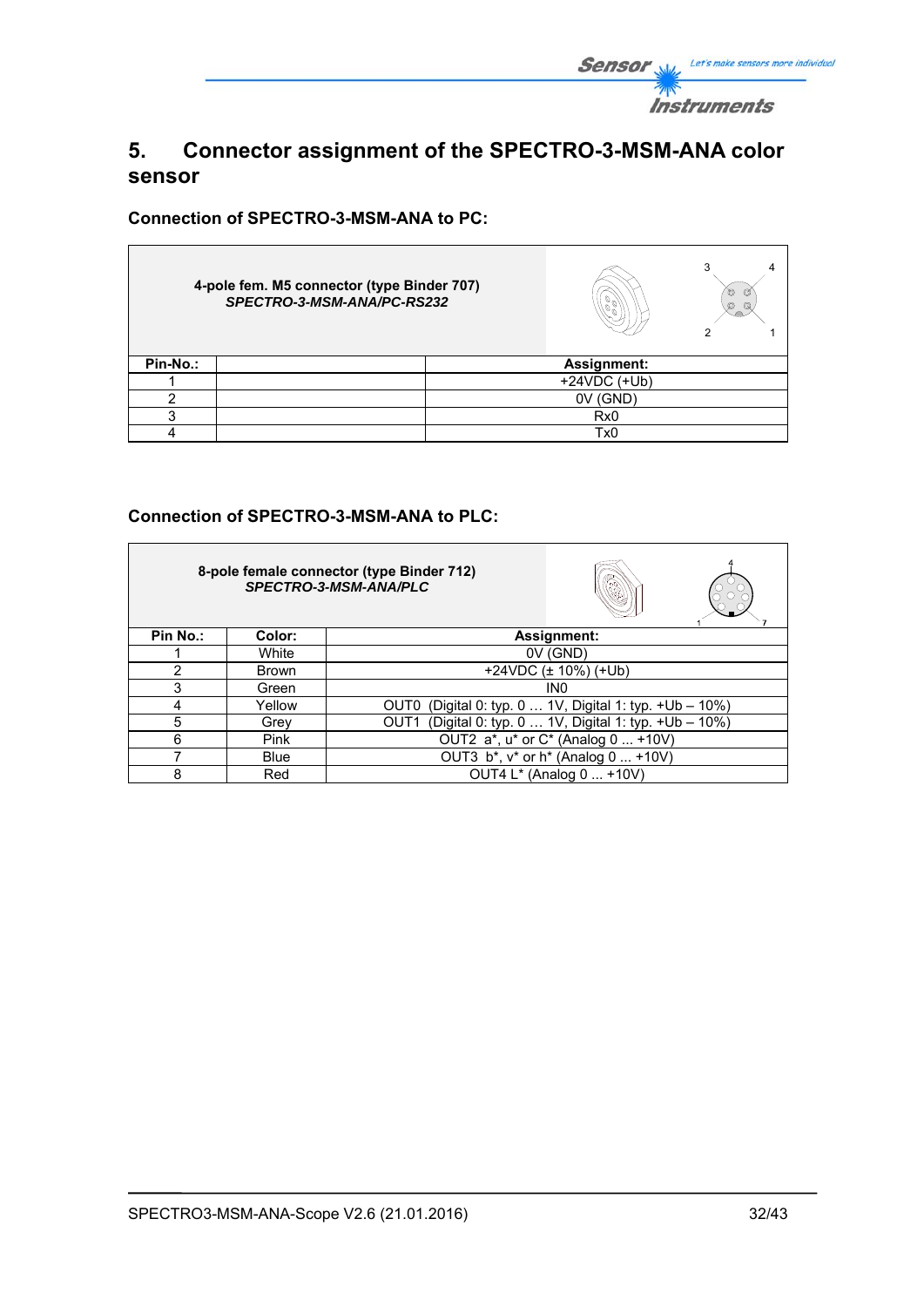# **6. RS232 communication protocol**

The sensors of the SPECTRO-3-MSM-ANA series operate with the following **parameters** that are sent to the sensor or read from the sensor in the stated sequence.<br>Info! 1 bytes = 8bit  $\frac{1}{2}$  word = 2 byte  $\frac{1}{2}$ 

Info! 1 **bytes** = 8bit 1 **word** = 2 **byte** 1 **long** = 2 **word** = 4 **byte**

|                    | <b>Parameter</b>       | <b>Type</b> | <b>Meaning</b>                                                                                            |  |  |  |  |  |  |
|--------------------|------------------------|-------------|-----------------------------------------------------------------------------------------------------------|--|--|--|--|--|--|
| Para1:             | <b>POWER</b>           | word        | Transmitter intensity (0  1000) Attention intensity in thousandth!                                        |  |  |  |  |  |  |
| Para2:             | <b>PMODE</b>           | Word        | Power Mode: SINGLE, DOUBLE coded to (0.1)                                                                 |  |  |  |  |  |  |
| Para3:             | <b>AVERAGE</b>         | word        | Signal averaging 1, 2, 4, 8, 16, 32, 64, 128, 256, 512, 1024, 2048, 4096, 8192, 16384                     |  |  |  |  |  |  |
| Para4:             | <b>EVALUATION MODE</b> |             | or 32768                                                                                                  |  |  |  |  |  |  |
|                    | <b>INTLIM</b>          | word        | Evaluation mode: FIRST HIT, BEST HIT coded to (0,1)<br>Intensity limit (0  4095)                          |  |  |  |  |  |  |
| Para5:             |                        | word        |                                                                                                           |  |  |  |  |  |  |
| Para6:             | MAXCOL-No.             | word        | Number of the colours (1,2,3)                                                                             |  |  |  |  |  |  |
| Para7:             | <b>DIGITAL OUTMODE</b> | word        | Function of the digital output: OFF, DIRECT HI, DIRECT LO, BINARY HI, BINARY<br>LO coded to $(0,1,2,3,4)$ |  |  |  |  |  |  |
| Para8:             | <b>TRIGGER</b>         | word        | Trigger mode: CONT, EXT1, EXT2, TRANS coded to (0, 1, 2, 3)                                               |  |  |  |  |  |  |
| Para9:             | <b>EXTEACH</b>         | word        | External teach mode: OFF, ON, STAT1, DYN1 coded to (0,1,2,3)                                              |  |  |  |  |  |  |
| Para10:            | C SPACE                | word        | Color Space: xyY, L*a*b*, L*u*v*, L*C*h* coded to (0,1,2,3)                                               |  |  |  |  |  |  |
| Para11:            | CALIB                  | word        | Calibration Mode: OFF, FCAL, UCAL, FCAL WB, UCAL WB coded to (0,1,2,3,4)                                  |  |  |  |  |  |  |
| Para12:            | <b>LED MODE</b>        | word        | Control for the internal light source DC, AC coded to (0,1)                                               |  |  |  |  |  |  |
| Para13:            | <b>GAIN</b>            | word        | Amplification of the integrated receiver AMP1, AMP2, AMP3, AMP4, AMP5, AMP6,                              |  |  |  |  |  |  |
|                    |                        |             | AMP7, AMP8 coded to (1, 2, 3, 4, 5, 6, 7, 8)                                                              |  |  |  |  |  |  |
| Para14:            | <b>INTEGRAL</b>        | word        | Signal integration (1250)                                                                                 |  |  |  |  |  |  |
| Para15:            | ANALOG OUTMODE         | word        | Function of the analogue outmode: OFF, X Y Z, COLOR SPACE, CS REF coded to                                |  |  |  |  |  |  |
|                    |                        |             | (0,1,2,3)                                                                                                 |  |  |  |  |  |  |
| Para16:<br>Para17: | ANA OUT<br>ANA ZOOM    | word        | Function of analogue out: CONT, IN0 L--->H coded to (0,1)                                                 |  |  |  |  |  |  |
|                    |                        | word        | Zoom factor at ANALOG OUTMODE = CS REF: x1, x2, x4, x8, x16, x32, x64, x128<br>Coded to (0,1,2,3,4,5,6,7) |  |  |  |  |  |  |
| Para18:            | POWER DP1              | word        | Transmitter intensity of Double Parameter Set 1 (0  1000) Attention intensity in                          |  |  |  |  |  |  |
|                    |                        |             | thousandth!                                                                                               |  |  |  |  |  |  |
| Para19:            | <b>GAIN DP1</b>        | word        | Amplification of the integrated receiver of Double Parameter Set 1                                        |  |  |  |  |  |  |
|                    |                        |             | AMP1, AMP2, AMP3, AMP4, AMP5, AMP6, AMP7, AMP8                                                            |  |  |  |  |  |  |
|                    |                        |             | coded to (1, 2, 3, 4, 5, 6, 7, 8)                                                                         |  |  |  |  |  |  |
| Para20:            | <b>INTEGRAL DP1</b>    | word        | Signal integration of Double Parameter Set1 (1250)                                                        |  |  |  |  |  |  |
| Para21:            | POWER DP2              | word        | Transmitter intensity of Double Parameter Set 2 (0  1000) Attention intensity in<br>thousandth!           |  |  |  |  |  |  |
| Para22:            | <b>GAIN DP2</b>        | word        | Amplification of the integrated receiver of Double Parameter Set 2                                        |  |  |  |  |  |  |
|                    |                        |             | AMP1, AMP2, AMP3, AMP4, AMP5, AMP6, AMP7, AMP8                                                            |  |  |  |  |  |  |
|                    |                        |             | coded to (1, 2, 3, 4, 5, 6, 7, 8)                                                                         |  |  |  |  |  |  |
| Para23:            | <b>INTEGRAL DP2</b>    | word        | Signal integration of Double Parameter Set2 (1250)                                                        |  |  |  |  |  |  |
| Para24:            | COR VAL X              | word        | Correction Value for X multiplied by 128                                                                  |  |  |  |  |  |  |
| Para25:            | COR VAL Y              | word        | Correction Value for Y multiplied by 128                                                                  |  |  |  |  |  |  |
| Para26:            | <b>COR VAL Z</b>       | word        | Correction Value for Z multiplied by 128                                                                  |  |  |  |  |  |  |
| Para27:            | COR VAL X 3'rd root    | word        | 3'rd root of COR VAL $X =$<br>(COR VAL X * 128)^(1/3) * 1024                                              |  |  |  |  |  |  |
| Para28:            | COR VAL Y 3'rd root    | word        | 3'rd root of COR VAL $Y =$<br>(COR VAL Y * 128)^(1/3) * 1024                                              |  |  |  |  |  |  |
| Para29:            | COR VAL Z 3'rd root    | word        | (COR VAL Z * 128)^(1/3) * 1024<br>3'rd root of COR VAL $Z =$                                              |  |  |  |  |  |  |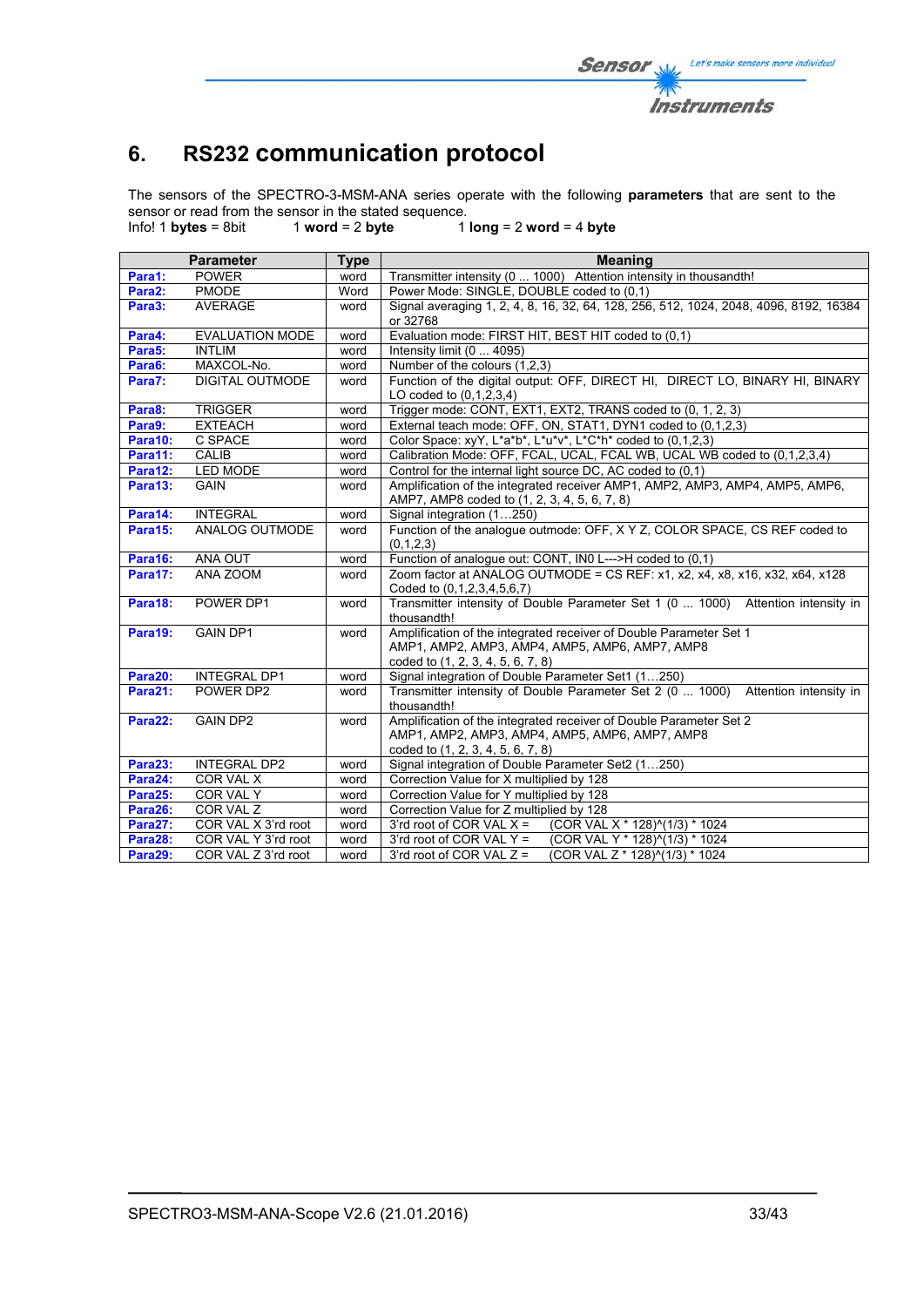

One row in the Teach Table determines a **TEACH VECTOR**.

The sensors of the SPECTRO-3-MSM-ANA series operate with 3 **TEACH VECTORS** that are sent to the sensor or read from the sensor in one block in the stated sequence.<br>Info! 1 **bytes** = 8bit  $1$  **word** = 2 **byte**  $1$  **long** 

 $1$  word = 2 byte  $1$   $\log$  = 2 word = 4 byte

|             | <b>TEACH VECTOR</b>        | <b>Type</b> | <b>Meaning</b>                                                              |
|-------------|----------------------------|-------------|-----------------------------------------------------------------------------|
| TeachVal1:  | Teach Table Row 0 Column 0 | long        | x, a*, u* of row 0. Must be multiplied with 65536.                          |
| TeachVal2:  | Teach Table Row 0 Column 1 | long        | y, b <sup>*</sup> , v <sup>*</sup> of row 0. Must be multiplied with 65536. |
| TeachVal3:  | Teach Table Row 0 Column 2 | long        | Y, $L^*$ , $L^*$ of row 0. Must be multiplied with 65536.                   |
| TeachVal4:  | Teach Table Row 0 Column 3 | long        | Tolerance delta E of row 0. Must be multiplied with 65536.                  |
| TeachVal5:  | Free                       | word        | Send 0 as dummy                                                             |
| TeachVal6:  | Free                       | word        | Send 0 as dummy                                                             |
| TeachVal7:  | Free                       | word        | Send 0 as dummy                                                             |
| TeachVal8:  | Free                       | word        | Send 0 as dummy                                                             |
| TeachVal9:  | Free                       | word        | Send 0 as dummy                                                             |
| TeachVal10: | Free                       | word        | Send 0 as dummy                                                             |
| TeachVal11: | Free                       | word        | Send 0 as dummy                                                             |
| TeachVal11: | Free                       | word        | Send 0 as dummy                                                             |
| TeachVal12: | Teach Table Row 1 Column 0 | long        | x, a*, u* of row 1. Must be multiplied with 65536.                          |
| TeachVal13: | Teach Table Row 2 Column 1 | long        | y, b <sup>*</sup> , v <sup>*</sup> of row 1. Must be multiplied with 65536. |
| TeachVal14: | Teach Table Row 3 Column 2 | long        | Y, L <sup>*</sup> , L <sup>*</sup> of row 1. Must be multiplied with 65536. |
| TeachVal15: | Teach Table Row 4 Column 3 | long        | Tolerance delta E of row 1. Must be multiplied with 65536.                  |
| TeachVal16: | Free                       | word        | Send 0 as dummy                                                             |
| TeachVal17: | Free                       | word        | Send 0 as dummy                                                             |
|             | $\cdots$                   | $\cdots$    |                                                                             |
| TeachVal36  | Free                       | word        | Send 0 as dummy                                                             |

Upon request, the data acquired and processed by the sensor are sent by the sensor in the following sequence.<br>Info! 1 bytes = 8bit 1 word = 2 byte 1 long = 2 word = 4 byte  $1$  **long** = 2 **word** =  $\frac{1}{4}$  **byte** 

|                       | <b>DATA VALUE</b> | <b>Type</b> | <b>Meaning</b>                                                                                   |
|-----------------------|-------------------|-------------|--------------------------------------------------------------------------------------------------|
| DatVal1:              | CSX.              | long        | Color Space X chromaticity coordinate (x or a* or u* or C*). Must be divided by 65536.           |
| DatVal <sub>2</sub> : | <b>CSY</b>        | long        | Color Space Y chromaticity coordinate (y or $b^*$ or $v^*$ or $h^*$ ). Must be divided by 65536. |
| DatVal3:              | CSI               | long        | Color Space Lightness variable (Y or L* or L* or L*). Must be divided by 65536.                  |
| DatVal4:              | <b>REF CSX</b>    | long        | Reference CSX when ANALOG OUTMODE = CS REF. Must be divided by 65536.                            |
| DatVal5:              | <b>REF CSY</b>    | long        | Reference CSY when ANALOG OUTMODE = CS REF. Must be divided by 65536.                            |
| DatVal6:              | <b>REF CSI</b>    | long        | Reference CSI when ANALOG OUTMODE = CS REF. Must be divided by 65536.                            |
| DatVal7:              | delta E           | long        | Color difference to a color hit. Must be divided by 65536.                                       |
| DatVal8:              | X                 | word        | Calibrated and temperature compensated tristimulus value of channel X                            |
| DatVal9:              | Υ                 | word        | Calibrated and temperature compensated tristimulus value of channel Y                            |
| DatVal10:             | Z                 | word        | Calibrated and temperature compensated tristimulus value of channel Z                            |
| DatVal11:             | RAW X             | word        | None Calibrated tristimulus value of channel X                                                   |
| DatVal12:             | RAW Y             | word        | None Calibrated tristimulus value of channel Y                                                   |
| DatVal13:             | RAW Z             | word        | None Calibrated tristimulus value of channel Z                                                   |
| DatVal14:             | C-No:             | word        | Detected color                                                                                   |
| DatVal15:             | DIG IN            | word        | DIG IN is 1 when input IN0 is HI                                                                 |
| DatVal16:             | TEMP              | word        | Temperature in the sensor (not in $^{\circ}$ C or $^{\circ}$ F)                                  |
| DatVal17:             | DP SET            | word        | Double Parameter Set                                                                             |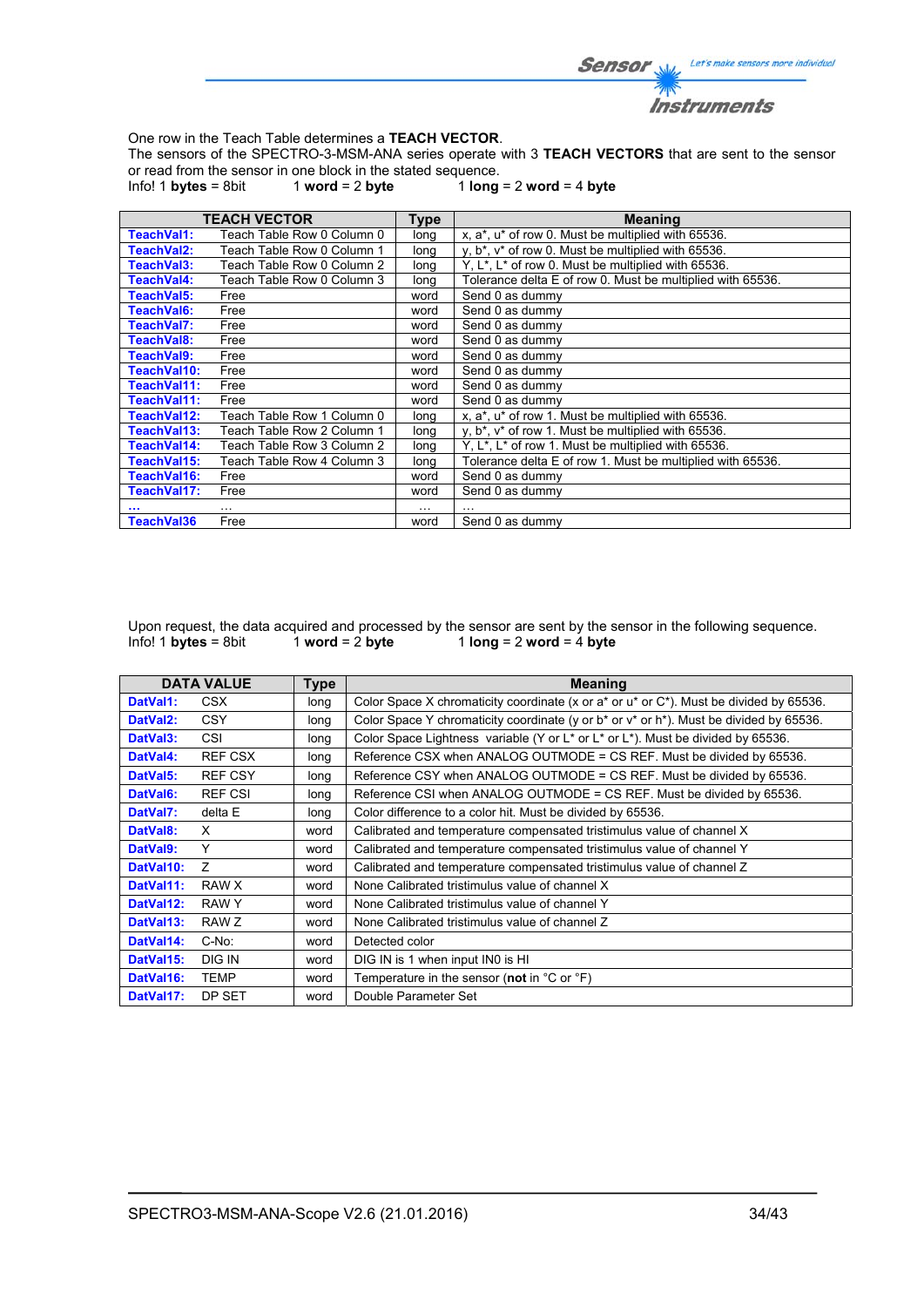

Digital serial communication is used for the exchange of data between the software running on the PC and the sensor.

For this purpose the control unit features an EIA-232 compatible interface that operates with the (fixed) parameters "**8 data bits, 1 stop bit, no parity bit, no handshake"**.

Five values are available for the baudrate: 9600baud, 19200baud, 38400baud, 57600baud and 115200baud. As an option the PC software also can communicate through TCP/IP or USB. In these cases transparent interface converters must be used that allow a connection to the RS232 interface.

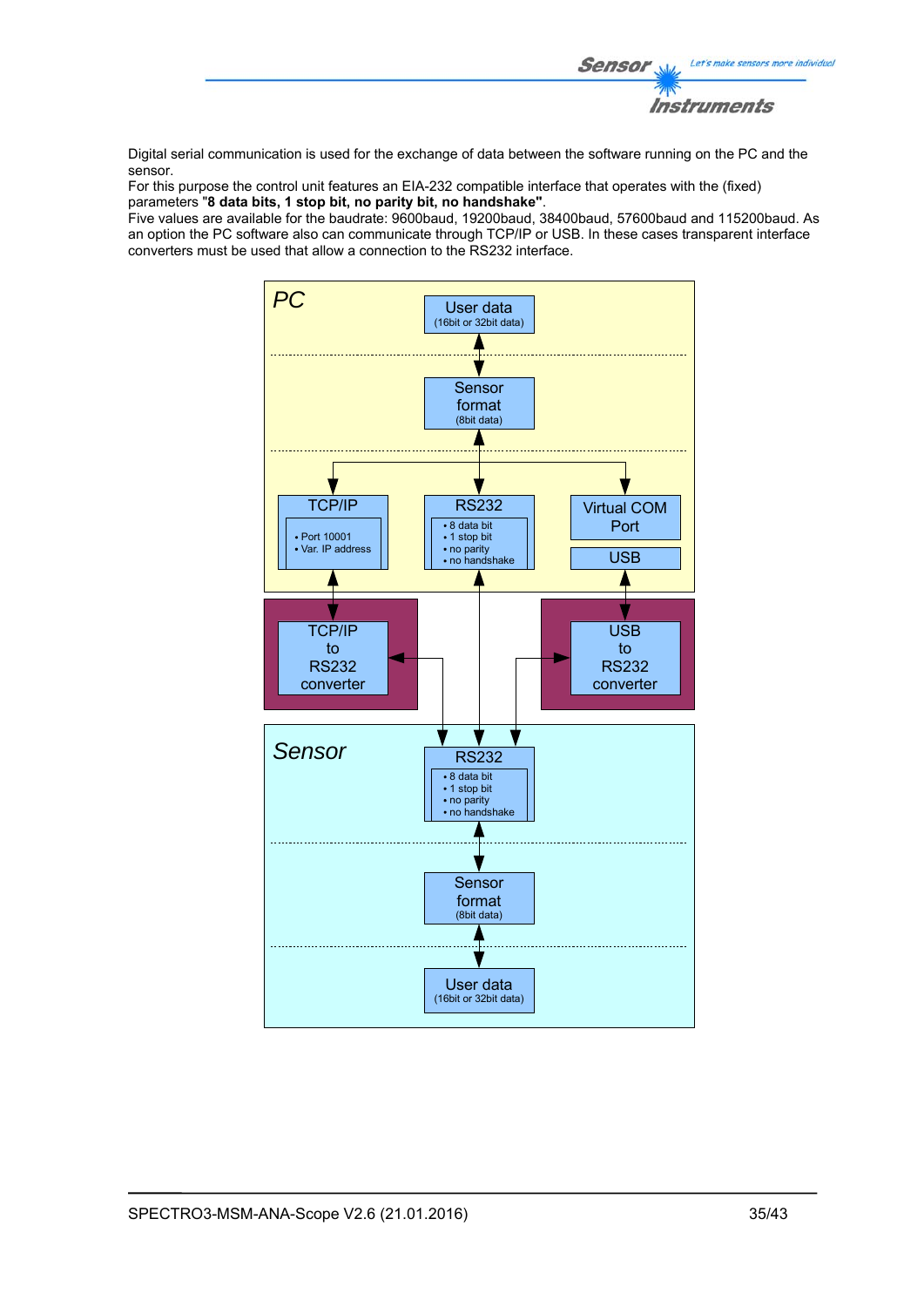

A proprietary protocol format that organises and bundles the desired data is used for all physical connection variants between PC software and control unit. Depending on their type and function the actual data are 16- or 32 bit variables and represent integer or floating-point values. The protocol format consists of 8-bit wide unsigned words ("bytes"). The actual data therefore sometimes must be distributed to several bytes.

The control unit always behaves passively (except if another behaviour has been specifically activated). Data exchange therefore always is initiated by the PC software. The PC sends a data package ("frame") corresponding to the protocol format, either with or without appended data, to which the control unit responds with a frame that matches the request.

The protocol format consists of two components:

A "header" and an optional appendant ("data").

The header always has the same structure.

The first byte is a synchronisation byte and always is  $85_{\text{dez}}$  (55<sub>hex</sub>).

The second byte is the so-called order byte. This byte determines the action that should be performed (send data, save data, etc.).

A 16-bit value (argument) follows as the third and fourth byte. Depending on the order, the argument is assigned a corresponding value.

The fifth and sixth byte again form a 16-bit value. This value states the number of appended data bytes. Without appended data both these bytes are  $0_{\text{dez}}$  or  $00_{\text{hex}}$ , the maximum number of bytes is 512.

The seventh byte contains the CRC8 checksum of all data bytes (data byte 0 up to and incl. data byte n). The eight byte is the CRC8 checksum for the header and is formed from bytes 0 up to and incl. 6.

The header always has a total length of 8 bytes. The complete frame may contain between 8 and 520 bytes.

| Byte0  | Bvte1           | Byte <sub>2</sub> | Byte3       | Byte4           | Byte <sub>5</sub> | Byte <sub>6</sub> | Byte7            | Byte8     | Byte9     |          | Byte $n+6$ | Byte $n+$ |
|--------|-----------------|-------------------|-------------|-----------------|-------------------|-------------------|------------------|-----------|-----------|----------|------------|-----------|
| Header | Header          | Header            | Header      | Header          | Header            | Header            | Header           | Data      | Data      | $\cdots$ | Data       | Data      |
| 0x55   | <order></order> | <arg></arg>       | <arg></arg> | <b>:LEN&gt;</b> | LEN>              | CRC <sub>8</sub>  | CRC <sub>8</sub> | Data 1    | Data      |          | Data n/2   | Data n/2  |
|        |                 | (lo byte)         | (hi byte)   | (lo byte)       | (hi byte          | 'Data`            | (Header)         | (lo byte) | (hi byte) | $\cdots$ | (lo byte)  | (hi byte  |

The following **orders** can be sent to the sensor.

| <b>Number</b> | ORDER (header byte no. 2)                                           | <b>Example</b> |
|---------------|---------------------------------------------------------------------|----------------|
| 0             | Sensor answers with order=0 if a communication error occurs.        |                |
|               | ARG=1: Invalid order number was sent to the sensor                  |                |
|               | ARG=2: General communication error (wrong baudrate, overflow, )     |                |
|               | Write parameter to the RAM of the sensor                            | $order=1$      |
| $\mathcal{P}$ | Read parameter from the RAM of the sensor                           | $order=2$      |
| 3             | Load parameter and actual Baudrate from RAM to EEPROM of the sensor | $order = 3$    |
| 4             | Load parameter from EEPROM to RAM of the sensor                     | $order=4$      |
| 5             | Read CONNECTION OK and serial number from sensor                    | $order=5$      |
| 6             | Free                                                                |                |
|               | Read Firmware String and firmware number from sensor                | $order=7$      |
| 8             | Read data values from sensor                                        | order=8        |
| 30            | Start and Stop triggered sending of data frames                     | $order = 30$   |
| 105           | Get cycle time from sensor                                          | order=105      |
| 190           | Write new baud rate to the sensor                                   | order=190      |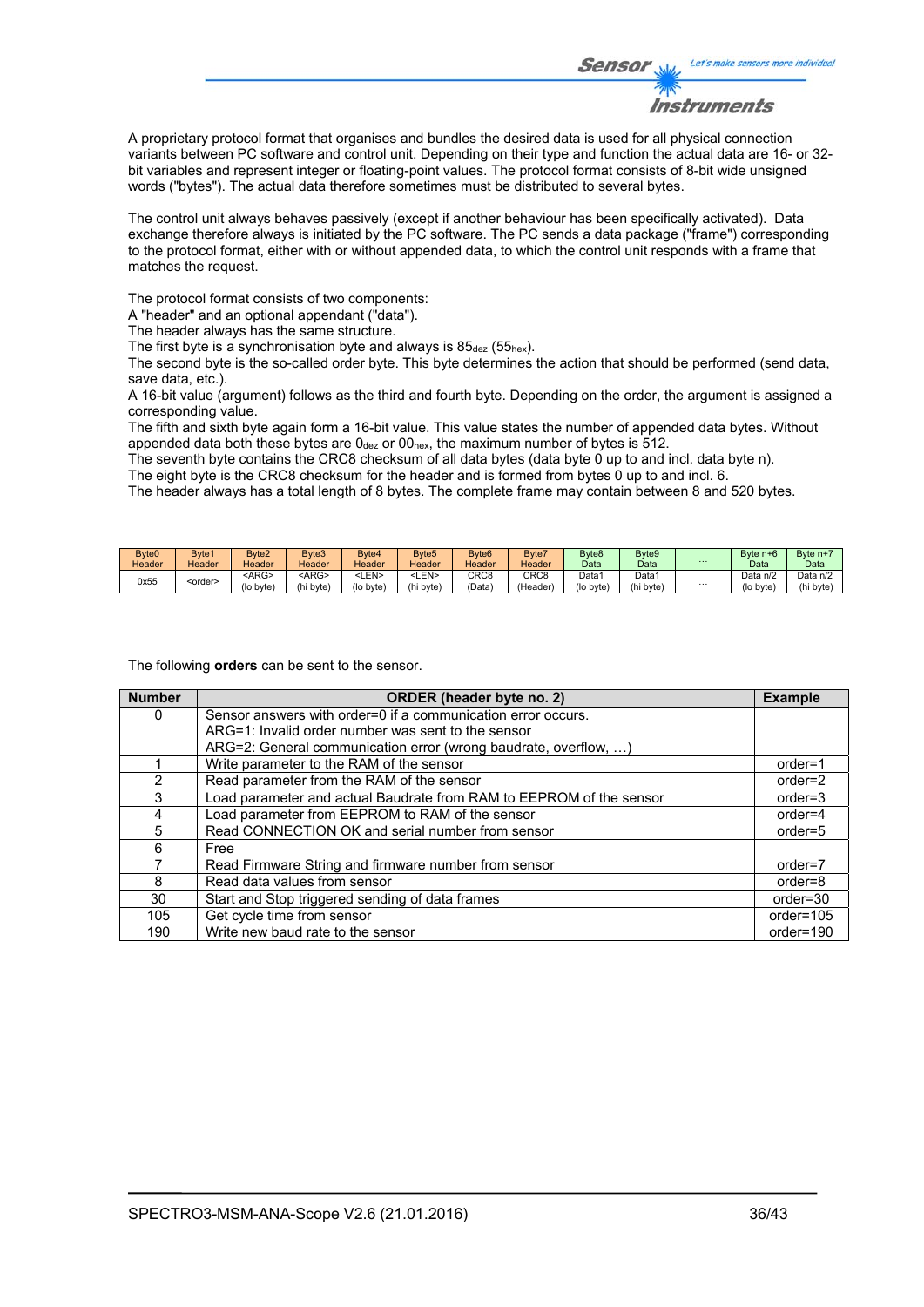# Let's make sensors more individual Sensor Instruments

# **CRC8 checksum**

The so-called "Cyclic Redundancy Check" or CRC is used to verify data integrity. This algorithm makes it possible to detect individual bit errors, missing bytes, and faulty frames. For this purpose a value - the so-called checksum - is calculated over the data (bytes) to be checked and is transmitted together with the data package. Calculation is performed according to an exactly specified method based on a generator polynomial. The length of the checksum is 8 bit ( = 1 byte). The generator polynomial is: *X8+X5+X4+X0*

To verify the data after they have been received, CRC calculation is performed once again. If the sent and the newly calculated CRC values are identical, the data are without error.

The following pseudo code can be used for checksum calculation:

```
calcCRC8 (data[ ], table[ ]) 
Input: data[ ], n data of unsigned 8bit 
         table[ ], 256 table entries of unsigned 8bit 
Output: crc8, unsigned 8bit 
crc8 := AA_{hex}for I := 1 to n do 
        idx := crc8 EXOR data[ i ] 
         crc8 := table[ idx ]
```
**table[ ]** 

**return** crc8

**endfor** 

|     | . . |     |     |     |     |     |     |     |     |     |     |     |     |     |                |
|-----|-----|-----|-----|-----|-----|-----|-----|-----|-----|-----|-----|-----|-----|-----|----------------|
| 0   | 94  | 188 | 226 | 97  | 63  | 221 | 131 | 194 | 156 | 126 | 32  | 163 | 253 | 31  | 65             |
| 157 | 195 | 33  | 127 | 252 | 162 | 64  | 30  | 95  | 1   | 227 | 189 | 62  | 96  | 130 | 220            |
| 35  | 125 | 159 | 193 | 66  | 28  | 254 | 160 | 225 | 191 | 93  | 3   | 128 | 222 | 60  | 98             |
| 190 | 224 | 2   | 92  | 223 | 129 | 99  | 61  | 124 | 34  | 192 | 158 | 29  | 67  | 161 | 255            |
| 70  | 24  | 250 | 164 | 39  | 121 | 155 | 197 | 132 | 218 | 56  | 102 | 229 | 187 | 89  | $\overline{7}$ |
| 219 | 133 | 103 | 57  | 186 | 228 | 6   | 88  | 25  | 71  | 165 | 251 | 120 | 38  | 196 | 154            |
| 101 | 59  | 217 | 135 | 4   | 90  | 184 | 230 | 167 | 249 | 27  | 69  | 198 | 152 | 122 | 36             |
| 248 | 166 | 68  | 26  | 153 | 199 | 37  | 123 | 58  | 100 | 134 | 216 | 91  | 5   | 231 | 185            |
| 140 | 210 | 48  | 110 | 237 | 179 | 81  | 15  | 78  | 16  | 242 | 172 | 47  | 113 | 147 | 205            |
| 17  | 79  | 173 | 243 | 112 | 46  | 204 | 146 | 211 | 141 | 111 | 49  | 178 | 236 | 14  | 80             |
| 175 | 241 | 19  | 77  | 206 | 144 | 114 | 44  | 109 | 51  | 209 | 143 | 12  | 82  | 176 | 238            |
| 50  | 108 | 142 | 208 | 83  | 13  | 239 | 177 | 240 | 174 | 76  | 18  | 145 | 207 | 45  | 115            |
| 202 | 148 | 118 | 40  | 171 | 245 | 23  | 73  | 8   | 86  | 180 | 234 | 105 | 55  | 213 | 139            |
| 87  | 9   | 235 | 181 | 54  | 104 | 138 | 212 | 149 | 203 | 41  | 119 | 244 | 170 | 72  | 22             |
| 233 | 183 | 85  | 11  | 136 | 214 | 52  | 106 | 43  | 117 | 151 | 201 | 74  | 20  | 246 | 168            |
| 116 | 42  | 200 | 150 | 21  | 75  | 169 | 247 | 182 | 232 | 10  | 84  | 215 | 137 | 107 | 53             |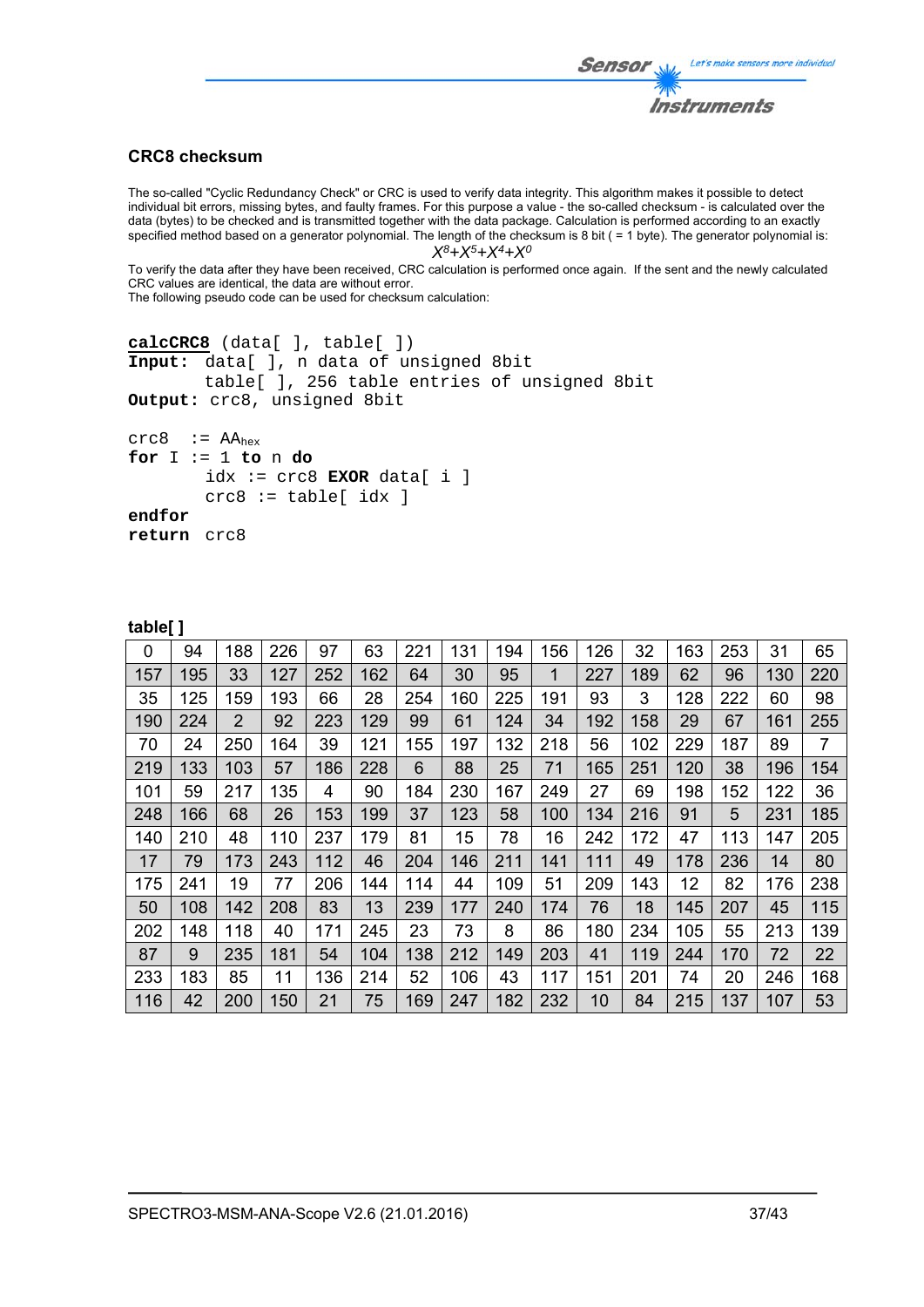

**Example order=1:** Write parameter to the RAM of the sensor.

SET ARG=2 if you want to send the Teach Values.

Example is with 5 parameter (Para1=500, Para2=0; Para3=3200, Para4=3300, Para5=1) Have a look at the **TABLE PARAMETER** to check out how much parameter you have to send.

# DATA FRAME PC  $\rightarrow$  Sensor

| Byte1<br><b>Header</b> | Byte <sub>2</sub><br><b>Header</b> | Byte3<br>Header          | Byte4<br><b>Header</b>   | Byte <sub>5</sub><br>Header | Byte <sub>6</sub><br><b>Header</b> | Byte7<br>Header            | Byte <sub>8</sub><br><b>Header</b> |
|------------------------|------------------------------------|--------------------------|--------------------------|-----------------------------|------------------------------------|----------------------------|------------------------------------|
| 0x55                   | <order></order>                    | $<$ ARG $>$<br>(lo byte) | $<$ ARG $>$<br>(hi byte) | <len><br/>(lo byte)</len>   | <len><br/>(hi byte)</len>          | CRC <sub>8</sub><br>(Data) | CRC <sub>8</sub><br>(Header)       |
| 85 (dec)               |                                    |                          |                          | 10                          |                                    | 130                        | 107                                |
|                        |                                    |                          | $ARG=0$                  | $LEN=10$                    |                                    |                            |                                    |

| Byte9     | Byte <sub>10</sub> | Byte <sub>11</sub> | Byte <sub>12</sub> | Byte <sub>13</sub> | Byte <sub>14</sub> | Byte <sub>15</sub> | Byte <sub>16</sub> | Byte <sub>17</sub> | Byte <sub>18</sub> |
|-----------|--------------------|--------------------|--------------------|--------------------|--------------------|--------------------|--------------------|--------------------|--------------------|
| Data      | Data               | Datal              | Data               | Data               | Data               | Data               | Data               | Data               | Data               |
| Para1     | Para1              | Para2              | Para2              | Para3              | Para3              | Para4              | Para4              | Para5              | Para5              |
| (lo byte) | (hi bvte)          | (lo bvte)          | (hi byte)          | (lo byte)          | (hi byte)          | (lo bvte)          | (hi byte)          | (lo byte)          | (hi byte)          |
| 244       |                    |                    |                    | 128                | 12                 | 228                |                    |                    |                    |
|           | Para1=500          |                    | Para2=0            |                    | Para3=3200         | Para4=3300         |                    | Para5=1            |                    |

# DATA FRAME Sensor  $\rightarrow$  PC

| Byte1    | Byte <sub>2</sub> | Byte3     | Byte <sub>4</sub> | Byte <sub>5</sub> | Byte <sub>6</sub> | Byte7            | Byte <sub>8</sub> |
|----------|-------------------|-----------|-------------------|-------------------|-------------------|------------------|-------------------|
| Header   | <b>Header</b>     | Header    | Header            | Header            | Header            | Header           | <b>Header</b>     |
| 0x55     | <order></order>   | $<$ ARG>  | $<$ ARG>          | <len></len>       | <len></len>       | CRC <sub>8</sub> | CRC <sub>8</sub>  |
|          |                   | (lo byte) | (hi byte)         | (lo byte)         | (hi byte)         | (Data)           | (Header)          |
| 85 (dec) |                   |           |                   |                   |                   | 170              | 224               |
|          |                   |           | $ARG=0$           |                   | LEN=0             |                  |                   |

If you receive an argument greater 0, ARG parameter where out of range and have been set to a default value.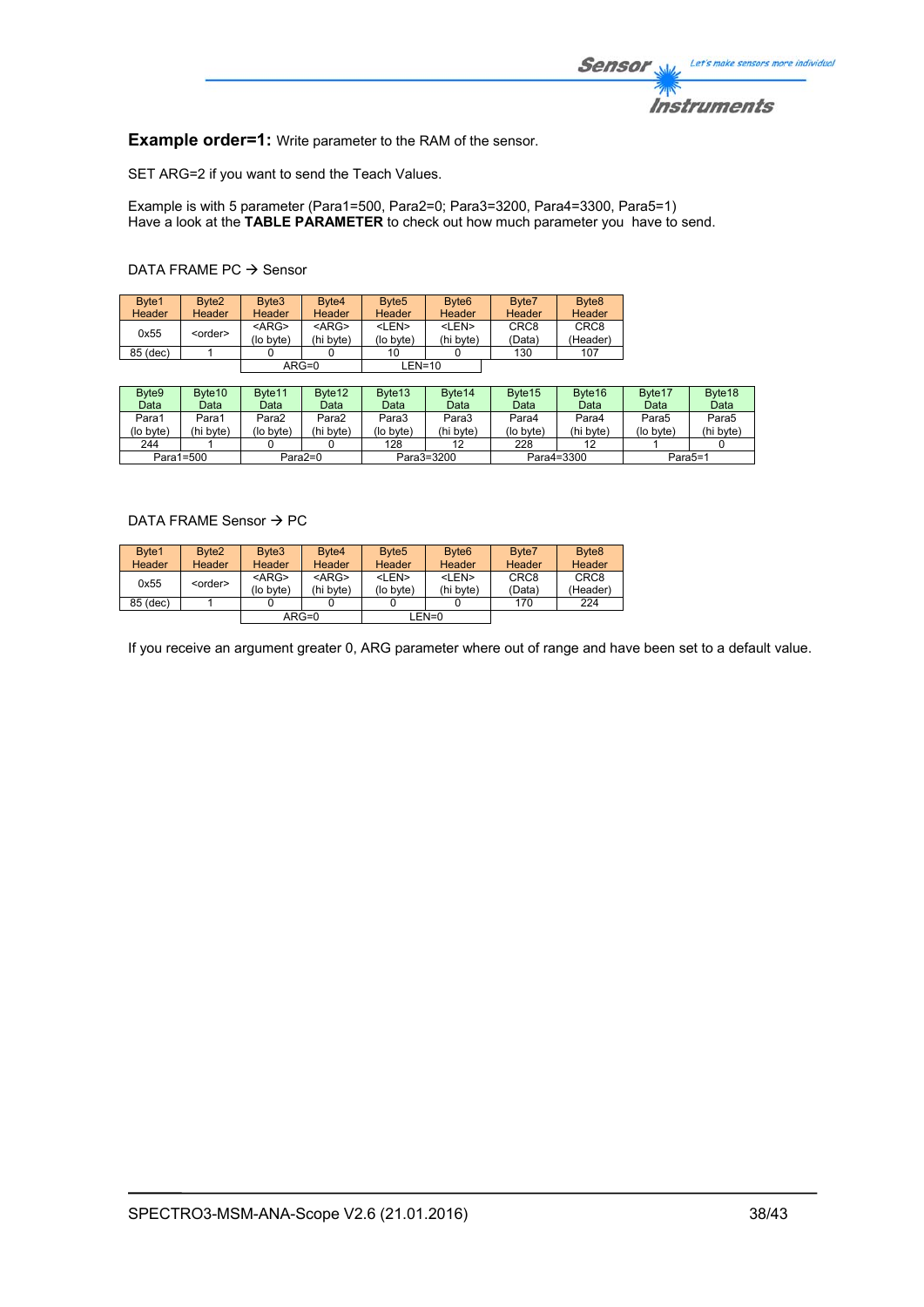

**Example order=2:** Read parameter from the RAM of the sensor.

SET ARG=2 if you want to read the Teach Values.

Example is with 5 parameter (Para1=500, Para2=0; Para3=3200, Para4=3300, Para5=1) Have a look at the **TABLE PARAMETER** to check out how much parameter you will receive.

DATA FRAME PC  $\rightarrow$  Sensor

| Byte1<br>Header | Byte <sub>2</sub><br>Header | Byte3<br>Header          | Byte4<br><b>Header</b>   | Byte <sub>5</sub><br>Header | Byte <sub>6</sub><br><b>Header</b> | Byte7<br>Header            | Byte <sub>8</sub><br>Header  |
|-----------------|-----------------------------|--------------------------|--------------------------|-----------------------------|------------------------------------|----------------------------|------------------------------|
| 0x55            | <order></order>             | $<$ ARG $>$<br>(lo byte) | $<$ ARG $>$<br>(hi byte) | <len><br/>(lo byte)</len>   | <len><br/>(hi bvte)</len>          | CRC <sub>8</sub><br>(Data) | CRC <sub>8</sub><br>(Header) |
| 85 (dec)        |                             |                          |                          |                             |                                    | 170                        | 185                          |
|                 |                             | $ARG=0$                  |                          |                             | LEN=0                              |                            |                              |

DATA FRAME Sensor  $\rightarrow$  PC

| Byte1<br>Header | Byte <sub>2</sub><br>Header | Byte3<br>Header          | Byte4<br><b>Header</b>   | Byte <sub>5</sub><br>Header | Byte <sub>6</sub><br>Header | Byte7<br>Header            | Byte <sub>8</sub><br><b>Header</b> |
|-----------------|-----------------------------|--------------------------|--------------------------|-----------------------------|-----------------------------|----------------------------|------------------------------------|
| 0x55            | <order></order>             | $<$ ARG $>$<br>(lo byte) | $<$ ARG $>$<br>(hi byte) | <len><br/>(lo byte)</len>   | <len><br/>(hi byte)</len>   | CRC <sub>8</sub><br>(Data) | CRC <sub>8</sub><br>(Header)       |
| 85 (dec)        |                             |                          |                          | 10                          |                             | 130                        | 50                                 |
|                 |                             |                          | $ARG=0$                  | $LEN=10$                    |                             |                            |                                    |

| Byte <sub>9</sub>      | Byte <sub>10</sub> | Byte <sub>11</sub> | Byte <sub>12</sub> | Byte <sub>13</sub> | Byte <sub>14</sub> | Byte <sub>15</sub> | Byte <sub>16</sub>   | Byte <sub>17</sub> | Byte <sub>18</sub> |
|------------------------|--------------------|--------------------|--------------------|--------------------|--------------------|--------------------|----------------------|--------------------|--------------------|
| Data                   | Data               | Data               | Data               | Data               | Data               | Data               | Data                 | Data               | Data               |
| Para1                  | Para1              | Para2              | Para2              | Para3              | Para3              | Para4              | Para4                | Para5              | Para5              |
| (lo byte)              | (hi byte)          | (lo byte)          | (hi byte)          | (lo byte)          | (hi byte)          | (lo byte)          | (hi byte)            | (lo byte)          | (hi byte)          |
| 244                    |                    |                    |                    | 128                | 12                 | 228                |                      |                    |                    |
| Para1=500<br>$Para2=0$ |                    |                    |                    | Para3=3200         | Para4=3300         |                    | Para <sub>5</sub> =1 |                    |                    |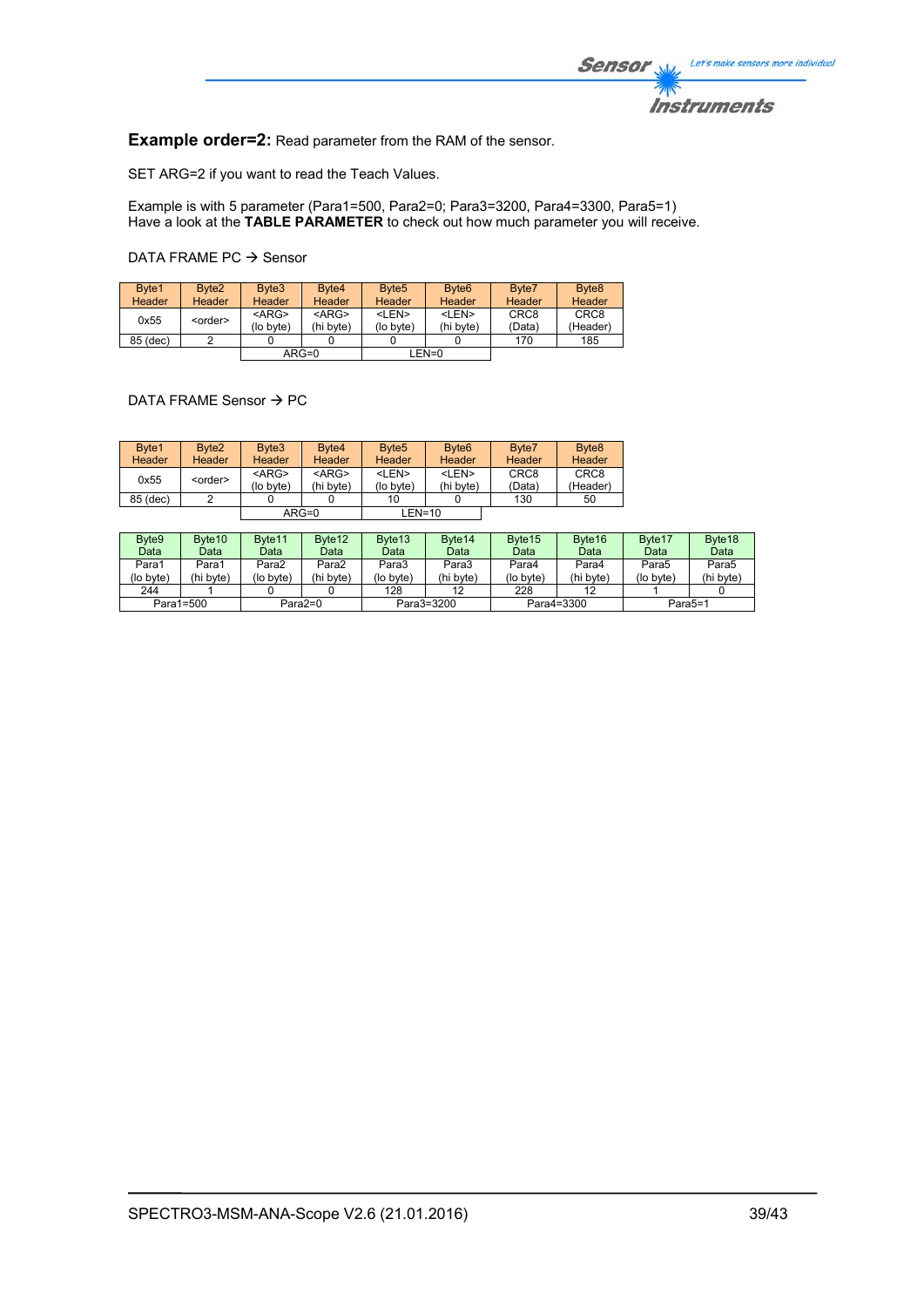

**Example order=3:** Load parameter and actual Baudrate from RAM to EEPROM of the sensor.

| Byte <sub>0</sub> | Byte1           | Byte2       | Byte3       | Byte4       | Byte <sub>5</sub> | Byte <sub>6</sub> | Byte7            |
|-------------------|-----------------|-------------|-------------|-------------|-------------------|-------------------|------------------|
| <b>Header</b>     | <b>Header</b>   | Header      | Header      | Header      | Header            | Header            | Header           |
| 0x55              |                 | $<$ ARG $>$ | $<$ ARG $>$ | <len></len> | <len></len>       | CRC <sub>8</sub>  | CRC <sub>8</sub> |
|                   | <order></order> | (lo byte)   | (hi byte)   | (lo byte)   | (hi byte)         | (Data)            | (Header)         |
| 85 (dec)          |                 |             |             |             |                   | 170               | 142              |
|                   |                 |             | $ARG=0$     |             | $LEN=0$           |                   |                  |

### DATA FRAME PC  $\rightarrow$  Sensor

# $\bullet$  DATA FRAME Sensor  $\rightarrow$  PC

| Byte <sub>0</sub> | Byte1           | Byte <sub>2</sub> | Byte <sub>3</sub> | Byte4         | Byte <sub>5</sub> | Byte <sub>6</sub> | Byte7            |
|-------------------|-----------------|-------------------|-------------------|---------------|-------------------|-------------------|------------------|
| Header            | Header          | Header            | Header            | <b>Header</b> | Header            | Header            | Header           |
| 0x55              | <order></order> | $<$ ARG $>$       | $<$ ARG $>$       | <len></len>   | <len></len>       | CRC <sub>8</sub>  | CRC <sub>8</sub> |
|                   |                 | (lo byte)         | (hi byte)         | (lo byte)     | (hi byte)         | (Data)            | (Header)         |
| 85 (dec)          |                 |                   |                   |               |                   | 170               | 142              |
|                   |                 |                   | $ARG=0$           |               | LEN=0             |                   |                  |

**Example order=4:** Load parameter from EEPROM to RAM of the sensor.

# DATA FRAME PC  $\rightarrow$  Sensor

| Byte <sub>0</sub> | Byte1           | Byte <sub>2</sub>     | Byte3                    | Byte4                     | Byte <sub>5</sub>         | Byte <sub>6</sub>          | Byte7                        |
|-------------------|-----------------|-----------------------|--------------------------|---------------------------|---------------------------|----------------------------|------------------------------|
| <b>Header</b>     | Header          | Header                | Header                   | <b>Header</b>             | Header                    | Header                     | Header                       |
| 0x55              | <order></order> | $<$ ARG><br>(lo byte) | $<$ ARG $>$<br>(hi byte) | <len><br/>(lo byte)</len> | <len><br/>(hi byte)</len> | CRC <sub>8</sub><br>(Data) | CRC <sub>8</sub><br>(Header) |
| 85 (dec)          |                 |                       |                          |                           |                           | 170                        | 11                           |
|                   |                 |                       | $ARG=0$                  |                           | LEN=0                     |                            |                              |

# DATA FRAME Sensor  $\rightarrow$  PC

| Byte <sub>0</sub> | Byte1           | Byte <sub>2</sub>     | Byte3                    | Byte4                     | Byte <sub>5</sub>         | Byte <sub>6</sub>          | Byte7                        |
|-------------------|-----------------|-----------------------|--------------------------|---------------------------|---------------------------|----------------------------|------------------------------|
| Header            | <b>Header</b>   | <b>Header</b>         | Header                   | Header                    | <b>Header</b>             | Header                     | Header                       |
| 0x55              | <order></order> | $<$ ARG><br>(lo byte) | $<$ ARG $>$<br>(hi byte) | <len><br/>(lo byte)</len> | <len><br/>(hi byte)</len> | CRC <sub>8</sub><br>(Data) | CRC <sub>8</sub><br>(Header) |
| 85 (dec)          |                 |                       |                          |                           |                           | 170                        |                              |
|                   |                 |                       | $ARG=0$                  |                           | LEN=0                     |                            |                              |

# **Example order=5:** Read CONNECTION OK from sensor.

# DATA FRAME PC  $\rightarrow$  Sensor

| Byte <sub>0</sub><br><b>Header</b> | Byte1<br>Header | Byte <sub>2</sub><br><b>Header</b> | Byte3<br>Header          | Byte4<br><b>Header</b>    | Byte <sub>5</sub><br><b>Header</b> | Byte <sub>6</sub><br><b>Header</b> | Byte7<br>Header              |
|------------------------------------|-----------------|------------------------------------|--------------------------|---------------------------|------------------------------------|------------------------------------|------------------------------|
| 0x55                               | <order></order> | $<$ ARG $>$<br>(lo byte)           | $<$ ARG $>$<br>(hi byte) | <len><br/>(lo byte)</len> | <len><br/>(hi byte)</len>          | CRC <sub>8</sub><br>(Data)         | CRC <sub>8</sub><br>(Header) |
| 85 (dec)                           |                 |                                    |                          |                           |                                    | 170                                | 60                           |
|                                    |                 |                                    | $ARG=0$                  |                           | LEN=0                              |                                    |                              |

#### DATA FRAME Sensor  $\rightarrow$  PC ARG determines the serial number of the sensor

| Byte <sub>0</sub> | Byte1           | Byte <sub>2</sub> | Byte3       | Byte4       | Byte <sub>5</sub> | Byte <sub>6</sub> | Byte7            |
|-------------------|-----------------|-------------------|-------------|-------------|-------------------|-------------------|------------------|
| <b>Header</b>     | Header          | <b>Header</b>     | Header      | Header      | <b>Header</b>     | Header            | Header           |
| 0x55              | <order></order> | $<$ ARG $>$       | $<$ ARG $>$ | <len></len> | <len></len>       | CRC <sub>8</sub>  | CRC <sub>8</sub> |
|                   |                 | (lo byte)         | (hi byte)   | (lo byte)   | (hi byte)         | (Data)            | (Header)         |
| 85 (dec)          |                 | 170               |             |             |                   | 170               | 178              |
|                   |                 |                   | $ARG=170$   |             | $LEN=0$           |                   |                  |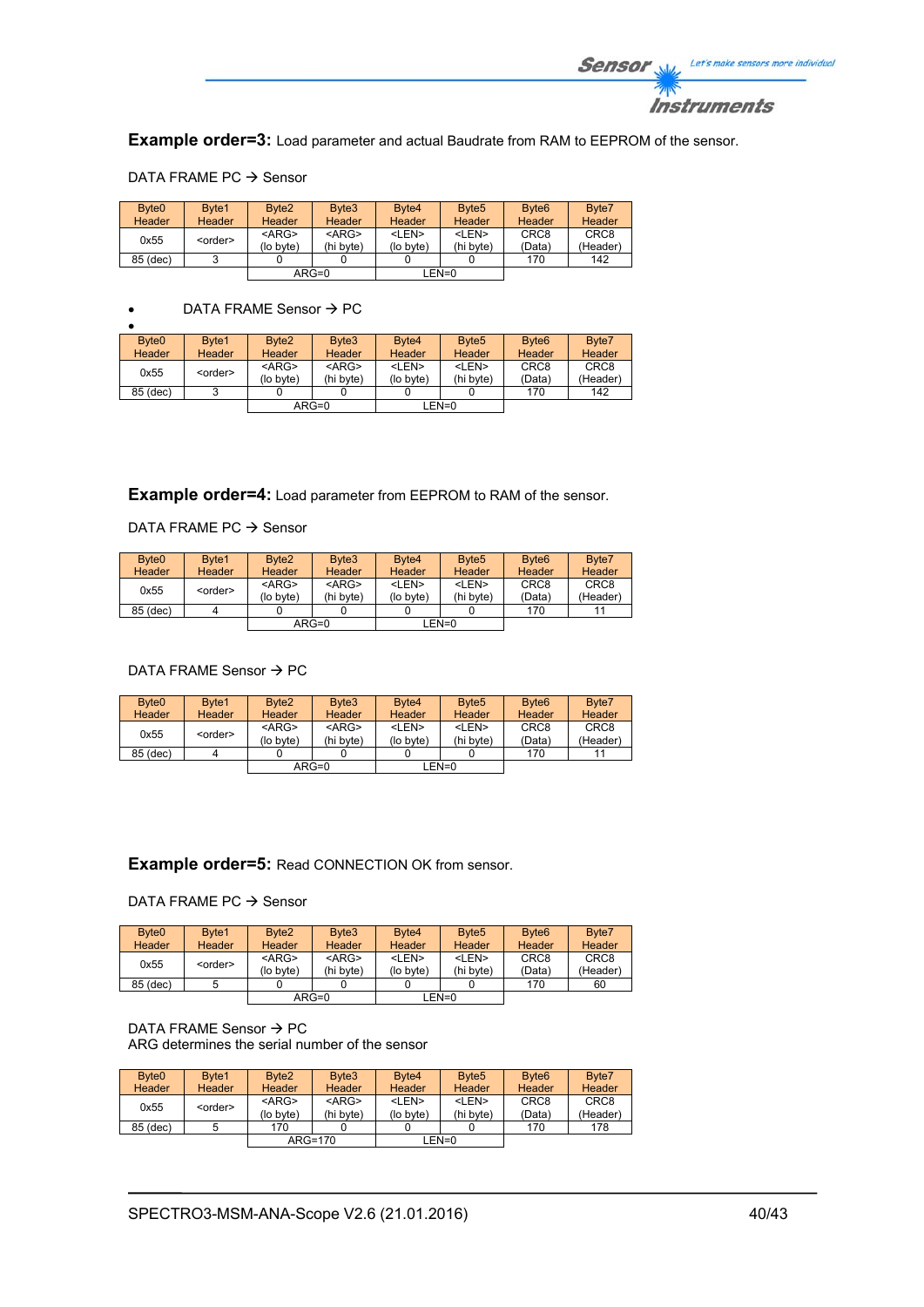# **Instruments**

# **Example order=7: Read Firmware String from sensor**

## DATA FRAME PC  $\rightarrow$  Sensor

| Byte <sub>0</sub> | Byte1           | Byte <sub>2</sub> | Byte3       | Byte4         | Byte <sub>5</sub> | Byte <sub>6</sub> | Byte7            |
|-------------------|-----------------|-------------------|-------------|---------------|-------------------|-------------------|------------------|
| Header            | Header          | Header            | Header      | <b>Header</b> | <b>Header</b>     | Header            | Header           |
| 0x55              | <order></order> | $<$ ARG $>$       | $<$ ARG $>$ | <len></len>   | <len></len>       | CRC <sub>8</sub>  | CRC <sub>8</sub> |
|                   |                 | (lo byte)         | (hi byte)   | (lo byte)     | (hi byte)         | (Data)            | (Header)         |
| 85 (dec)          |                 |                   |             |               |                   | 170               | 82               |
|                   |                 |                   | $ARG=0$     |               | LEN=0             |                   |                  |

#### DATA FRAME Sensor  $\rightarrow$  PC ARG determines the firmware number of the sensor

| Byte <sub>0</sub><br>Header | Byte1<br><b>Header</b> | Byte <sub>2</sub><br>Header | Byte3<br><b>Header</b>    | Byte4<br>Header           | Byte <sub>5</sub><br>Header | Byte <sub>6</sub><br>Header | Byte7<br>Header  | Byte <sub>8</sub><br>Data | Byte9<br>Data | Byte <sub>10</sub><br>Data | Byte11<br>Data |
|-----------------------------|------------------------|-----------------------------|---------------------------|---------------------------|-----------------------------|-----------------------------|------------------|---------------------------|---------------|----------------------------|----------------|
| 0x55                        | <order></order>        | $<$ ARG $>$<br>(lo byte)    | <arg><br/>(hi byte)</arg> | <len><br/>(lo byte)</len> | <len><br/>(hi bvte)</len>   | CRC <sub>8</sub><br>(Data)  | CRC8<br>(Header) | ASCII                     | ASCII         | <b>ASCII</b>               | <b>ASCII</b>   |
| 85 (dec)                    |                        |                             |                           | 72                        |                             | 183                         | 38               |                           |               |                            | M              |
|                             |                        |                             | $ARG=0$                   |                           | EN=72-                      |                             |                  |                           |               |                            |                |

| Byte <sub>12</sub><br>Data | Byte <sub>13</sub><br>Data | Byte <sub>14</sub><br>Data | Byte15<br>Data | Byte16<br>Data | Byte17<br>Data | Byte <sub>18</sub><br>Data | Byte <sub>19</sub><br>Data | Byte <sub>20</sub><br>Data | Byte21<br>Data | Byte22<br>Data | Byte23<br>Data |
|----------------------------|----------------------------|----------------------------|----------------|----------------|----------------|----------------------------|----------------------------|----------------------------|----------------|----------------|----------------|
| <b>ASCII</b>               | <b>ASCII</b>               | <b>ASCII</b>               | <b>ASCII</b>   | ASCII          | <b>ASCII</b>   | <b>ASCII</b>               | ASCII                      | ASCII                      | ASCII          | ASCII          | <b>ASCII</b>   |
| W                          |                            |                            |                |                |                |                            |                            |                            |                |                |                |

| Byte24<br>Data | Byte25<br>Data | Byte26<br>Data | Byte27<br>Data | Byte28<br>Data | Byte29<br>Data | Byte30<br>Data | Byte31<br>Data | Byte32<br>Data | Byte33<br>Data | Byte34<br>Data | Byte35<br>Data |
|----------------|----------------|----------------|----------------|----------------|----------------|----------------|----------------|----------------|----------------|----------------|----------------|
| <b>ASCII</b>   | <b>ASCII</b>   | ASCII          | <b>ASCII</b>   | <b>ASCII</b>   | <b>ASCII</b>   | <b>ASCII</b>   | ASCII          | ASCII          | ASCII          | ASCII          | ASCII          |
|                |                |                |                |                |                |                |                |                |                |                |                |

| Byte36<br>Data | Byte37<br>Data | Byte38<br>Data | Byte39<br>Data | Byte40<br>Data | Byte41<br>Data | Byte42<br>Data | Byte43<br>Data | Byte44<br>Data | Byte45<br>Data | Byte46<br>Data | Byte47<br>Data |
|----------------|----------------|----------------|----------------|----------------|----------------|----------------|----------------|----------------|----------------|----------------|----------------|
| ASCII          | ASCII          | ASCII          | <b>ASCII</b>   | <b>ASCII</b>   | ASCII          | <b>ASCII</b>   | <b>ASCII</b>   | ASCII          | ASCII          | ASCII          | ASCII          |
|                |                |                | W              |                |                |                |                |                |                |                |                |

| Byte48<br>Data | Byte49<br>Data | Byte <sub>50</sub><br>Data | Byte <sub>51</sub><br>Data | Byte <sub>52</sub><br>Data | Byte <sub>53</sub><br>Data | Byte <sub>54</sub><br>Data | Byte <sub>55</sub><br>Data | Byte <sub>56</sub><br>Data | Byte <sub>57</sub><br>Data | Byte <sub>58</sub><br>Data | Byte <sub>59</sub><br>Data |
|----------------|----------------|----------------------------|----------------------------|----------------------------|----------------------------|----------------------------|----------------------------|----------------------------|----------------------------|----------------------------|----------------------------|
| ASCII          | ASCII          | ASCII                      | <b>ASCII</b>               | ASCII                      | ASCII                      | <b>ASCII</b>               | ASCII                      | ASCII                      | ASCII                      | ASCII                      | ASCII                      |
|                |                |                            |                            |                            |                            |                            |                            |                            |                            |                            |                            |

| Byte <sub>60</sub><br>Data | Byte <sub>61</sub><br>Data | Byte <sub>62</sub><br>Data | Byte63<br>Data | Byte <sub>64</sub><br>Data | Byte65<br>Data | Byte <sub>66</sub><br>Data | Byte <sub>67</sub><br>Data | Byte <sub>68</sub><br>Data | Byte <sub>69</sub><br>Data | Byte70<br>Data | Byte71<br>Data |
|----------------------------|----------------------------|----------------------------|----------------|----------------------------|----------------|----------------------------|----------------------------|----------------------------|----------------------------|----------------|----------------|
| <b>ASCII</b>               | <b>ASCII</b>               | <b>ASCII</b>               | <b>ASCII</b>   | ASCII                      | ASCII          | ASCII                      | <b>ASCI</b>                | ASCII                      | ASCII                      | ASCII          | <b>ASCII</b>   |
|                            |                            |                            |                |                            |                |                            |                            |                            |                            |                |                |

| Byte72<br>Data | Byte73<br>Data | Byte74<br>Data | Byte75<br>Data | Byte76<br>Data | Byte77<br>Data | Byte78<br>Data | Byte79<br>Data | Byte80<br>Data | Byte81<br>Data |
|----------------|----------------|----------------|----------------|----------------|----------------|----------------|----------------|----------------|----------------|
| ASCII          | ASCII          | ASCII          | ASCII          | ASCII          | <b>ASCII</b>   | ASCII          | ASCII          | ASCII          | ASCII          |
|                |                |                |                |                |                |                |                |                |                |

# **Example order=8:** Read data values from sensor.

DATA FRAME PC  $\rightarrow$  Sensor

| Byte <sub>0</sub> | Byte1           | Byte <sub>2</sub> | Byte3         | Byte4       | Byte <sub>5</sub> | Byte <sub>6</sub> | Byte7            |
|-------------------|-----------------|-------------------|---------------|-------------|-------------------|-------------------|------------------|
| <b>Header</b>     | <b>Header</b>   | Header            | <b>Header</b> | Header      | Header            | Header            | Header           |
| 0x55              | <order></order> | $<$ ARG $>$       | $<$ ARG $>$   | <len></len> | <len></len>       | CRC <sub>8</sub>  | CRC <sub>8</sub> |
|                   |                 | (lo byte)         | (hi byte)     | (lo byte)   | (hi byte)         | (Data)            | (Header)         |
| 85 (dec)          |                 |                   |               |             |                   | 170               | 118              |
|                   |                 |                   | $ARG=0$       |             | LEN=0             |                   |                  |

DATA FRAME Sensor  $\rightarrow$  PC

8 Header Bytes 7 **DATA VALUE** type **long** 9 **DATA VALUE** type **word**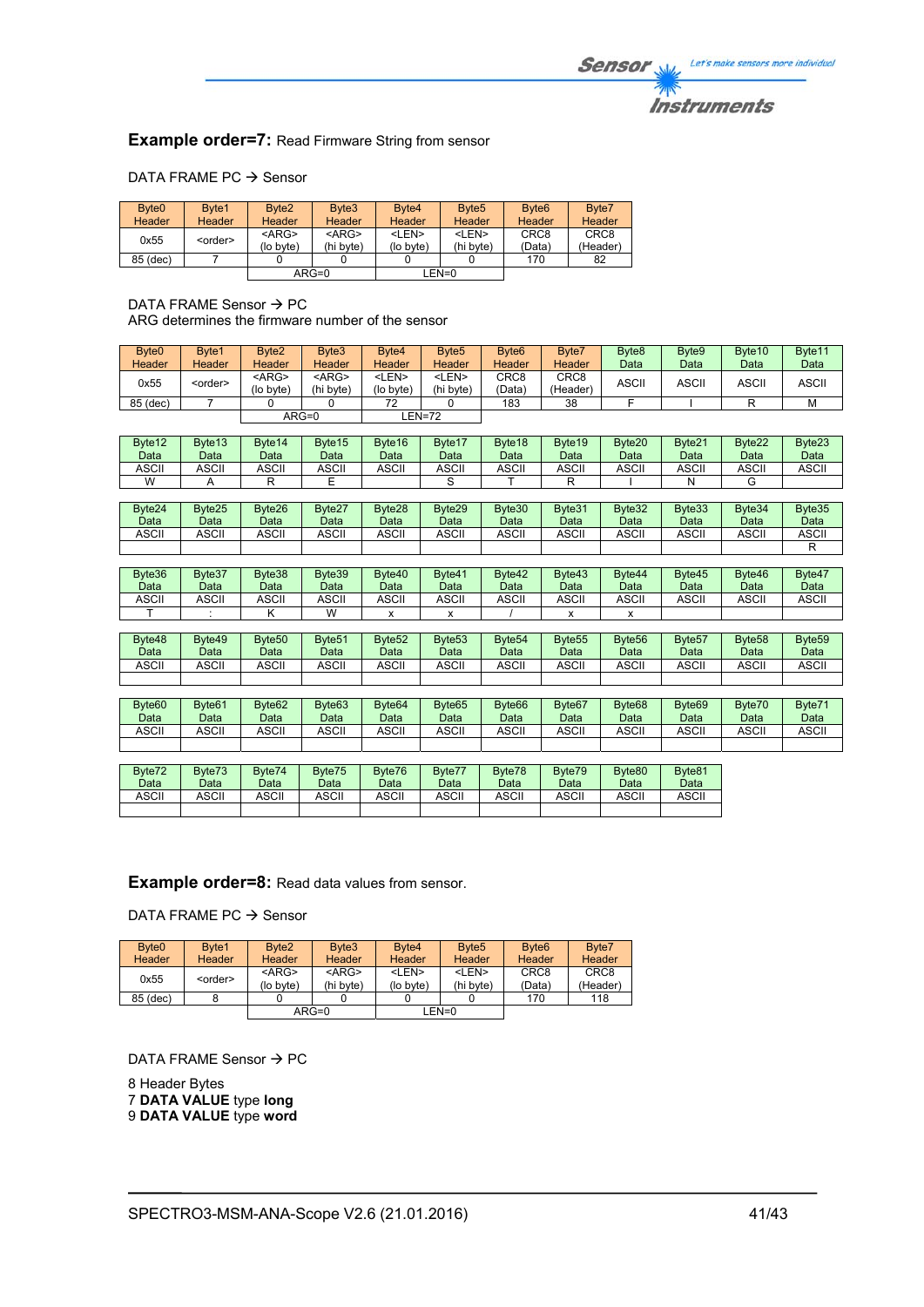**Example order=30:** Start and Stop triggered sending of data frames

**Start** triggered sending of data frames DATA FRAME PC  $\rightarrow$  Sensor

| Byte <sub>0</sub><br>Header | Byte1<br>Header | Byte <sub>2</sub><br><b>Header</b> | Byte3<br>Header          | Byte4<br>Header           | Byte <sub>5</sub><br><b>Header</b> | Byte <sub>6</sub><br><b>Header</b> | Byte7<br>Header              |
|-----------------------------|-----------------|------------------------------------|--------------------------|---------------------------|------------------------------------|------------------------------------|------------------------------|
| 0x55                        | <order></order> | $<$ ARG><br>(lo byte)              | $<$ ARG $>$<br>(hi byte) | <len><br/>(lo byte)</len> | <len><br/>(hi byte)</len>          | CRC <sub>8</sub><br>(Data)         | CRC <sub>8</sub><br>(Header) |
| 85 (dec)                    | 30              |                                    |                          |                           |                                    | 170                                | 82                           |
|                             |                 | $ARG=1$                            |                          |                           | EN=0_                              |                                    |                              |

# DATA FRAME Sensor  $\rightarrow$  PC

| Byte <sub>0</sub> | Byte1           | Byte <sub>2</sub> | Byte3       | Byte4       | Byte <sub>5</sub> | Byte <sub>6</sub> | Byte7            |
|-------------------|-----------------|-------------------|-------------|-------------|-------------------|-------------------|------------------|
| Header            | <b>Header</b>   | Header            | Header      | Header      | <b>Header</b>     | <b>Header</b>     | Header           |
| 0x55              | <order></order> | $<$ ARG>          | $<$ ARG $>$ | <len></len> | <len></len>       | CRC <sub>8</sub>  | CRC <sub>8</sub> |
|                   |                 | (lo byte)         | (hi bvte)   | (lo byte)   | (hi byte)         | (Data)            | (Header)         |
| 85 (dec)          | 30              |                   |             |             |                   | 170               | 82               |
|                   |                 | $ARG=1$           |             |             | $LEN=0$           |                   |                  |
|                   |                 |                   |             |             |                   |                   |                  |

Stop triggered sending of data frames DATA FRAME PC  $\rightarrow$  Sensor

| Byte <sub>0</sub> | Byte1           | Byte <sub>2</sub> | Byte3         | Byte4         | Byte <sub>5</sub> | Byte <sub>6</sub> | Byte7            |
|-------------------|-----------------|-------------------|---------------|---------------|-------------------|-------------------|------------------|
| <b>Header</b>     | Header          | Header            | <b>Header</b> | <b>Header</b> | Header            | Header            | Header           |
| 0x55              | <order></order> | $<$ ARG>          | $<$ ARG $>$   | <len></len>   | <len></len>       | CRC <sub>8</sub>  | CRC <sub>8</sub> |
|                   |                 | (lo byte)         | (hi byte)     | (lo byte)     | (hi byte)         | (Data)            | (Header)         |
| 85 (dec)          | 30              |                   |               |               |                   | 170               | 159              |
|                   |                 |                   | $ARG=0$       |               | LEN=0             |                   |                  |

# DATA FRAME Sensor  $\rightarrow$  PC

| Byte <sub>0</sub> | Byte1           | Byte <sub>2</sub> | Byte3         | Byte4         | Byte <sub>5</sub> | Byte <sub>6</sub> | Byte7            |
|-------------------|-----------------|-------------------|---------------|---------------|-------------------|-------------------|------------------|
| Header            | <b>Header</b>   | Header            | <b>Header</b> | <b>Header</b> | <b>Header</b>     | Header            | <b>Header</b>    |
| 0x55              | <order></order> | $<$ ARG>          | $<$ ARG $>$   | <len></len>   | <len></len>       | CRC <sub>8</sub>  | CRC <sub>8</sub> |
|                   |                 | (lo byte)         | (hi byte)     | (lo byte)     | (hi byte)         | (Data)            | (Header)         |
| 85 (dec)          | 30              |                   |               |               |                   | 170               | 159              |
|                   |                 |                   | $ARG=0$       |               | LEN=0             |                   |                  |

# **Example order=105:** Get cycle time from sensor

#### DATA FRAME PC  $\rightarrow$  Sensor

| Byte <sub>0</sub><br>Header | Byte1<br>Header | Byte <sub>2</sub><br><b>Header</b> | Byte3<br>Header          | Byte4<br><b>Header</b>    | Byte <sub>5</sub><br><b>Header</b> | Byte <sub>6</sub><br>Header | Byte7<br>Header              |
|-----------------------------|-----------------|------------------------------------|--------------------------|---------------------------|------------------------------------|-----------------------------|------------------------------|
| 0x55                        | <order></order> | $<$ ARG $>$<br>(lo byte)           | $<$ ARG $>$<br>(hi byte) | <len><br/>(lo byte)</len> | <len><br/>(hi byte)</len>          | CRC <sub>8</sub><br>(Data)  | CRC <sub>8</sub><br>(Header) |
| 85 (dec)                    | 105             |                                    |                          |                           |                                    | 170                         | 130                          |
|                             |                 |                                    | $ARG=0$                  |                           | LEN=0                              |                             |                              |

# DATA FRAME Sensor  $\rightarrow$  PC

| Byte <sub>0</sub><br>Header | Byte1<br>Header | Byte <sub>2</sub><br>Header | Byte3<br><b>Header</b>   | Byte4<br>Header           | Byte <sub>5</sub><br>Header | Byte <sub>6</sub><br><b>Header</b> | Byte7<br>Header  | Byte <sub>8</sub><br>Data | Byte9<br>Data      | Byte <sub>10</sub><br>Data | Byte <sub>11</sub><br>Data |
|-----------------------------|-----------------|-----------------------------|--------------------------|---------------------------|-----------------------------|------------------------------------|------------------|---------------------------|--------------------|----------------------------|----------------------------|
|                             |                 |                             |                          |                           |                             |                                    |                  |                           |                    |                            |                            |
| 0x55                        | <order></order> | <arg><br/>(lo bvte)</arg>   | $<$ ARG $>$<br>(hi byte) | <len><br/>(lo byte)</len> | <len><br/>(hi byte)</len>   | CRC8<br>(Data`                     | CRC8<br>(Header) | lo word<br>lo byte        | lo word<br>hi byte | hi word<br>lo byte         | hi word<br>hi byte         |
| 85 (dec)                    | 105             |                             |                          |                           |                             | 206                                | 163              | 40                        | 28                 |                            |                            |
|                             |                 |                             | $ARG=0$                  | EN=8                      |                             |                                    |                  |                           |                    | CYCLE COUNT = 138280       |                            |

| Byte12             | Byte <sub>13</sub> | Byte14  | Byte15  |  |  |  |  |
|--------------------|--------------------|---------|---------|--|--|--|--|
| Data               | Data               | Data    | Data    |  |  |  |  |
| lo word            | lo word            | hi word | hi word |  |  |  |  |
| lo byte            | hi byte            | lo byte | hi byte |  |  |  |  |
| 144                |                    |         |         |  |  |  |  |
| COUNTER TIME = 400 |                    |         |         |  |  |  |  |

**Cycle Time [Hz]** = CYCLE COUNT / (COUNTER TIME \* 0,01)

**Cycle Time [ms]** = (COUNTER TIME \* 0,01) / CYCLE COUNT